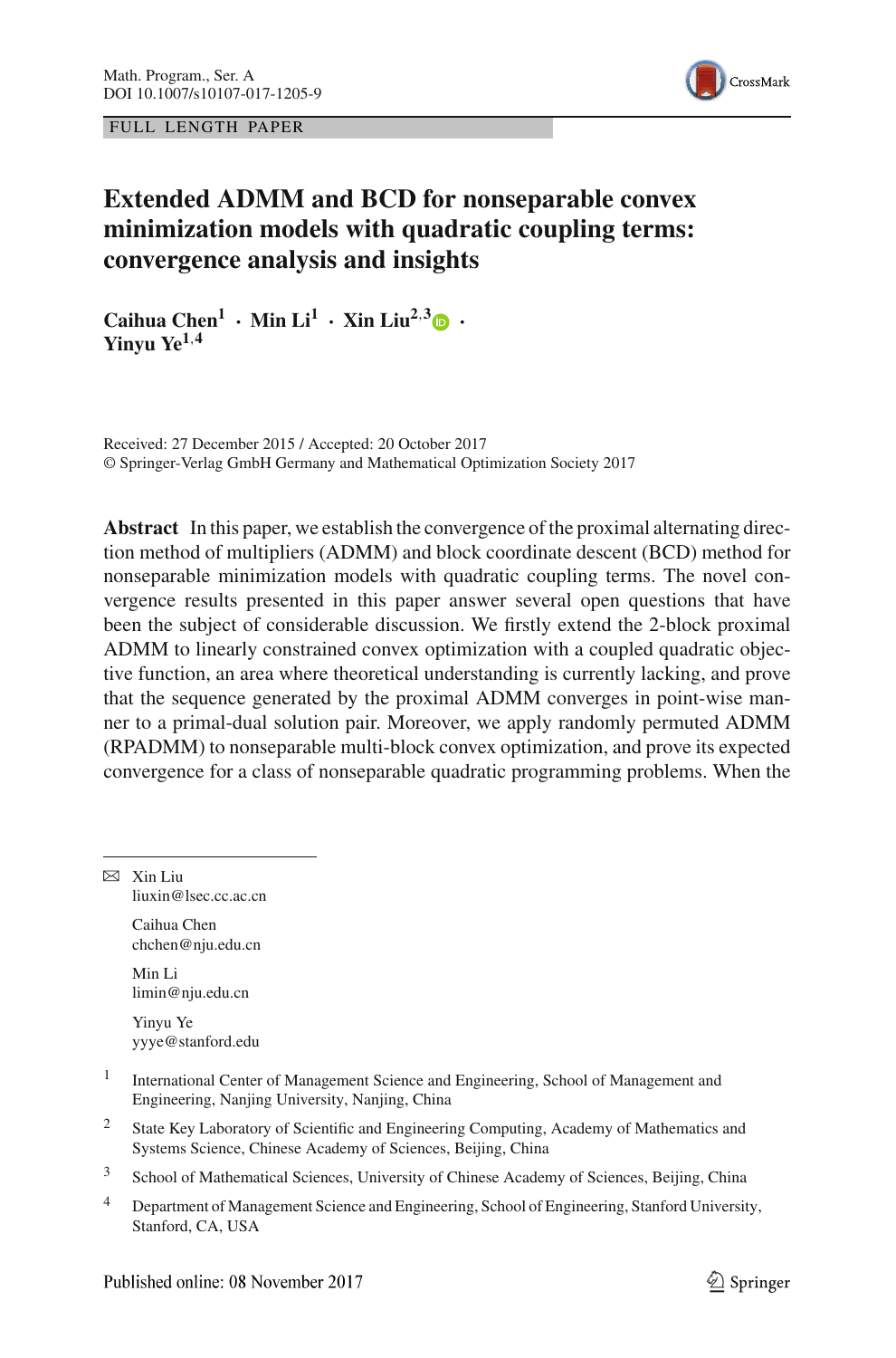linear constraint vanishes, the 2-block proximal ADMM and RPADMM reduce to the 2-block cyclic proximal BCD method and randomly permuted BCD (RPBCD). Our study provides the first iterate convergence result for 2-block cyclic proximal BCD without assuming the boundedness of the iterates. We also theoretically establish the expected iterate convergence result concerning multi-block RPBCD for convex quadratic optimization. In addition, we demonstrate that RPBCD may have a worse convergence rate than cyclic proximal BCD for 2-block convex quadratic minimization problems. Although the results on RPADMM and RPBCD are restricted to quadratic minimization models, they provide some interesting insights: (1) random permutation makes ADMM and BCD more robust for multi-block convex minimization problems; (2) cyclic BCD may outperform RPBCD for "nice" problems, and RPBCD should be applied with caution when solving general convex optimization problems especially with a few blocks.

**Keywords** Nonseparable convex minimization · Alternating direction method of multipliers · Block coordinate descent method · Iterate convergence · Random permutation

#### **Mathematics Subject Classification** 65K05 · 90C26

## **1 Introduction**

In this paper we consider the linearly constrained convex minimization model with an objective function that is the sum of several separable functions and a coupled quadratic function:

<span id="page-1-0"></span>
$$
\min_{x \in \mathbb{R}^d} \theta(x) := \sum_{i=1}^n \theta_i(x_i) + \frac{1}{2} x^\top H x + g^\top x
$$
\n
$$
\text{s.t.} \quad \sum_{i=1}^n A_i x_i = b,\tag{1}
$$

where  $\theta_i$ :  $\mathbb{R}^{d_i} \mapsto (-\infty, +\infty]$  (*i* = 1, 2, ..., *n*) are closed proper convex (not necessarily smooth) functions;  $x_i \in \mathbb{R}^{d_i}$ ,  $x = (x_1, x_2, ..., x_n) \in \mathbb{R}^{d}$ ;  $H \in \mathbb{R}^{d \times d}$  is a symmetric and positive semidefinite matrix;  $g \in \mathbb{R}^d$ ;  $A_i \in \mathbb{R}^{m \times d_i}$  and  $b \in \mathbb{R}^m$ . A point  $(\bar{x}, \bar{\mu})$  is said to be a Karush-Kuhn-Tucker (KKT) point of [\(1\)](#page-1-0) if it satisfies

$$
\begin{cases}\n-(H\bar{x}+g)_i + A_i^\top \bar{\mu} \in \partial \theta_i(\bar{x}_i), & i = 1, \cdots, n, \\
\sum_{i=1}^n A_i \bar{x}_i = b.\n\end{cases}
$$
\n(2)

The set consisting of the KKT points of [\(1\)](#page-1-0) is assumed to be nonempty. Problem [\(1\)](#page-1-0) has many applications in signal and imaging processing, machine learning, statistics, and engineering; e.g., see [\[1](#page-38-0)[,14](#page-38-1)[,19](#page-39-0),[29](#page-39-1),[41,](#page-39-2)[42\]](#page-39-3).

The augmented Lagrangian function of  $(1)$  is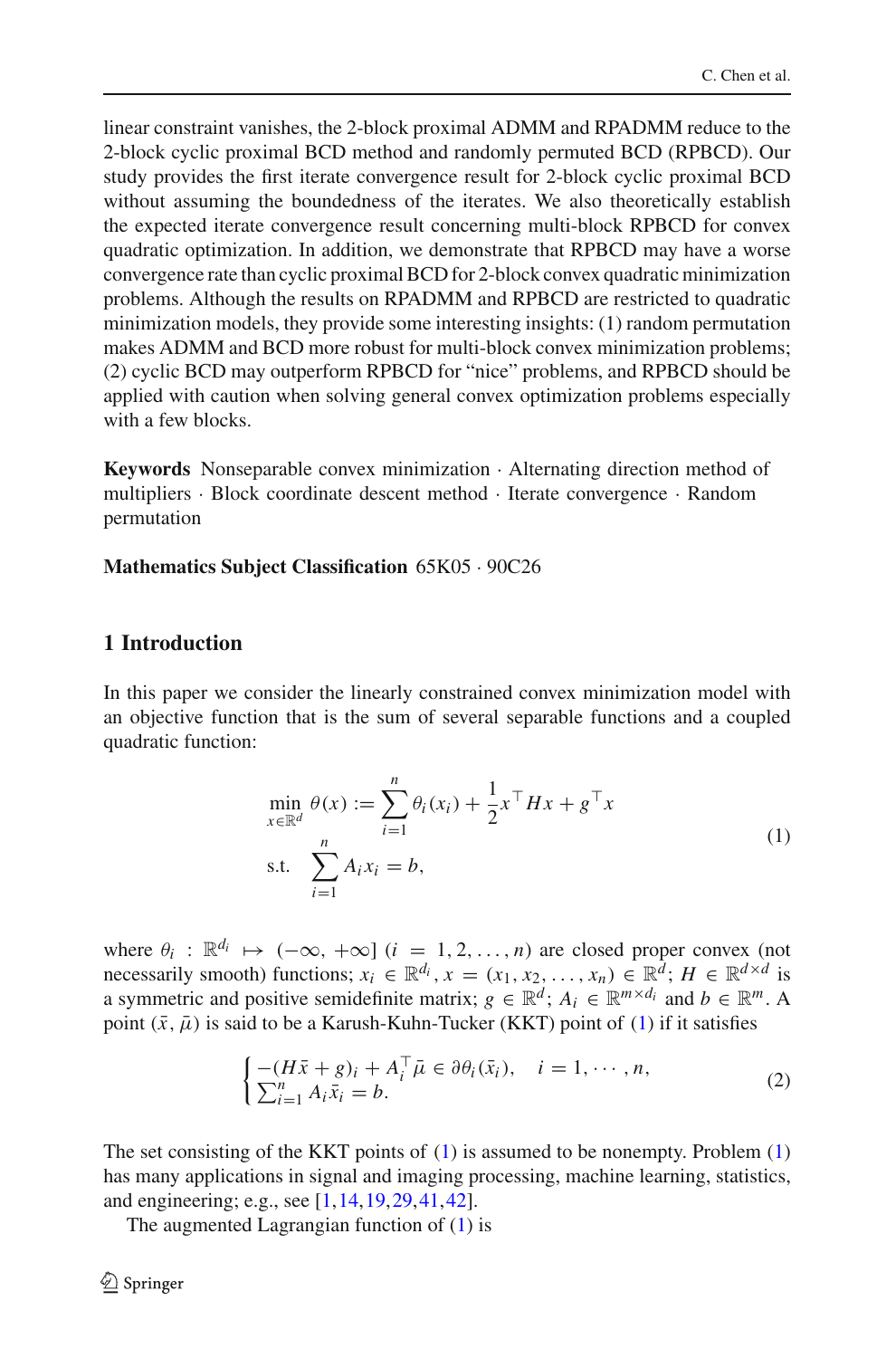$$
\mathcal{L}_{\beta}(x_1, ..., x_n; \mu) := \sum_{i=1}^n \theta_i(x_i) + \frac{1}{2} x^\top H x + g^\top x - \mu^\top \left( \sum_{i=1}^n A_i x_i - b \right) + \frac{\beta}{2} \| \sum_{i=1}^n A_i x_i - b \|^2,
$$
\n(3)

where  $\mu \in \mathbb{R}^m$  is the Lagrangian multiplier and  $\beta > 0$  is the penalty parameter. In this paper, we extend the *n*-block proximal alternating direction method of multipliers (ADMM) to solve the nonseparable convex minimization problem [\(1\)](#page-1-0), which consists of a cyclic update of the primal variables  $x_i$  ( $i = 1, 2, \ldots, n$ ) in the Gauss-Seidel fashion and a dual ascent type update of  $\mu$  at each iteration, i.e.,

<span id="page-2-0"></span>
$$
\begin{cases}\n x_1^{k+1} := \underset{x_1 \in \mathbb{R}^{d_1}}{\arg \min} \Big\{ \mathcal{L}_{\beta}(x_1, x_2^k, \dots, x_n^k; \mu^k) + \frac{1}{2} \|x_1 - x_1^k\|_{R_1}^2 \Big\}, \\
 x_2^{k+1} := \underset{x_2 \in \mathbb{R}^{d_2}}{\arg \min} \Big\{ \mathcal{L}_{\beta}(x_1^{k+1}, x_2, x_3^k, \dots, x_n^k; \mu^k) + \frac{1}{2} \|x_2 - x_2^k\|_{R_2}^2 \Big\}, \\
 & \dots \\
 x_n^{k+1} := \underset{x_n \in \mathbb{R}^{d_n}}{\arg \min} \Big\{ \mathcal{L}_{\beta}(x_1^{k+1}, x_2^{k+1}, \dots, x_{n-1}^{k+1}, x_n; \mu^k) + \frac{1}{2} \|x_n - x_n^k\|_{R_n}^2 \Big\},\n \end{cases}\n \tag{4}
$$
\n
$$
\mu^{k+1} := \mu^k - \beta \left( \sum_{i=1}^n A_i x_i^{k+1} - b \right),
$$

where  $R_i \in \mathbb{R}^{d_i \times d_i}$ ,  $i = 1, \dots, n$ , are symmetric and positive semidefinite matrices.

Note that the algorithmic scheme [\(4\)](#page-2-0) reduces to the classical ADMM when there are only two blocks  $(n = 2)$ , the coupled objective vanishes  $(H = 0$  and  $g =$ 0) and  $R_i = 0$  ( $i = 1, 2$ ). ADMM was originally introduced in the early 1970s [\[20](#page-39-4)[,23](#page-39-5)], and its convergence propertites have been studied extensively in the literature [\[6](#page-38-2)[,15](#page-38-3),[17](#page-38-4),[18,](#page-38-5)[22](#page-39-6)[,28](#page-39-7)[,40](#page-39-8)]. Because of its wide versatility and applicability in multiple fields, ADMM is a popular means of solving optimization problems, especially those related to big data; we refer to[\[8](#page-38-6)] for a survey on the modern applications of ADMM.

For the case of  $n \geq 3$ , numerous research efforts have been devoted to analyzing the convergence of multi-block ADMM and its variants for the linearly constrained separable convex optimization model, i.e., [\(1\)](#page-1-0) without the coupled term. Recent work [\[10](#page-38-7)] has shown that the *n*-block ADMM [\(4\)](#page-2-0) is not necessarily convergent, even for a nonsingular square system of linear equations. Various methods have been proposed to overcome the divergence issue of multi-block ADMM. One typical solution is to combine correction steps with the output of *n*-block ADMM [\(4\)](#page-2-0) [\[25](#page-39-9)[–27](#page-39-10)]. If at least  $n-2$  functions in the objective are strongly convex, it has been shown that [\(4\)](#page-2-0) is globally convergent, provided that the penalty parameter  $\beta$  is restricted to a specific range [\[9](#page-38-8)[,11](#page-38-9),[24](#page-39-11),[33,](#page-39-12)[38](#page-39-13)[,52](#page-40-0)]. Without strong convexity, it has been shown in [\[30\]](#page-39-14) that the *n*-block ADMM with a small dual stepsize, where the multiplier update [\(4\)](#page-2-0) is replaced by

$$
\mu^{k+1} = \mu^k - \tau \beta \left( \sum_{i=1}^n A_i x_i^{k+1} - b \right),
$$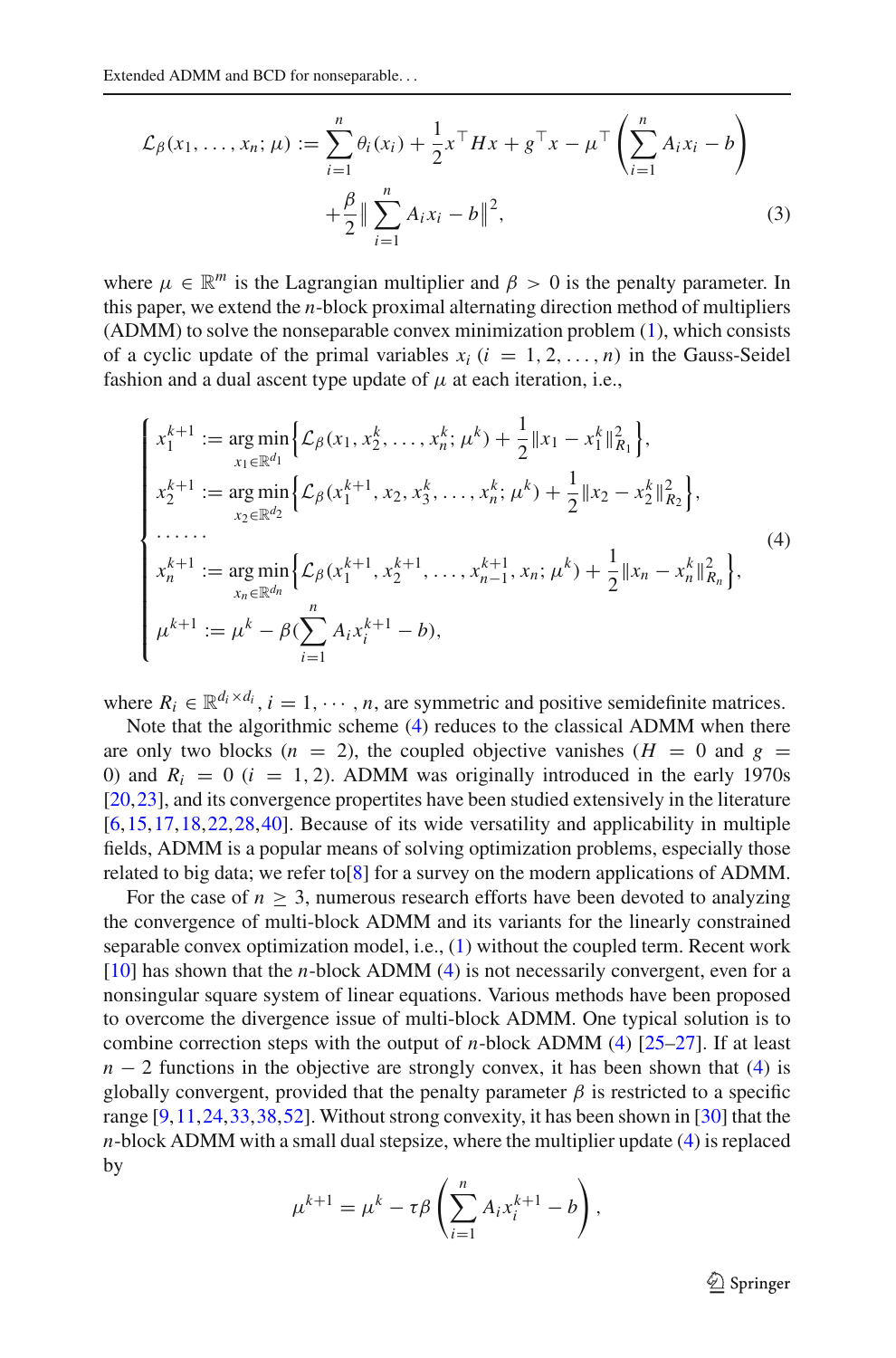is linearly convergent provided that the objective function satisfies certain error bound conditions. Some very recent studies [\[36](#page-39-15)[,37](#page-39-16)] have demonstrated the convergence of multi-block ADMM under some other conditions, and some convergent proximal variants of the multi-block ADMM have been proposed for solving convex linear/quadratic conic programming problems [\[13](#page-38-10)[,35](#page-39-17)[,47](#page-40-1)]. A recent paper [\[48\]](#page-40-2) proposed a randomly modified variant of the multi-block ADMM [\(4\)](#page-2-0), called randomly permuted ADMM (RPADMM). At each step, RPADMM forms a random permutation of  $\{1, 2, \ldots, n\}$ (known as block sampling without replacement), and updates the primal variables  $x_i$  ( $i = 1, 2, \ldots, n$ ) in the order of the chosen permutation followed by the regular multiplier update. Surprisingly, RPADMM is convergent in expectation for any nonsingular square system of linear equations [\[48\]](#page-40-2).

In contrast to the separable case, studies on the convergence properties of *n*-block ADMM for [\(1\)](#page-1-0) with nonseparable objective, even for  $n = 2$ , are limited. In [\[29](#page-39-1)], the authors demonstrated that when problem  $(1)$  is convex but not necessarily separable<sup>1</sup>, and certain error bound conditions are satisfied, the ADMM iteration converges to some primal-dual optimal solution, provided that the stepsize in the update of the multiplier is sufficiently small. Despite this conservative nature, the stepsize usually depends on some unknown parameters associated with the error bound, and may thus be difficult to compute, which often makes the algorithm less efficient. In view of this, it might be more beneficial to employ the classical ADMM [\(4\)](#page-2-0) (with  $\tau = 1$ ) or its variants with a large stepsize  $\tau \geq 1$ . However, as mentioned in [\[31\]](#page-39-18), "when the objective function is not separable across the variables, the convergence of the ADMM [\(4\)](#page-2-0) is still open, even in the case where  $n = 2$  and  $\theta(\cdot)$  is convex." Along slightly different lines, [\[14\]](#page-38-1) investigated the convergence of a majorized ADMM for the convex optimization problem with a coupled smooth objective function, which includes the 2-block ADMM [\(4\)](#page-2-0) for [\(1\)](#page-1-0) as a special case. Convergence was established for the case when the subproblems of the ADMM admit unique solutions and  $H$ ,  $A_1$ ,  $A_2$ ,  $R_1$ and  $R_2$  satisfy some additional restrictions; see Remark 4.2 in  $[14]$  $[14]$  for details. Very recently, [\[21\]](#page-39-19) studied the convergence and ergodic complexity of a 2-block proximal ADMM and its variants for the nonseparable convex optimization by assuming some additional conditions on the problem data. As the positive definite proximal terms are indispensable in the analysis of these algorithms, the results derived in [\[21](#page-39-19)] are not applicable to the scheme [\(4\)](#page-2-0) for problem [\(1\)](#page-1-0) since  $R_1$  and  $R_2$  are only positive semidefinite.

In this paper, we analyze the iterate convergence of proximal ADMM [\(4\)](#page-2-0) and the randomly permuted ADMM for solving the nonseparable convex optimization problem [\(1\)](#page-1-0). The main contributions of our paper are threefold. Firstly, we prove that the 2-block proximal ADMM is convergent for [\(1\)](#page-1-0) only under a condition that ensures the subproblems have unique solutions. Our condition is the weakest to ensure iterate convergence for the proximal ADMM since, as we will see in Sect. [2,](#page-5-0) it is not only sufficient but also necessary for the convergence of the proximal ADMM applied to some special problems. Our analysis partially answers the open question mentioned in

<span id="page-3-0"></span><sup>&</sup>lt;sup>1</sup> The models considered in  $[29,31]$  $[29,31]$  $[29,31]$  are more general than problem [\(1\)](#page-1-0), as the authors of  $[29,31]$  $[29,31]$  $[29,31]$  actually allow generally nonseparable smooth function in the objective, but in [\(1\)](#page-1-0) the coupled objective is a quadratic function.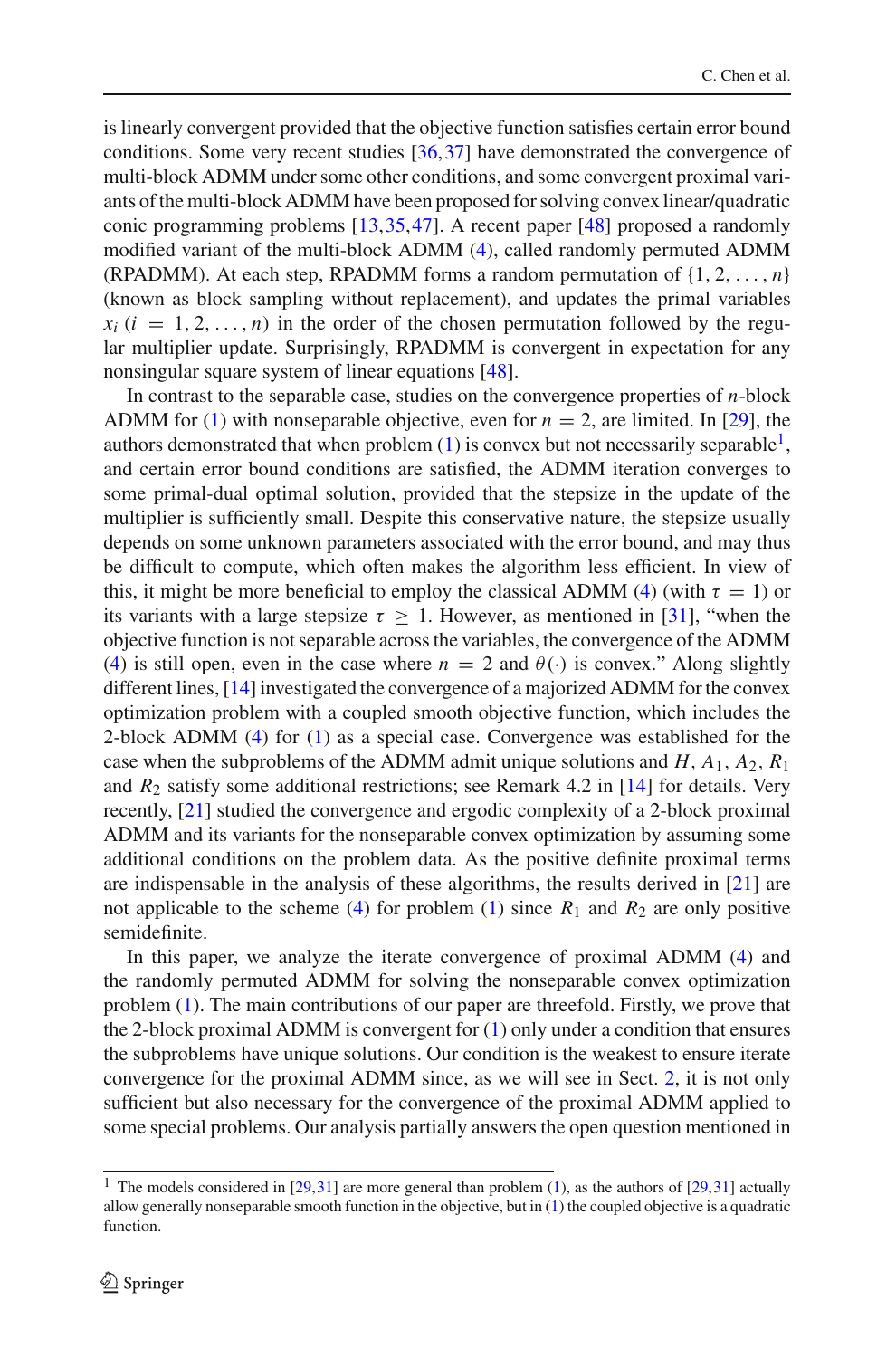[\[31](#page-39-18)] on the convergence of ADMM for nonseparable convex optimization problems. Secondly, we extend the RPADMM proposed in [\[48](#page-40-2)] to solve the model [\(1\)](#page-1-0), and prove its expected convergence in the case where  $\theta_i \equiv 0$  ( $i = 1, 2, ..., n$ ). This result is a non-trivial extension of the convergence result shown in [\[48\]](#page-40-2), since the objective in [\(1\)](#page-1-0) is more general and its solution set may not be a singleton. Thirdly, when restricted to the unconstrained case, that is,  $A_i$  ( $i = 1, \dots, n$ ) and *b* are absent, the proximal ADMM and RPADMM reduce to the cyclic proximal block coordinate descent (BCD) method (also known as the alternating minimization method), i.e.,

<span id="page-4-0"></span>
$$
\begin{cases}\nx_1^{k+1} := \underset{x_1 \in \mathbb{R}^{d_1}}{\arg \min} \Big\{ \theta(x_1, x_2^k, \dots, x_n^k) + \frac{1}{2} \|x_1 - x_1^k\|_{R_1}^2 \Big\}, \\
x_2^{k+1} := \underset{x_2 \in \mathbb{R}^{d_2}}{\arg \min} \Big\{ \theta(x_1^{k+1}, x_2, x_3^k, \dots, x_n^k) + \frac{1}{2} \|x_2 - x_2^k\|_{R_2}^2 \Big\}, \\
& \dots \\
x_n^{k+1} := \underset{x_n \in \mathbb{R}^{d_n}}{\arg \min} \Big\{ \theta(x_1^{k+1}, x_2^{k+1}, \dots, x_{n-1}^{k+1}, x_n) + \frac{1}{2} \|x_n - x_n^k\|_{R_n}^2 \Big\}.\n\end{cases} \tag{5}
$$

and randomly permuted BCD. An implication of our work is the iterate convergence of the 2-block cyclic proximal BCD method for the whole sequence and, in particular, the expected convergence of randomly permuted multi-block BCD. Although the literature on BCD-type methods is vast (e.g.,  $[3-5, 39, 43, 45, 46, 49, 50]$  $[3-5, 39, 43, 45, 46, 49, 50]$  $[3-5, 39, 43, 45, 46, 49, 50]$  $[3-5, 39, 43, 45, 46, 49, 50]$  $[3-5, 39, 43, 45, 46, 49, 50]$  $[3-5, 39, 43, 45, 46, 49, 50]$  $[3-5, 39, 43, 45, 46, 49, 50]$  $[3-5, 39, 43, 45, 46, 49, 50]$ ), there are very few results on the iterate convergence of BCD-type methods. As mentioned in [\[7](#page-38-13)], "in all these works [on BCD or its proximal variants] only convergence of the subsequences can be established." By assuming that the Kurdyka-Łojasiewicz property holds on the objective function and the iterates are bounded, [\[2\]](#page-38-14) and [\[7\]](#page-38-13) established the iterate convergence of the proximal BCD and proximal alternating linearized minimization, respectively. It is clear that these results are also applicable to the BCD type methods for convex minimization problems.While the boundedness assumption of the sequence are typical to establish the iterate convergence of algorithms for nonconvex optimization problems, it might be a bit restrictive to assume the boundedness for analyzing the iterate convergence for the convex cases. To the best of our knowledge, our convergence result for the 2-block proximal BCD method is the first for the proximal BCD that only requires the unique solutions-type condition of the subproblems, rather than any assumptions on the boundedness of the iterates.

It has been claimed that randomly permuted BCD (RPBCD, also known as the "sampling without replacement" variant of randomized BCD, and called "EPOCHS" in a recent survey [\[51\]](#page-40-6)) tends to converge faster than the randomized BCD [\[51\]](#page-40-6) , with the classical cyclic version performing even worse. Some numerical advantages of RPBCD compared with randomized BCD and cyclic BCD were discussed in [\[45](#page-39-22)]. In fact, it has been stated that "this kind of randomization [RPBCD] has been shown in several contexts to be superior to the sampling with replacement scheme analyzed above, but a theoretical understanding of this phenomenon remains elusive" [\[51](#page-40-6)]. Randomized BCD ("sampling with replacemen") has already been extensively studied [\[44\]](#page-39-23), but its theoretical analysis does not apply to RPBCD. Although the function value convergence results [\[4](#page-38-15)[,32](#page-39-24)[,49](#page-40-4)] for cyclic or essential cyclic BCD can be sim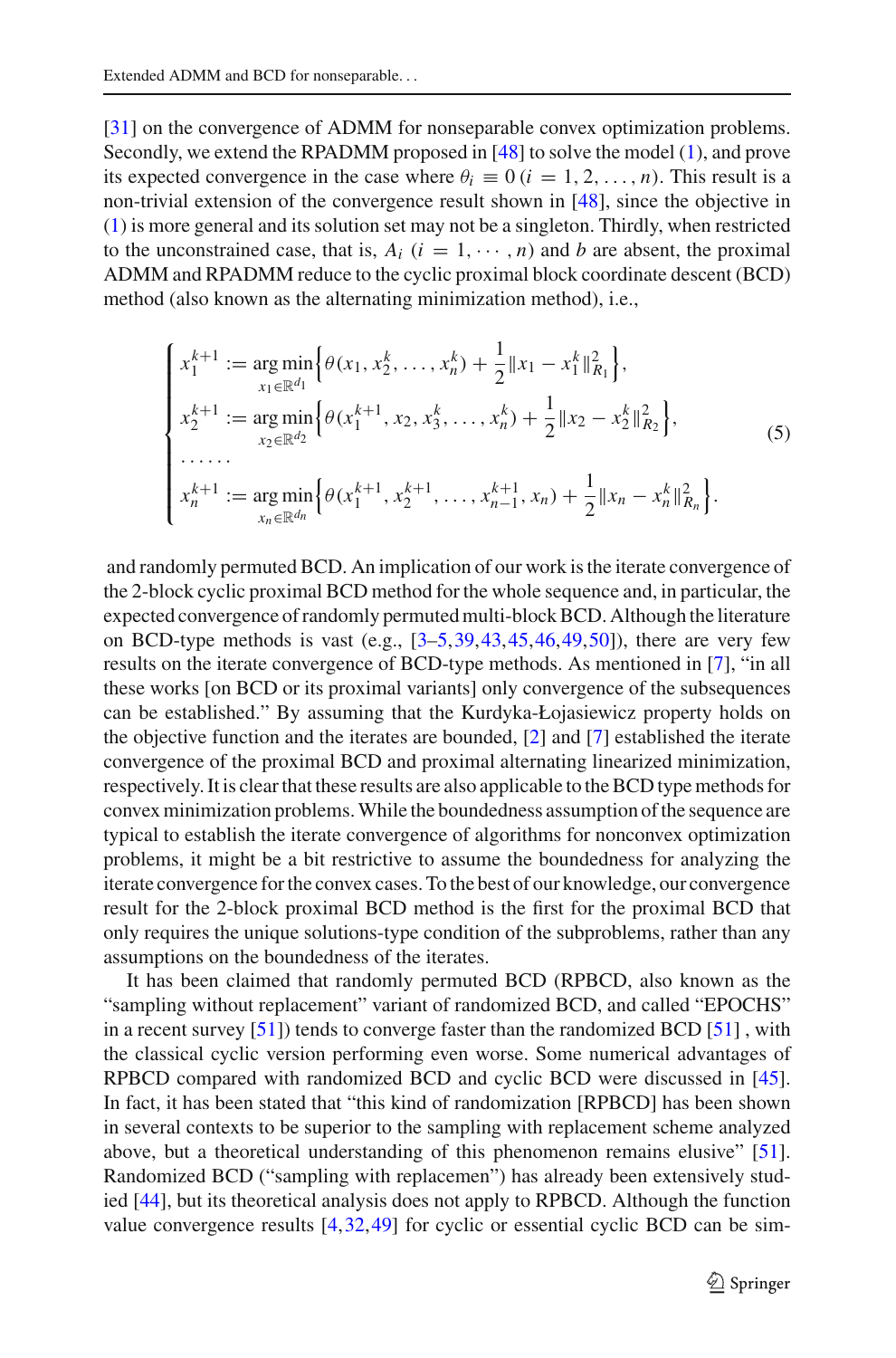ply extended to RPBCD, these analysis techniques are independent of permutation, so there remains a lack of direct theoretical analysis on the iterate convergence of RPBCD. Our expected iterate convergence of RPBCD for quadratic minimization problems can be regarded as the first direct analysis on the iterate convergence of the "sampling without replacement" variant of randomized BCD. We also prove that 2-block RPBCD may have a worse convergence rate than 2-block cyclic BCD for quadratic minimization problems. Thus, RPBCD should be used with caution for solving convex optimization problems with a few blocks.

The rest of this paper is organized as follows. In Sect. [2](#page-5-0) , we prove the iterate convergence of the 2-block proximal ADMM and cyclic BCD for linearly constrained optimization problems with a coupled quadratic objective function [\(1\)](#page-1-0) and its unconstrained variant, respectively. Section [3](#page-18-0) illustrates the expected convergence of the RPADMM and the RPBCD for a class of linear constrained quadratic optimization problems and its unconstrained variant, respectively. Finally, we conclude our paper and present some insights into the use of ADMM and BCD in Sect. [4.](#page-28-0)

#### <span id="page-5-0"></span>**2 Convergence of 2-block proximal ADMM**

In this section, we will specify  $n = 2$  and analyze the iterate convergence of the 2-block proximal ADMM for the convex optimization model [\(1\)](#page-1-0). For notational simplicity, we write

$$
H := \begin{bmatrix} H_{11} & H_{12} \\ H_{12}^\top & H_{22} \end{bmatrix}, \qquad R := \begin{bmatrix} R_1 & 0 \\ 0 & R_2 \end{bmatrix} \quad \text{and} \quad g := \begin{bmatrix} g_1 \\ g_2 \end{bmatrix},
$$

and define the quadratic function  $\phi(x_1, x_2)$  by

<span id="page-5-2"></span>
$$
\phi(x_1, x_2) := \frac{1}{2} x_1^\top H_{11} x_1 + x_1^\top H_{12} x_2 + \frac{1}{2} x_2^\top H_{22} x_2 + g_1^\top x_1 + g_2^\top x_2. \tag{6}
$$

Thus the problem under consideration can be written as

<span id="page-5-1"></span>
$$
\min_{x \in \mathbb{R}^d} \theta(x) := \theta_1(x_1) + \theta_2(x_2) + \phi(x_1, x_2)
$$
  
s.t.  $A_1x_1 + A_2x_2 = b$ . (7)

Since  $\theta_1$  and  $\theta_2$  are closed convex functions, there exist two symmetric positive semidefinite matrices  $\Sigma_1$  and  $\Sigma_2$  such that

$$
(x_1 - \hat{x}_1)^{\top} (w_1 - \hat{w}_1) \ge ||x_1 - \hat{x}_1||_{\Sigma_1}^2, \quad \forall x_1, \hat{x}_1 \in \text{dom}(\theta_1), w_1 \in \partial \theta_1(x_1), \hat{w}_1 \in \partial \theta_1(\hat{x}_1)
$$
\n(8)

and

<span id="page-5-3"></span>
$$
(x_2 - \hat{x}_2)^\top (w_2 - \hat{w}_2) \ge ||x_2 - \hat{x}_2||_{\Sigma_2}^2, \quad \forall \ x_2, \hat{x}_2 \in \text{dom}(\theta_2), \ w_2 \in \partial \theta_2(x_2), \hat{w}_2 \in \partial \theta_2(\hat{x}_2),
$$
\n(9)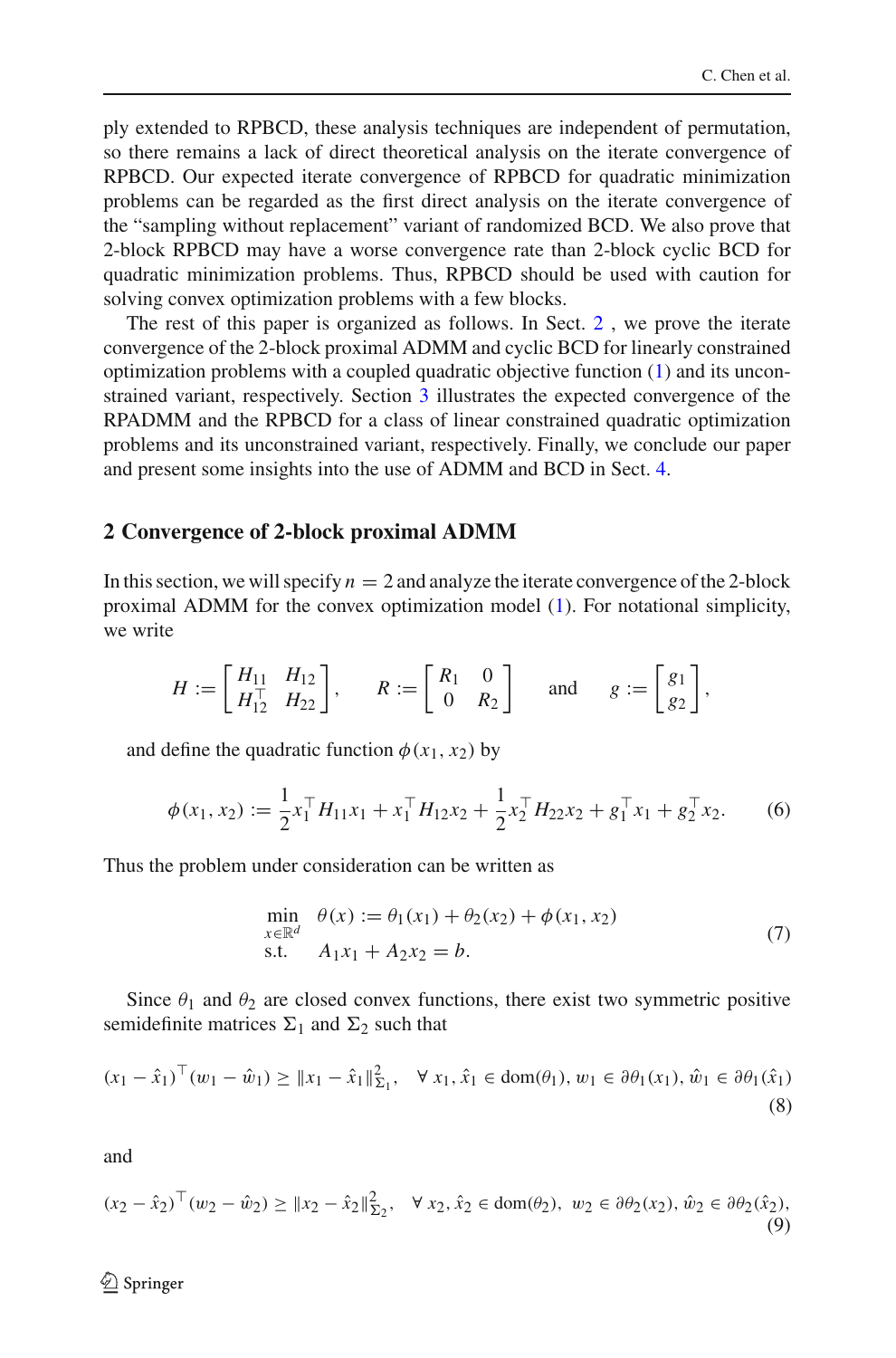where  $\partial \theta_1$  and  $\partial \theta_2$  are the subdifferential mappings of  $\theta_1$  and  $\theta_2$ , respectively. By letting

$$
x := \begin{bmatrix} x_1 \\ x_2 \end{bmatrix}, \quad \hat{x} := \begin{bmatrix} \hat{x}_1 \\ \hat{x}_2 \end{bmatrix}, \quad w := \begin{bmatrix} w_1 \\ w_2 \end{bmatrix}, \quad \hat{w} := \begin{bmatrix} \hat{w}_1 \\ \hat{w}_2 \end{bmatrix} \text{ and } \Sigma := \begin{bmatrix} \Sigma_1 & 0 \\ 0 & \Sigma_2 \end{bmatrix},
$$
\n(10)

we have

<span id="page-6-0"></span>
$$
(x - \hat{x})^{\top} (w - \hat{w}) \ge ||x - \hat{x}||_{\Sigma}^{2}.
$$
 (11)

The following lemma establishes the contraction property with respect to the solution set of [\(7\)](#page-5-1) for the sequence generated by [\(4\)](#page-2-0), which plays an important role in the subsequent analysis.

**Lemma 1** *Assume the* 2*-block proximal ADMM* [\(4\)](#page-2-0) *is well defined for problem* [\(7\)](#page-5-1)*.* Let  $\{(x_1^k, x_2^k, \mu^k)\}\$  be the sequence generated by [\(4\)](#page-2-0). Then, the following statements *hold.*

(i) *If*  $(\bar{x}_1, \bar{x}_2, \bar{\mu})$  *is a given KKT point of problem* [\(7\)](#page-5-1)*, then we have* 

<span id="page-6-1"></span>
$$
\begin{split}\n&\left(\frac{7}{8}||x^{k}-\bar{x}||_{H+\Sigma+\frac{4}{7}R}^{2}+\frac{1}{2}||x_{2}^{k}-\bar{x}_{2}||_{H_{22}+\Sigma_{2}+\beta A_{2}^{\top}A_{2}}^{2} +\frac{1}{2\beta}||\mu^{k}-\bar{\mu}||^{2}+\frac{1}{2}||x_{2}^{k}-x_{2}^{k-1}||_{R_{2}}^{2}\right) \\
&-\left(\frac{7}{8}||x^{k+1}-\bar{x}||_{H+\Sigma+\frac{4}{7}R}^{2}+\frac{1}{2}||x_{2}^{k+1}-\bar{x}_{2}||_{H_{22}+\Sigma_{2}+\beta A_{2}^{\top}A_{2}}^{2} +\frac{1}{2\beta}||\mu^{k+1}-\bar{\mu}||^{2}+\frac{1}{2}||x_{2}^{k+1}-x_{2}^{k}||_{R_{2}}^{2}\right) \\
&\geq \frac{1}{16}||x^{k+1}-x^{k}||_{H+\Sigma+8R}^{2}+\frac{1}{6}||x_{2}^{k+1}-x_{2}^{k}||_{H_{22}+\Sigma_{2}+3\beta A_{2}^{\top}A_{2}}^{2}+\frac{1}{2\beta}||\mu^{k+1}-\mu^{k}||^{2}.\n\end{split} \tag{12}
$$

(ii) *It holds that*

<span id="page-6-2"></span>
$$
\begin{cases}\n\lim_{k \to \infty} d(0, \ \partial \theta_1(x_1^{k+1}) + \nabla_{x_1} \phi(x_1^{k+1}, x_2^{k+1}) - A_1^\top \mu^{k+1}) = 0, \\
\lim_{k \to \infty} d(0, \ \partial \theta_2(x_2^{k+1}) + \nabla_{x_2} \phi(x_1^{k+1}, x_2^{k+1}) - A_2^\top \mu^{k+1}) = 0, \\
\lim_{k \to \infty} \|A_1 x_1^{k+1} + A_2 x_2^{k+1} - b\| = 0,\n\end{cases} (13)
$$

*where*  $d(\cdot, \cdot)$  *denotes the Euclidean distance of some point to a set.* 

*Proof* (i) From the first order optimality condition of [\(4\)](#page-2-0), we get

$$
\begin{cases}\n0 \in \partial \theta_1(x_1^{k+1}) + \nabla_{x_1} \phi(x_1^{k+1}, x_2^k) - A_1^\top \mu^k \\
+\beta A_1^\top (A_1 x_1^{k+1} + A_2 x_2^k - b) + R_1(x_1^{k+1} - x_1^k), \\
0 \in \partial \theta_2(x_2^{k+1}) + \nabla_{x_2} \phi(x_1^{k+1}, x_2^{k+1}) \\
-A_2^\top \mu^k + \beta A_2^\top (A_1 x_1^{k+1} + A_2 x_2^{k+1} - b) + R_2(x_2^{k+1} - x_2^k),\n\end{cases}
$$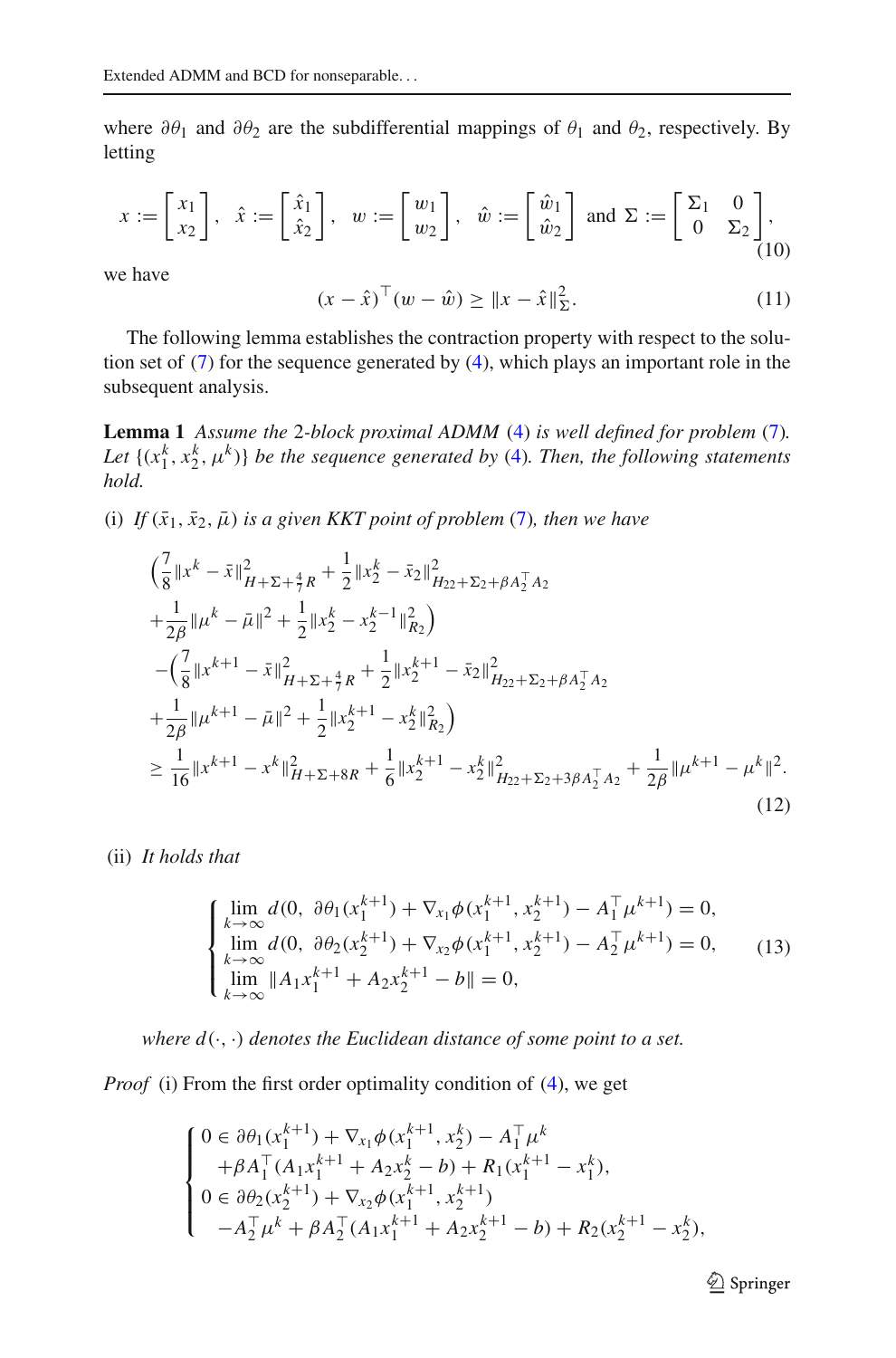where  $\phi(\cdot, \cdot)$  is defined in [\(6\)](#page-5-2). Using the definitions of  $\phi$  and  $\mu^{k+1}$ , the above formulas imply that

<span id="page-7-0"></span>
$$
\begin{cases}\n-\nabla_{x_1}\phi(x_1^{k+1}, x_2^{k+1}) + A_1^\top \mu^{k+1} + (H_{12} + \beta A_1^\top A_2)(x_2^{k+1} - x_2^k) \\
-R_1(x_1^{k+1} - x_1^k) \in \partial \theta_1(x_1^{k+1}), \\
-\nabla_{x_2}\phi(x_1^{k+1}, x_2^{k+1}) + A_2^\top \mu^{k+1} - R_2(x_2^{k+1} - x_2^k) \in \partial \theta_2(x_2^{k+1}).\n\end{cases} (14)
$$

Since  $(\bar{x}_1, \bar{x}_2, \bar{\mu})$  is a KKT point of problem [\(7\)](#page-5-1), we have that

<span id="page-7-1"></span>
$$
\begin{cases}\n-\nabla_{x_1}\phi(\bar{x}_1, \bar{x}_2) + A_1^\top \bar{\mu} \in \partial \theta_1(\bar{x}_1), \\
-\nabla_{x_2}\phi(\bar{x}_1, \bar{x}_2) + A_2^\top \bar{\mu} \in \partial \theta_2(\bar{x}_2), \\
A_1\bar{x}_1 + A_2\bar{x}_2 = b.\n\end{cases} (15)
$$

From  $(11)$ ,  $(14)$  and  $(15)$ , we obtain

<span id="page-7-4"></span>
$$
\|x^{k+1} - \bar{x}\|_{\Sigma}^{2}
$$
\n
$$
\leq (x_{1}^{k+1} - \bar{x}_{1})^{\top} \Big\{ \Big[ -\nabla_{x_{1}} \phi (x_{1}^{k+1}, x_{2}^{k+1}) + A_{1}^{\top} \mu^{k+1} + (H_{12} + \beta A_{1}^{\top} A_{2}) (x_{2}^{k+1} - x_{2}^{k}) - R_{1} (x_{1}^{k+1} - x_{1}^{k}) \Big] - \Big[ -\nabla_{x_{1}} \phi (\bar{x}_{1}, \bar{x}_{2}) + A_{1}^{\top} \bar{\mu} \Big] \Big\}
$$
\n
$$
+ (x_{2}^{k+1} - \bar{x}_{2})^{\top} \Big\{ \Big[ -\nabla_{x_{2}} \phi (x_{1}^{k+1}, x_{2}^{k+1}) + A_{2}^{\top} \mu^{k+1} - R_{2} (x_{2}^{k+1} - x_{2}^{k}) \Big] - \Big[ -\nabla_{x_{2}} \phi (\bar{x}_{1}, \bar{x}_{2}) + A_{2}^{\top} \bar{\mu} \Big] \Big\}
$$
\n
$$
= -(x_{1}^{k+1} - \bar{x}_{1})^{\top} A_{1}^{\top} (\bar{\mu} - \mu^{k+1}) - (x_{2}^{k+1} - \bar{x}_{2})^{\top} A_{2}^{\top} (\bar{\mu} - \mu^{k+1}) - (x^{k+1} - \bar{x})^{T} R (x^{k+1} - x^{k}) + (x_{1}^{k+1} - \bar{x}_{1})^{\top} (H_{12} + \beta A_{1}^{\top} A_{2}) (x_{2}^{k+1} - x_{2}^{k}) - (x^{k+1} - \bar{x})^{\top} (\nabla \phi (x_{1}^{k+1}, x_{2}^{k+1}) - \nabla \phi (\bar{x}_{1}, \bar{x}_{2}))
$$
\n
$$
= (x^{k+1} - x^{k})^{T} R (\bar{x} - x^{k+1}) + \frac{1}{\beta} (\mu^{k+1} - \mu^{k})^{\top} (\bar{\mu} - \mu^{k+1}) + (x_{1}^{k+1} - \bar{x}_{1})^{\top} (H_{12} + \beta A_{1}^{\top} A_{2}) (x_{2}^{k+1} - x
$$

By simple manipulations and using  $A_1\bar{x}_1 + A_2\bar{x}_2 = b$ , we can see that

<span id="page-7-2"></span>
$$
\beta(x_1^{k+1} - \bar{x}_1)^{\top} A_1^{\top} A_2 (x_2^{k+1} - x_2^k)
$$
  
=  $-\beta(A_2 x_2^{k+1} - A_2 \bar{x}_2)^{\top} (A_2 x_2^{k+1} - A_2 x_2^k) + \beta(A_1 x_1^{k+1} + A_2 x_2^{k+1} - b)^{\top} (A_2 x_2^{k+1} - A_2 x_2^k)$   
=  $\frac{\beta}{2} (\|A_2 x_2^k - A_2 \bar{x}_2\|^2 - \|A_2 x_2^{k+1} - A_2 \bar{x}_2\|^2) - \frac{\beta}{2} \|A_2 x_2^{k+1} - A_2 x_2^k\|^2$   
+  $\beta(A_1 x_1^{k+1} + A_2 x_2^{k+1} - b)^{\top} (A_2 x_2^{k+1} - A_2 x_2^k),$  (17)

$$
(x^{k+1} - x^k)^T R(\bar{x} - x^{k+1}) = \frac{1}{2} (\|x^k - \bar{x}\|_R^2 - \|x^{k+1} - \bar{x}\|_R^2 - \|x^{k+1} - x^k\|_R^2)
$$
(18)

and

<span id="page-7-3"></span>
$$
\frac{1}{\beta}(\mu^{k+1} - \mu^k)^\top (\bar{\mu} - \mu^{k+1}) = \frac{1}{2\beta}(\|\mu^k - \bar{\mu}\|^2 - \|\mu^{k+1} - \bar{\mu}\|^2 - \|\mu^{k+1} - \mu^k\|^2). \tag{19}
$$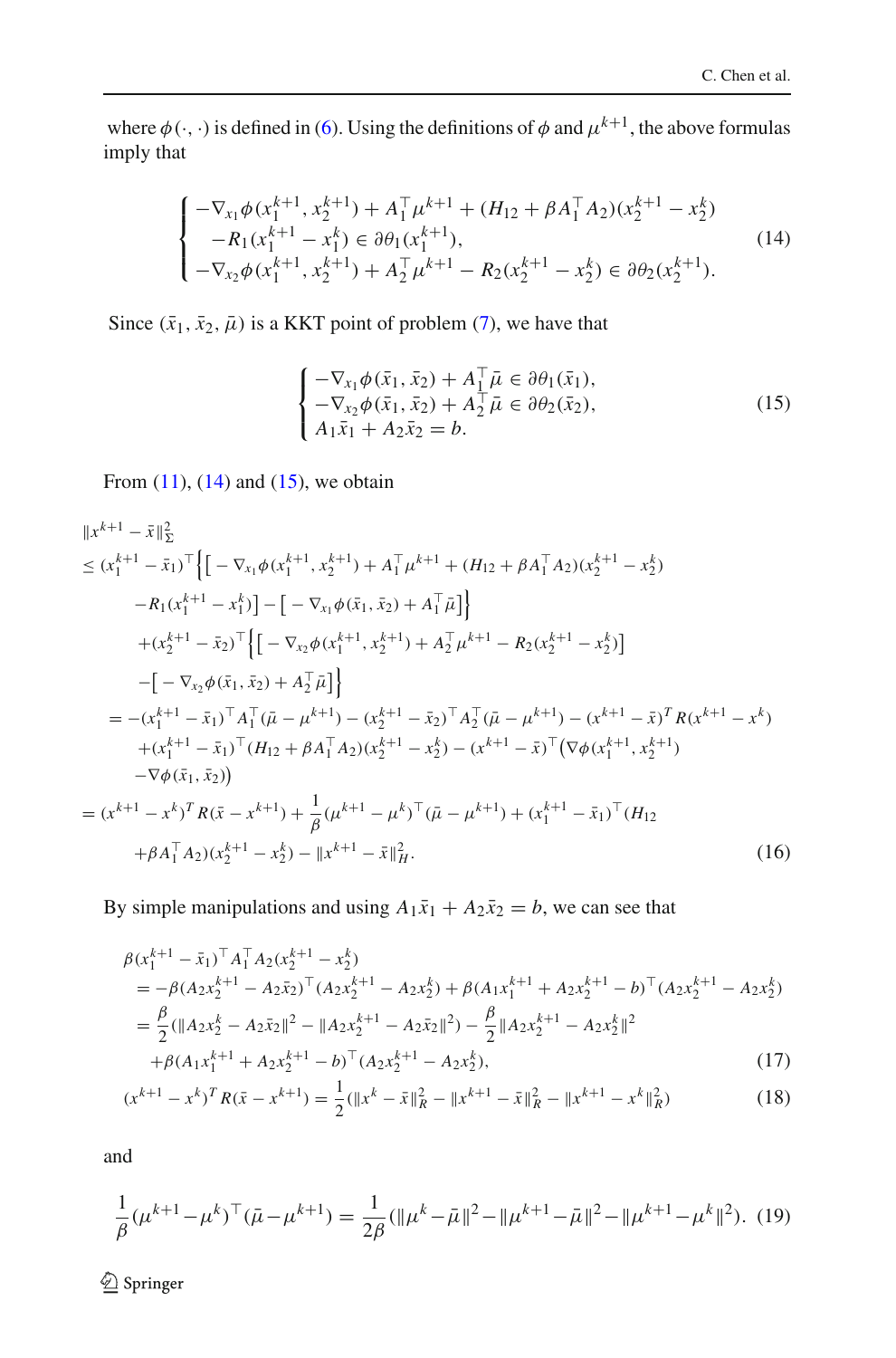On the other hand, it f ollows from [\(14\)](#page-7-0) that

$$
\begin{cases}\n-\nabla_{x_2}\phi(x_1^{k+1}, x_2^{k+1}) + A_2^{\top}\mu^{k+1} - R_2(x_2^{k+1} - x_2^k) \in \partial \theta_2(x_2^{k+1}), \\
-\nabla_{x_2}\phi(x_1^k, x_2^k) + A_2^{\top}\mu^k - R_2(x_2^k - x_2^{k-1}) \in \partial \theta_2(x_2^k),\n\end{cases}
$$

which, together with  $(9)$ , implies

<span id="page-8-0"></span>
$$
(x_2^{k+1} - x_2^k)^\top \big[ -\nabla_{x_2} \phi(x_1^{k+1}, x_2^{k+1}) + A_2^\top \mu^{k+1} - R_2(x_2^{k+1} - x_2^k) + \nabla_{x_2} \phi(x_1^k, x_2^k) -A_2^\top \mu^k + R_2(x_2^k - x_2^{k-1}) \big] \ge \|x_2^{k+1} - x_2^k\|_{\Sigma_2}^2.
$$
\n
$$
(20)
$$

Recall that

$$
\mu^{k+1} - \mu^k = -\beta (A_1 x_1^{k+1} + A_2 x_2^{k+1} - b) \quad \text{and} \quad \nabla_{x_2} \phi(x_1, x_2) = H_{12}^\top x_1 + H_{22} x_2 + g_2.
$$

Then, by using the Cauchy-Schwarz inequality, the inequality [\(20\)](#page-8-0) gives

$$
\beta(A_1x_1^{k+1} + A_2x_2^{k+1} - b)^\top (A_2x_2^{k+1} - A_2x_2^k)
$$
\n
$$
\le -\|x_2^{k+1} - x_2^k\|_{H_{22} + \Sigma_2}^2 + (x_2^{k+1} - x_2^k)^\top H_{12}^\top (x_1^k - x_1^{k+1}) - \|x_2^{k+1} - x_2^k\|_{R_2}^2
$$
\n
$$
+ (x_2^{k+1} - x_2^k)^\top R_2 (x_2^k - x_2^{k-1})
$$
\n
$$
\le -\|x_2^{k+1} - x_2^k\|_{H_{22} + \Sigma_2}^2 + (x_2^{k+1} - x_2^k)^\top H_{12}^\top (x_1^k - x_1^{k+1}) - \frac{1}{2} \|x_2^{k+1} - x_2^k\|_{R_2}^2
$$
\n
$$
+ \frac{1}{2} \|x_2^k - x_2^{k-1}\|_{R_2}^2.
$$

Substituting  $(17)$ ,  $(18)$ ,  $(19)$  and the above inequality into  $(16)$ , we further get

<span id="page-8-2"></span>
$$
\frac{1}{2}(\|x^{k} - \bar{x}\|_{R}^{2} - \|x^{k+1} - \bar{x}\|_{R}^{2}) + \frac{1}{2\beta}(\|\mu^{k} - \bar{\mu}\|^{2} - \|\mu^{k+1} - \bar{\mu}\|^{2}) + \frac{\beta}{2}(\|A_{2}x_{2}^{k} - A_{2}\bar{x}_{2}\|^{2} - \|A_{2}x_{2}^{k+1} - A_{2}\bar{x}_{2}\|^{2}) + \frac{1}{2}(\|x_{2}^{k} - x_{2}^{k-1}\|_{R_{2}}^{2} - \|x_{2}^{k+1} - x_{2}^{k}\|_{R_{2}}^{2})
$$
\n
$$
\geq \|x^{k+1} - \bar{x}\|_{H+\Sigma}^{2} + \frac{1}{2}\|x^{k+1} - x^{k}\|_{R}^{2} + \frac{1}{2\beta}\|\mu^{k+1} - \mu^{k}\|^{2} + \frac{1}{2}\|x_{2}^{k+1} - x_{2}^{k}\|_{\beta A_{2}^{T}A_{2}}^{2}
$$
\n
$$
-(x_{2}^{k+1} - x_{2}^{k})^{\top}H_{12}^{\top}(x_{1}^{k} - \bar{x}_{1}) + \|x_{2}^{k+1} - x_{2}^{k}\|_{H_{22}+\Sigma_{2}}^{2}.
$$
\n(21)

Moreover, it follows from the Cauchy-Schwarz inequality and  $H + \Sigma \geq 0$  that

<span id="page-8-1"></span>
$$
(x_2^{k+1} - x_2^k)^\top H_{12}^\top (x_1^k - \bar{x}_1) - \|x_2^{k+1} - x_2^k\|_{H_{22} + \Sigma_2}^2
$$
  
\n
$$
= (x_2^{k+1} - x_2^k)^\top H_{12}^\top (x_1^k - \bar{x}_1) + (x_2^{k+1} - x_2^k)^\top (H_{22} + \Sigma_2)(x_2^k - \bar{x}_2)
$$
  
\n
$$
- (x_2^{k+1} - x_2^k)^\top (H_{22} + \Sigma_2)(x_2^{k+1} - \bar{x}_2)
$$
  
\n
$$
= \begin{bmatrix} 0 \\ x_2^{k+1} - x_2^k \end{bmatrix}^\top (H + \Sigma)(x^k - \bar{x}) - (x_2^{k+1} - x_2^k)^\top (H_{22} + \Sigma_2)(x_2^{k+1} - \bar{x}_2)
$$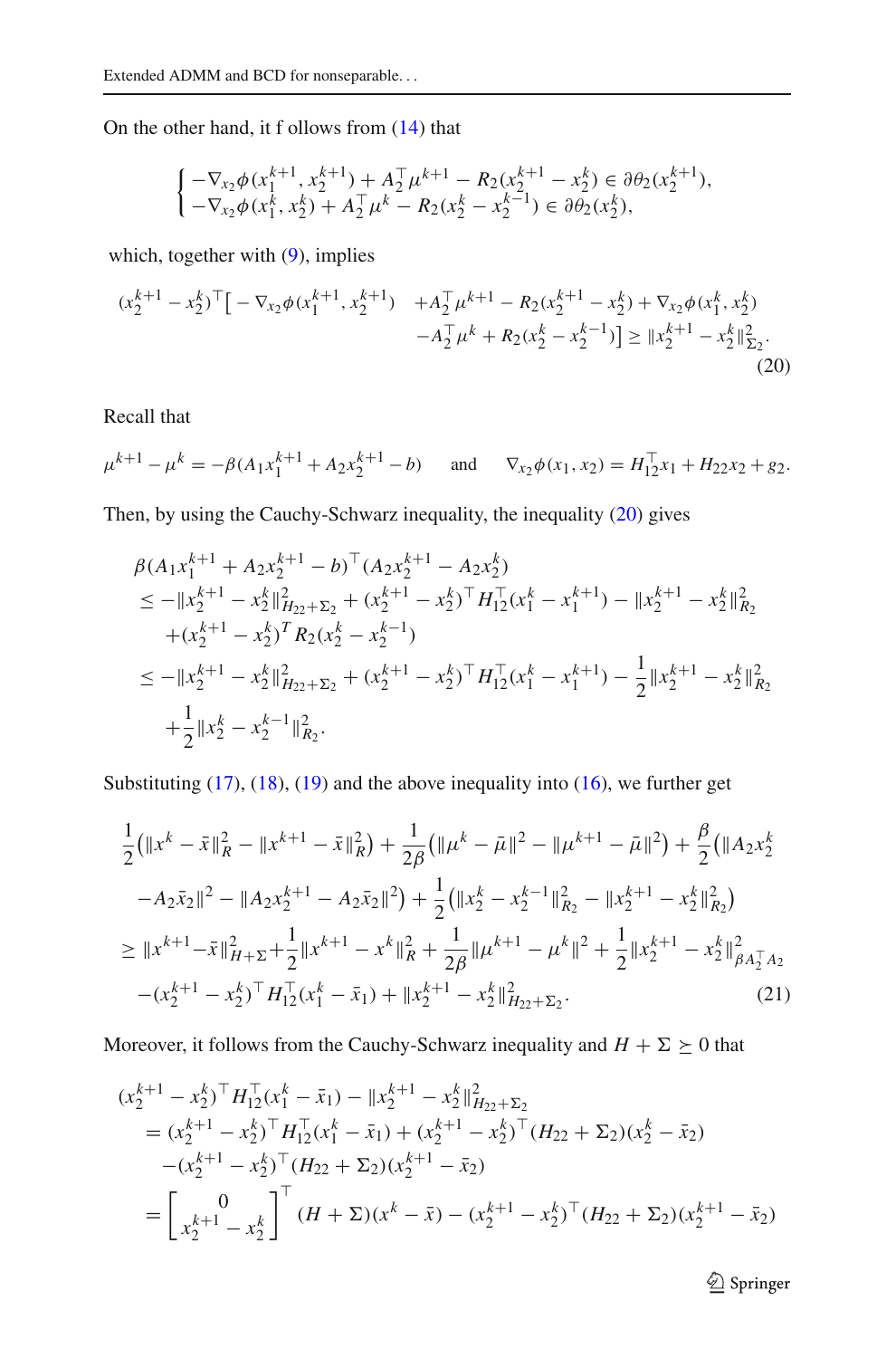$$
= \left[\begin{array}{c} 0\\ x_{2}^{k+1} - x_{2}^{k}\end{array}\right]^{T} (H + \Sigma)(x^{k} - \bar{x}) - \frac{1}{2} \|x_{2}^{k+1} - x_{2}^{k}\|_{H_{22} + \Sigma_{2}}^{2}
$$
  
+ 
$$
\frac{1}{2} (\|x_{2}^{k} - \bar{x}_{2}\|_{H_{22} + \Sigma_{2}}^{2} - \|x_{2}^{k+1} - \bar{x}_{2}\|_{H_{22} + \Sigma_{2}}^{2})
$$
  

$$
\leq \frac{3}{4} \|x^{k} - \bar{x}\|_{H + \Sigma}^{2} + \frac{1}{3} \|x_{2}^{k+1} - x_{2}^{k}\|_{H_{22} + \Sigma_{2}}^{2} - \frac{1}{2} \|x_{2}^{k+1} - x_{2}^{k}\|_{H_{22} + \Sigma_{2}}^{2}
$$
  
+ 
$$
\frac{1}{2} (\|x_{2}^{k} - \bar{x}_{2}\|_{H_{22} + \Sigma_{2}}^{2} - \|x_{2}^{k+1} - \bar{x}_{2}\|_{H_{22} + \Sigma_{2}}^{2})
$$
  

$$
= \frac{3}{4} \|x^{k} - \bar{x}\|_{H + \Sigma}^{2} - \frac{1}{6} \|x_{2}^{k+1} - x_{2}^{k}\|_{H_{22} + \Sigma_{2}}^{2}
$$
  
+ 
$$
\frac{1}{2} (\|x_{2}^{k} - \bar{x}_{2}\|_{H_{22} + \Sigma_{2}}^{2} - \|x_{2}^{k+1} - \bar{x}_{2}\|_{H_{22} + \Sigma_{2}}^{2}), \tag{22}
$$

where the last inequality follows from the elementary inequality  $a^T (H + \Sigma) b \leq \frac{3}{4} \|a\|_{H + \Sigma}^2 + \frac{1}{3} \|b\|_{H + \Sigma}^2$  for any  $a, b \in \Re^d$  and the equality  $\begin{array}{c}\n\hline\n\end{array}$  $\boldsymbol{0}$  $x_2^{k+1} - x_2^k$  $\begin{array}{c}\n\hline\n\end{array}$ 2  $H + \sum_{n=0}$  $=$   $||x_2^{k+1} - x_2^{k}||_{H_{22}+\Sigma_2}^2$ . Using the inequality  $2(||a||^2_{H+\Sigma} + ||b||^2_{H+\Sigma}) \ge ||a-b||^2_{H+\Sigma}$ , we obtain

<span id="page-9-0"></span>
$$
\|x^{k+1} - \bar{x}\|_{H+\Sigma}^2 - \frac{3}{4} \|x^k - \bar{x}\|_{H+\Sigma}^2
$$
  
\n
$$
= \frac{7}{8} (\|x^{k+1} - \bar{x}\|_{H+\Sigma}^2 - \|x^k - \bar{x}\|_{H+\Sigma}^2) + \frac{1}{8} (\|x^{k+1} - \bar{x}\|_{H+\Sigma}^2 + \|x^k - \bar{x}\|_{H+\Sigma}^2)
$$
  
\n
$$
\geq \frac{7}{8} (\|x^{k+1} - \bar{x}\|_{H+\Sigma}^2 - \|x^k - \bar{x}\|_{H+\Sigma}^2) + \frac{1}{16} \|x^{k+1} - x^k\|_{H+\Sigma}^2.
$$
 (23)

Substituting  $(22)$  and  $(23)$  into  $(21)$ , we get  $(12)$ . (ii) From  $(12)$ , we can immediately see that

<span id="page-9-3"></span>
$$
\sum_{k=1}^{\infty} \left( \frac{1}{16} \|x^{k+1} - x^k\|_{H+\Sigma+8R}^2 + \frac{1}{6} \|x_2^{k+1} - x_2^k\|_{H_{22}+\Sigma_2+3\beta A_2^{\top}A_2}^2 + \frac{1}{2\beta} \|\mu^{k+1} - \mu^k\|^2 \right) < \infty,
$$
\n(24)

and it therefore holds that

<span id="page-9-1"></span>
$$
\lim_{k \to \infty} \|x^{k+1} - x^k\|_{H + \Sigma + 8R} = 0, \quad \lim_{k \to \infty} \|x_2^{k+1} - x_2^k\|_{H_{22} + \Sigma_2 + 3\beta A_2^\top A_2} = 0 \quad (25)
$$

and

<span id="page-9-2"></span>
$$
\lim_{k \to \infty} \|A_1 x_1^{k+1} + A_2 x_2^{k+1} - b\| = \lim_{k \to \infty} \frac{1}{\beta} \|\mu^{k+1} - \mu^k\| = 0.
$$
 (26)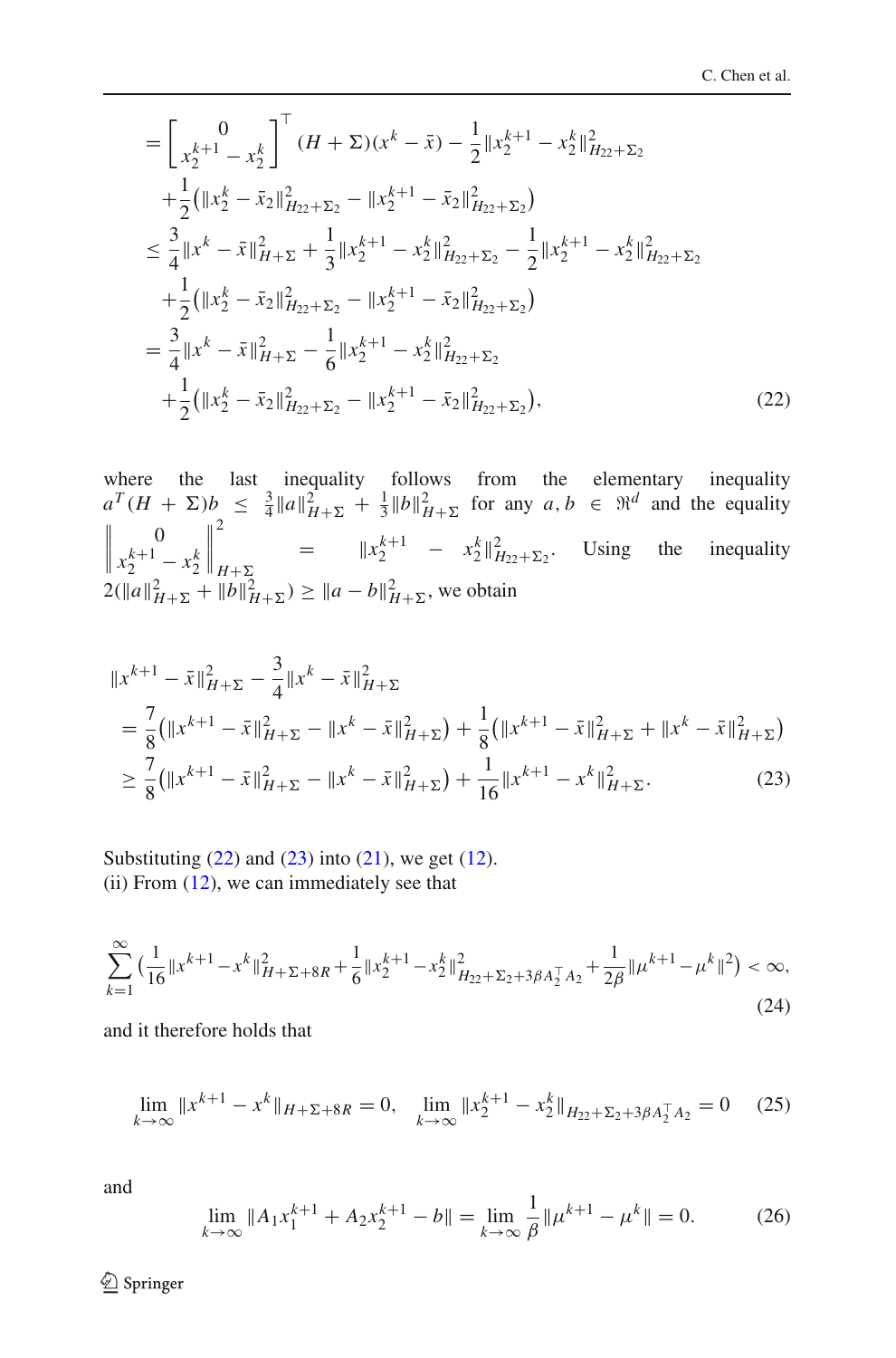Since  $H + \Sigma$ , *R* and  $H_{22} + \Sigma_2$  are positive semidefinite matrices, we deduce from  $(25)$  that

<span id="page-10-0"></span>
$$
\begin{cases}\n\lim_{k \to \infty} (H + \Sigma) (x^{k+1} - x^k) = 0, \\
\lim_{k \to \infty} R (x^{k+1} - x^k) = 0, \\
\lim_{k \to \infty} \|x_2^{k+1} - x_2^k\|_{H_{22} + \Sigma_2} = 0, \\
\lim_{k \to \infty} \|A_2 (x_2^{k+1} - x_2^k)\| = 0,\n\end{cases}
$$
\n(27)

and hence

<span id="page-10-1"></span>
$$
\lim_{k \to \infty} (H_{11} + \Sigma_1)(x_1^{k+1} - x_1^k) + H_{12}(x_2^{k+1} - x_2^k) = 0.
$$
 (28)

Using the triangle inequality, we have

$$
\left\| \begin{bmatrix} x_1^{k+1} - x_1^k \\ 0 \end{bmatrix} \right\|_{H+\Sigma} \le \left\| \begin{bmatrix} x_1^{k+1} - x_1^k \\ x_2^{k+1} - x_2^k \end{bmatrix} \right\|_{H+\Sigma} + \left\| \begin{bmatrix} 0 \\ x_2^{k+1} - x_2^k \end{bmatrix} \right\|_{H+\Sigma},
$$

and thus from  $(27)$ , it follows

$$
\lim_{k\to\infty} \|x_1^{k+1} - x_1^k\|_{H_{11}+\Sigma_1} \le \lim_{k\to\infty} \left( \|x^{k+1} - x^k\|_{H+\Sigma} + \|x_2^{k+1} - x_2^k\|_{H_{22}+\Sigma_2} \right) = 0.
$$

From  $(27)$ ,  $(28)$  and the above formula, we obtain

<span id="page-10-3"></span>
$$
\begin{cases}\n\lim_{k \to \infty} R_1(x_1^{k+1} - x_1^k) = 0, \\
\lim_{k \to \infty} R_2(x_2^{k+1} - x_2^k) = 0, \\
\lim_{k \to \infty} H_{12}(x_2^{k+1} - x_2^k) = -\lim_{k \to \infty} (H_{11} + \Sigma_1)(x_1^{k+1} - x_1^k) = 0, \\
\lim_{k \to \infty} A_2(x_2^{k+1} - x_2^k) = 0.\n\end{cases}
$$
\n(29)

This, together with  $(14)$  and  $(26)$ , proves the assertion  $(13)$ .

<span id="page-10-2"></span>
$$
\Box
$$

To establish the convergence of ADMM, we make the following assumption: **Assumption 1** We assume

$$
\begin{bmatrix} H_{11} & 0 \\ 0 & H_{22} \end{bmatrix} + \begin{bmatrix} \Sigma_1 & 0 \\ 0 & \Sigma_2 \end{bmatrix} + \begin{bmatrix} A_1^{\top} A_1 & 0 \\ 0 & A_2^{\top} A_2 \end{bmatrix} + \begin{bmatrix} R_1 & 0 \\ 0 & R_2 \end{bmatrix} \succ 0.
$$
 (30)

It is worth emphasizing that Assumption [1](#page-10-2) means that the subproblems of 2-block proximal ADMM admit unique solutions, because Assumption [1](#page-10-2) holds if and only if

$$
\begin{bmatrix} H_{11} & 0 \\ 0 & H_{22} \end{bmatrix} + \begin{bmatrix} \Sigma_1 & 0 \\ 0 & \Sigma_2 \end{bmatrix} + \beta \begin{bmatrix} A_1^{\top} A_1 & 0 \\ 0 & A_2^{\top} A_2 \end{bmatrix} + \begin{bmatrix} R_1 & 0 \\ 0 & R_2 \end{bmatrix} \succ 0
$$

for any  $\beta > 0$ . However, the optimal solution to original problem [\(7\)](#page-5-1) is not necessarily unique.

<span id="page-10-4"></span>We are now ready to prove the iterate convergence of the 2-block proximal ADMM for the nonseparable convex optimization model [\(7\)](#page-5-1).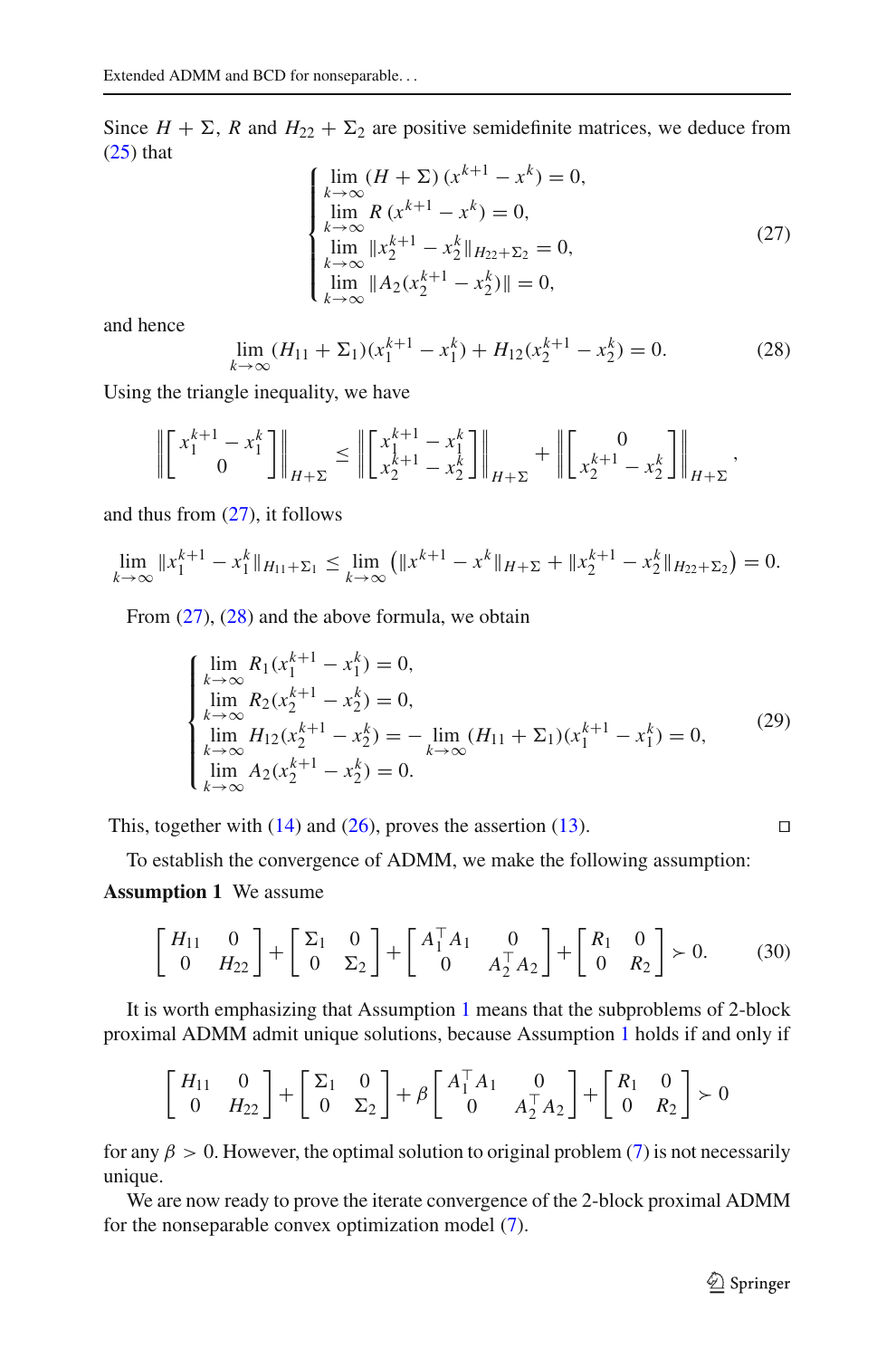**Theorem [1](#page-10-2)** *Suppose Assumption* 1 *holds. Let*  $\{(x_1^k, x_2^k, \mu^k)\}$  *be generated by the proximal ADMM* [\(4\)](#page-2-0) *with*  $n = 2$  *to solve problem* [\(7\)](#page-5-1)*. Then the sequence*  $\{(x_1^k, x_2^k, \mu^k)\}$ *converges to a KKT point of problem* [\(7\)](#page-5-1)*.*

*Proof* It follows from [\(12\)](#page-6-1) that the sequences  $\{(H + \Sigma + R)x^{k+1}\}, \{(H_{22} + \Sigma_2 +$  $\beta A_2^{\top} A_2 + R_2 x_2^{k+1}$  and  $\{\mu^{k+1}\}$  are all bounded. Since  $H_{22} + \Sigma_2 + \beta A_2^{\top} A_2 + R_2$  is positive definite, we know  $\{x_2^{k+1}\}\$ is bounded. Note that  $A_1\bar{x}_1 + A_2\bar{x}_2 = b$ . Using the triangle inequality

$$
||A_1(x_1^{k+1} - \bar{x}_1)|| \le ||A_1x_1^{k+1} + A_2x_2^{k+1} - (A_1\bar{x}_1 + A_2\bar{x}_2)|| + ||A_2(x_2^{k+1} - \bar{x}_2)||
$$
  
=  $||A_1x_1^{k+1} + A_2x_2^{k+1} - b|| + ||A_2(x_2^{k+1} - \bar{x}_2)||$   
=  $\frac{1}{\beta} ||\mu^k - \mu^{k+1}|| + ||A_2(x_2^{k+1} - \bar{x}_2)||$ 

and

$$
||x_1^{k+1} - \bar{x}_1||_{H_{11} + \Sigma_1 + R_1} = \left\| \begin{bmatrix} x_1^{k+1} - \bar{x}_1 \\ 0 \end{bmatrix} \right\|_{H + \Sigma + R}
$$
  
\n
$$
\leq \left\| \begin{bmatrix} x_1^{k+1} - \bar{x}_1 \\ x_2^{k+1} - \bar{x}_2 \end{bmatrix} \right\|_{H + \Sigma + R} + \left\| \begin{bmatrix} 0 \\ x_2^{k+1} - \bar{x}_2 \end{bmatrix} \right\|_{H + \Sigma + R}
$$
  
\n
$$
= ||x^{k+1} - \bar{x}||_{H + \Sigma + R} + ||x_2^{k+1} - \bar{x}_2||_{H_{22} + \Sigma_2 + R_2},
$$

we further obtain the boundedness of the sequences  $\{A_1x_1^{k+1}\}\$  and  $\{(H_{11} + \Sigma_1 +$  $R_1$ )*x*<sup>*k*+1</sup>}, and hence {( $H_{11} + \Sigma_1 + \beta A_1^{\top} A_1 + R_1$ )*x*<sup>*k*+1</sup>} is bounded. Together with the positive definiteness of  $H_{11} + \Sigma_1 + \beta A_1^{\dagger} A_1 + R_1$ , this implies the boundedness of  $\{x_1^{k+1}\}\$ . Thus, the sequence  $\{(x_1^k, x_2^k, \mu^k)\}\$ is bounded and there exists a triple  $(x_1^{\infty}, x_2^{\infty}, \mu^{\infty})$  and a subsequence  $\{k_i\}$  such that

$$
\lim_{i \to \infty} x_1^{k_i} = x_1^{\infty}, \qquad \lim_{i \to \infty} x_2^{k_i} = x_2^{\infty} \qquad \text{and} \qquad \lim_{i \to \infty} \mu^{k_i} = \mu^{\infty}.
$$

Setting  $k = k_i - 1$  and invoking the upper semicontinuity of  $\partial \theta_1$  and  $\partial \theta_2$  in [\(13\)](#page-6-2), we then obtain

$$
\begin{cases}\n-\nabla_{x_1}\phi(x_1^{\infty}, x_2^{\infty}) + A_1^{\perp}\mu^{\infty} \in \partial \theta_1(x_1^{\infty}), \\
-\nabla_{x_2}\phi(x_1^{\infty}, x_2^{\infty}) + A_2^{\perp}\mu^{\infty} \in \partial \theta_2(x_2^{\infty}), \\
A_1x_1^{\infty} + A_2x_2^{\infty} - b = 0,\n\end{cases}
$$

which means  $(x_1^{\infty}, x_2^{\infty}, \mu^{\infty})$  is a KKT point of problem [\(7\)](#page-5-1). Hence [\(12\)](#page-6-1) is also valid if  $(\bar{x}_1, \bar{x}_2, \bar{\mu})$  is replaced by  $(x_1^{\infty}, x_2^{\infty}, \mu^{\infty})$ . Therefore, it holds for any  $k \geq k_i$  that

<span id="page-11-0"></span>
$$
\frac{7}{8}||x^{k+1} - x^{\infty}||_{H + \Sigma + \frac{4}{7}R}^{2} + \frac{1}{2}||x_{2}^{k+1} - x_{2}^{\infty}||_{H_{22} + \Sigma_{2} + \beta A_{2}^{\top}A_{2}^{2}}^{2}
$$

$$
+ \frac{1}{2\beta}||\mu^{k+1} - \mu^{\infty}||^{2} + \frac{1}{2}||x_{2}^{k+1} - x_{2}^{k}||_{R_{2}}^{2}
$$

 $\mathcal{L}$  Springer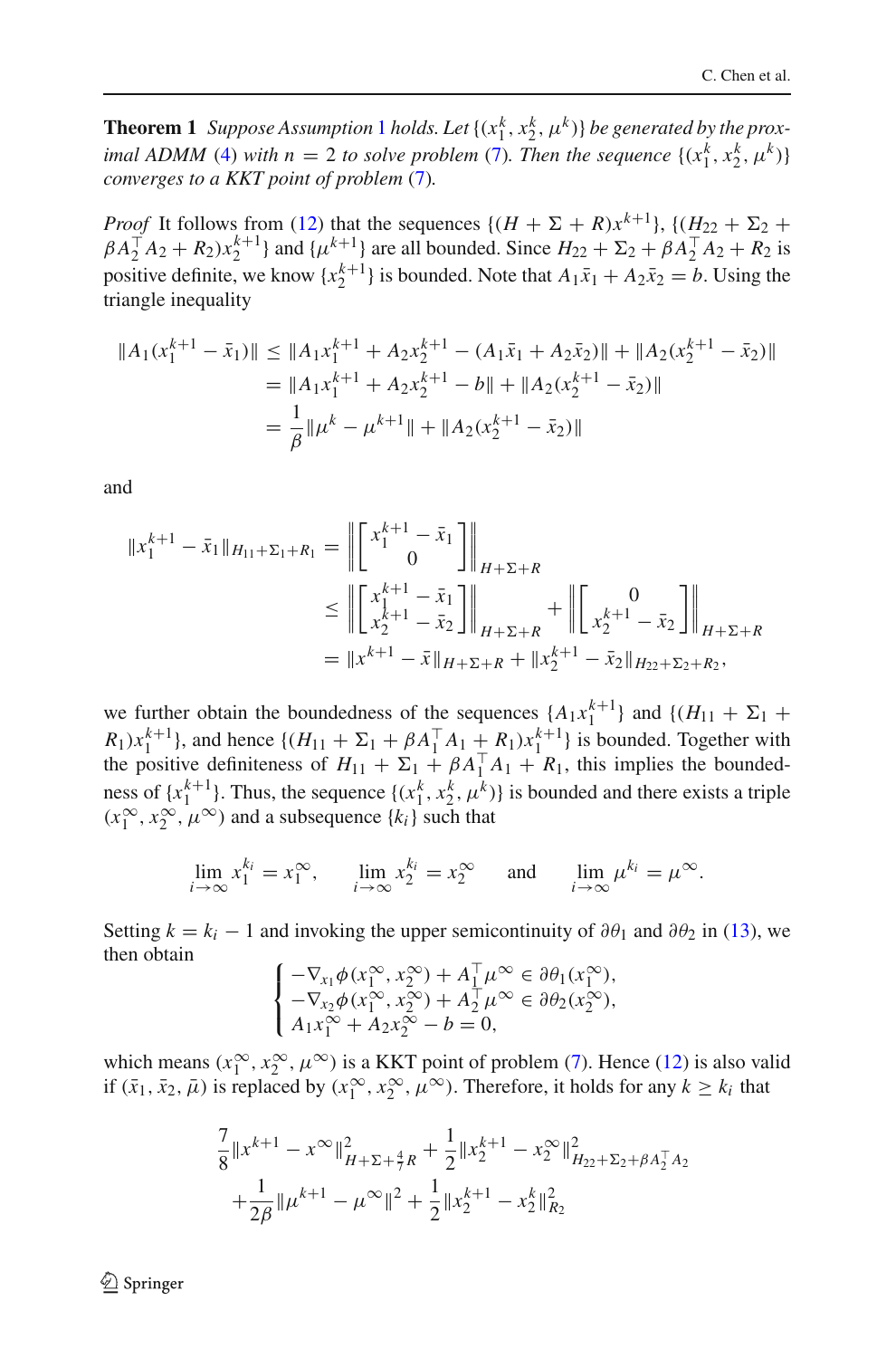$$
\leq \frac{7}{8} \|x^{k_i} - x^{\infty}\|_{H + \Sigma + \frac{4}{7}R}^2 + \frac{1}{2} \|x_2^{k_i} - x_2^{\infty}\|_{H_{22} + \Sigma_2 + \beta A_2^{\top} A_2}^2 \n+ \frac{1}{2\beta} \| \mu^{k_i} - \mu^{\infty} \|^2 + \frac{1}{2} \|x_2^{k_i} - x_2^{k_i - 1}\|_{R_2}^2.
$$
\n(31)

It follows from [\(29\)](#page-10-3) that

$$
\lim_{k \to \infty} \|x_2^{k+1} - x_2^k\|_{R_2} = 0.
$$

Note that

$$
\lim_{i \to \infty} \left( \frac{7}{8} \| x^{k_i} - x^{\infty} \|_{H + \Sigma + \frac{4}{7}R}^2 + \frac{1}{2} \| x_2^{k_i} - x_2^{\infty} \|_{H_{22} + \Sigma_2 + \beta A_2^{\top} A_2}^2 + \frac{1}{2\beta} \| \mu^{k_i} - \mu^{\infty} \|^2 + \frac{1}{2} \| x_2^{k_i} - x_2^{k_i - 1} \|_{R_2}^2 \right) = 0,
$$

and so we can deduce from [\(31\)](#page-11-0) that

$$
\lim_{k \to \infty} \left( \frac{7}{8} \|x^{k+1} - x^{\infty}\|_{H + \Sigma + \frac{4}{7}R}^2 + \frac{1}{2} \|x_2^{k+1} - x_2^{\infty}\|_{H_{22} + \Sigma_2 + \beta A_2^{\top} A_2}^2 + \frac{1}{2\beta} \| \mu^{k+1} - \mu^{\infty} \|^2 + \frac{1}{2} \|x_2^{k+1} - x_2^k \|_{R_2}^2 \right) = 0,
$$

which implies

$$
\lim_{k \to \infty} \|x_2^{k+1} - x_2^{\infty}\|_{H_{22} + \Sigma_2 + \beta A_2^{\top} A_2 + R_2}^2 = 0, \quad \lim_{k \to \infty} \mu^{k+1} = \mu^{\infty}
$$

and

<span id="page-12-1"></span>
$$
\lim_{k \to \infty} \|x^{k+1} - x^{\infty}\|_{H + \Sigma + R}^2 = 0.
$$
\n(32)

Since  $H_{22} + \Sigma_2 + \beta A_2^{\dagger} A_2 + R_2$  is positive definite, we obtain

<span id="page-12-0"></span>
$$
\lim_{k \to \infty} x_2^{k+1} = x_2^{\infty}.
$$
\n(33)

On the other hand, by  $(13)$  and  $(33)$ , it can easily be seen that

<span id="page-12-2"></span>
$$
||A_1(x_1^{k+1} - x_1^{\infty})|| \le ||A_1x_1^{k+1} + A_2x_2^{k+1} - (A_1x_1^{\infty} + A_2x_2^{\infty})|| + ||A_2(x_2^{k+1} - x_2^{\infty})||
$$
  
=  $||A_1x_1^{k+1} + A_2x_2^{k+1} - b|| + ||A_2(x_2^{k+1} - x_2^{\infty})|| \to 0,$  (34)

as  $k \to \infty$ . Then, we obtain

$$
\begin{split} &\|x_1^{k+1}-x_1^\infty\|_{H_{11}+\Sigma_1+\beta A_1^\top A_1+R_1}^2=\|x_1^{k+1}-x_1^\infty\|_{H_{11}+\Sigma_1+R_1}^2+\beta\|A_1(x_1^{k+1}-x_1^\infty)\|^2\\ &=\left\|\begin{bmatrix}x_1^{k+1}-x_1^\infty\\0\end{bmatrix}\right\|_{H+\Sigma+R}^2+\beta\|A_1(x_1^{k+1}-x_1^\infty)\|^2\\ &\leq \left(\left\|\begin{bmatrix}x_1^{k+1}-x_1^\infty\\x_2^{k+1}-x_2^\infty\end{bmatrix}\right\|_{H+\Sigma+R}+\left\|\begin{bmatrix}0\\x_2^{k+1}-x_2^\infty\end{bmatrix}\right\|_{H+\Sigma+R}\right)^2+\beta\|A_1(x_1^{k+1}-x_1^\infty)\|^2 \end{split}
$$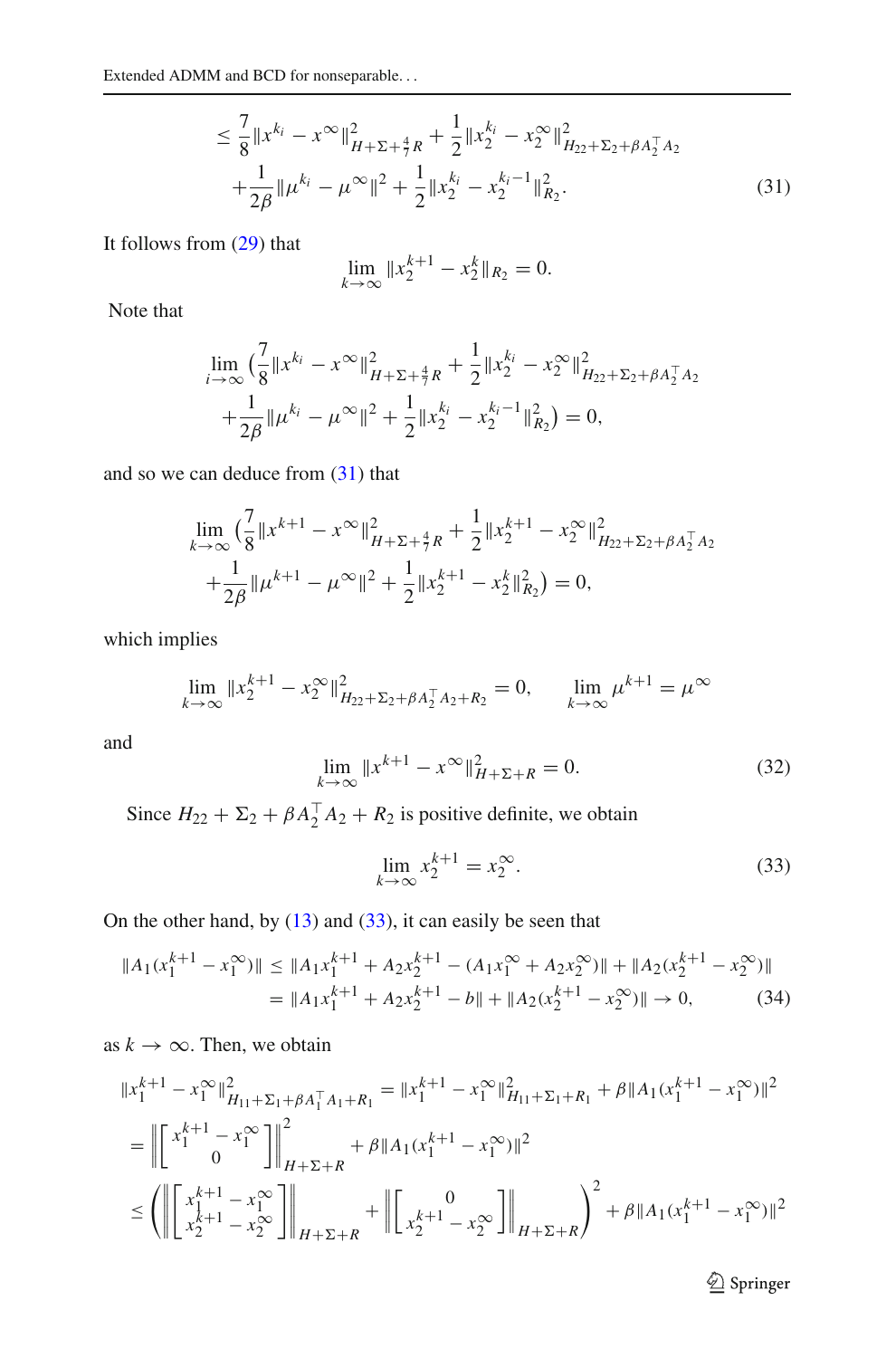$$
= (\|x^{k+1} - x^{\infty}\|_{H + \Sigma + R} + \|x_2^{k+1} - x_2^{\infty}\|_{H_{22} + \Sigma_2 + R_2})^2 + \beta \|A_1(x_1^{k+1} - x_1^{\infty})\|^2,
$$

where "≤" follows the triangle inequality of norms. Together with [\(32\)](#page-12-1), [\(33\)](#page-12-0), [\(34\)](#page-12-2), and the positive definiteness of  $H_{11} + \Sigma_1 + \beta A_1^{\dagger} A_1 + R_1$ , this shows that

$$
\lim_{k \to \infty} x_1^{k+1} = x_1^{\infty}.
$$

Therefore, we have shown that the whole sequence  $\{(x_1^k, x_2^k, \mu^k)\}$  converges to  $(x_1^{\infty}, x_2^{\infty}, \mu^{\infty})$ , which is a KKT point of problem [\(7\)](#page-5-1). This comletes the proof.  $\square$ 

*Remark 1* In fact, the iterate convergence of 2-block proximal ADMM can also be guaranteed if there is a fixed stepsize  $\gamma \in (0, (1 + \sqrt{5})/2)$  in the dual update. Namely, the proximal ADMM can be extended as follows:

<span id="page-13-0"></span>
$$
\begin{cases}\nx_1^{k+1} := \underset{x_1 \in \mathbb{R}^{d_1}}{\arg \min} \left\{ \mathcal{L}_{\beta}(x_1, x_2^k; \mu^k) + \frac{1}{2} \|x_1 - x_1^k\|_{R_1}^2 \right\}, \\
x_2^{k+1} := \underset{x_2 \in \mathbb{R}^{d_2}}{\arg \min} \left\{ \mathcal{L}_{\beta}(x_1^{k+1}, x_2; \mu^k) + \frac{1}{2} \|x_2 - x_2^k\|_{R_2}^2 \right\}, \\
\mu^{k+1} := \mu^k - \gamma \beta (A_1 x_1^{k+1} + A_2 x_2^{k+1} - b),\n\end{cases} \tag{35}
$$

where  $\beta > 0$  and  $\gamma \in (0, (1 + \sqrt{5})/2)$  $\gamma \in (0, (1 + \sqrt{5})/2)$  $\gamma \in (0, (1 + \sqrt{5})/2)$ . Under the conditions of Theorem *1*, we can similarly prove the global iterate convergence of  $(35)$ . For brevity, we omit the details here.

*Remark 2* The proximal ADMM includes the ADMM and its linearized version as special cases. When  $R_1 = 0$  and  $R_2 = 0$ , the proximal ADMM reduces to the ADMM and, according to Theorem [1,](#page-10-4) its convergence can be established under the condition that

$$
\begin{bmatrix} H_{11} & 0 \\ 0 & H_{22} \end{bmatrix} + \begin{bmatrix} \Sigma_1 & 0 \\ 0 & \Sigma_2 \end{bmatrix} + \begin{bmatrix} A_1^\top A_1 & 0 \\ 0 & A_2^\top A_2 \end{bmatrix} \succ 0
$$

The ADMM can be easily applied to the convex minimization problems where  $\theta_i$  (*i* = 1, 2) have closed form proximal operators and all the matrices  $H_{11}$ ,  $H_{22}$ ,  $A_1$ ,  $A_2$  are diagonal. Otherwise, we consider the linearized ADMM:

$$
\begin{cases}\nx_1^{k+1/2} := \left[ (r_1I - H_{11} - \beta A_1^T A_1)x_1^k - \beta A_1^T (A_2x_2^k - b) - H_{12}x_2^k - g_1 \right] / r_1, \\
x_1^{k+1} := \underset{x_1 \in \mathbb{R}^{d_1}}{\arg \min \theta_1(x_1)} + \frac{r_1}{2} \|x_1 - x_1^{k+1/2}\|^2, \\
x_2^{k+1/2} := \left[ (r_2I - H_{22} - \beta A_2^T A_2)x_2^k - \beta A_2^T (A_1x_1^{k+1} - b) - H_{12}^T x_1^{k+1} - g_2 \right] / r_2, \\
x_2^{k+1} := \underset{x_2 \in \mathbb{R}^{d_2}}{\arg \min \theta_2(x_2)} + \frac{r_2}{2} \|x_2 - x_2^{k+1/2}\|^2, \\
\mu^{k+1} := \mu^k - \beta (A_1x_1^{k+1} + A_2x_2^{k+1} - b),\n\end{cases}
$$

which is equivalent to the proximal ADMM with  $R_1 = r_1 I - H_{11} - \beta A_1^T A_1$  and  $R_2 = r_2 I - H_{22} - \beta A_2^T A_2$ . Thus the iterate convergence of linearized ADMM can be guaranteed under the condition that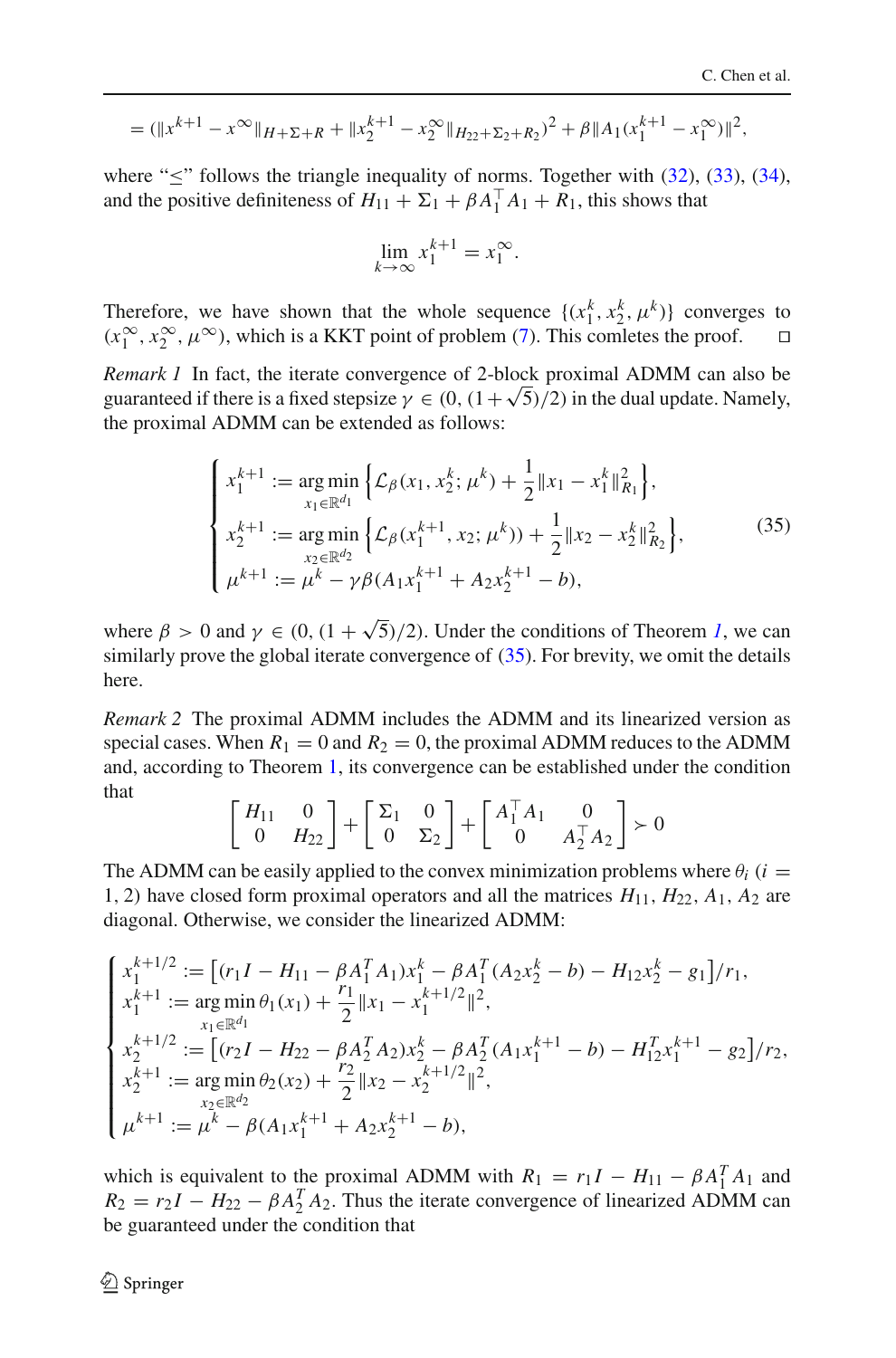<span id="page-14-0"></span>
$$
r_i \geq \max_{1 \leq j \leq d_i} \lambda_j (H_{ii} + \beta A_i^T A_i), \quad i = 1, 2,
$$

where  $\lambda_j(\cdot)$  represents the *j*th eigenvalue of a matrix.

By using the following proposition (see [\[16,](#page-38-16) Lemma 1.1] and [\[34,](#page-39-25) Lemma 3]), we can deliver sublinear convergence rates of the proximal ADMM, measured by the square of KKT violation and the function value.

**Proposition 1** *For any sequence*  $\{a_i\} \subseteq \Re$  *satisfying*  $a_i \geq 0$  *and*  $\sum_{i=1}^{\infty} a_i < +\infty$ *, it holds that*  $\min_{1 \le i \le k} \{a_i\} = o(1/k)$ *.* 

**Theorem 2** *Suppose Assumption* [1](#page-10-2) *holds. Let*  $\{(x_1^k, x_2^k, \mu^k)\}$  *be generated by the proximal ADMM* [\(4\)](#page-2-0) *with n* = 2 *to solve problem* [\(7\)](#page-5-1). If  $(\bar{x}_1, \bar{x}_2, \bar{\mu})$  *is a given KKT point of problem* [\(7\)](#page-5-1)*, we have*

<span id="page-14-2"></span>
$$
\min_{1 \le i \le k} \left\{ d^2 \left( 0, \ \partial \theta_1 (x_1^{i+1}) + \nabla_{x_1} \phi (x_1^{i+1}, x_2^{i+1}) - A_1^\top \mu^{i+1} \right) + d^2 \left( 0, \ \partial \theta_2 (x_2^{i+1}) + \nabla_{x_2} \phi (x_1^{i+1}, x_2^{i+1}) - A_2^\top \mu^{i+1} \right) + \| A_1 x_1^{i+1} + A_2 x_2^{i+1} - b \|^2 \right\} = o(1/k)
$$
\n(36)

*and*

<span id="page-14-3"></span>
$$
\min_{1 \le i \le k} |(\theta_1(x_1^i) + \theta_2(x_2^i) + \phi(x_1^i, x_2^i)) - (\theta_1(\bar{x}_1) + \theta_2(\bar{x}_2) + \phi(\bar{x}_1, \bar{x}_2))| = o(1/\sqrt{k}).
$$
\n(37)

*Proof* From [\(4\)](#page-2-0) and [\(14\)](#page-7-0), we obtain

$$
\begin{cases}\n-R_1(x_1^{k+1} - x_1^k) + (H_{12} + \beta A_1^\top A_2)(x_2^{k+1} - x_2^k) \in \partial \theta_1(x_1^{k+1}) \\
+\nabla_{x_1} \phi(x_1^{k+1}, x_2^{k+1}) - A_1^\top \mu^{k+1}, \\
-R_2(x_2^{k+1} - x_2^k) \in \partial \theta_2(x_2^{k+1}) + \nabla_{x_2} \phi(x_1^{k+1}, x_2^{k+1}) - A_2^\top \mu^{k+1}, \\
\|A_1 x_1^{k+1} + A_2 x_2^{k+1} - b\|^2 = \frac{1}{\beta^2} \|\mu^{k+1} - \mu^k\|^2.\n\end{cases}
$$

By using the Cauchy-Schwarz inequality and the above formulas, we obtain

<span id="page-14-1"></span>
$$
d^{2}(0, \ \partial \theta_{1}(x_{1}^{k+1}) + \nabla_{x_{1}} \phi(x_{1}^{k+1}, x_{2}^{k+1}) - A_{1}^{\top} \mu^{k+1}) + d^{2}(0, \ \partial \theta_{2}(x_{2}^{k+1})
$$
  
+ 
$$
\nabla_{x_{2}} \phi(x_{1}^{k+1}, x_{2}^{k+1}) - A_{2}^{\top} \mu^{k+1}) + ||A_{1}x_{1}^{k+1} + A_{2}x_{2}^{k+1} - b||^{2}
$$
  

$$
\leq 2||R_{1}(x_{1}^{k+1} - x_{1}^{k})||^{2} + 2||(H_{12} + \beta A_{1}^{\top} A_{2})(x_{2}^{k+1} - x_{2}^{k})||^{2}
$$
  
+ 
$$
||R_{2}(x_{2}^{k+1} - x_{2}^{k})||^{2} + \frac{1}{\beta^{2}}||\mu^{k+1} - \mu^{k}||^{2}
$$
  

$$
\leq 2||R_{1}^{\frac{1}{2}}||^{2}||x_{1}^{k+1} - x_{1}^{k}||_{R_{1}}^{2} + (2||H_{12} + \beta A_{1}^{\top} A_{2}||^{2} + ||R_{2}||^{2})||x_{2}^{k+1} - x_{2}^{k}||^{2}
$$
  
+ 
$$
\frac{1}{\beta^{2}}||\mu^{k+1} - \mu^{k}||^{2}.
$$
 (38)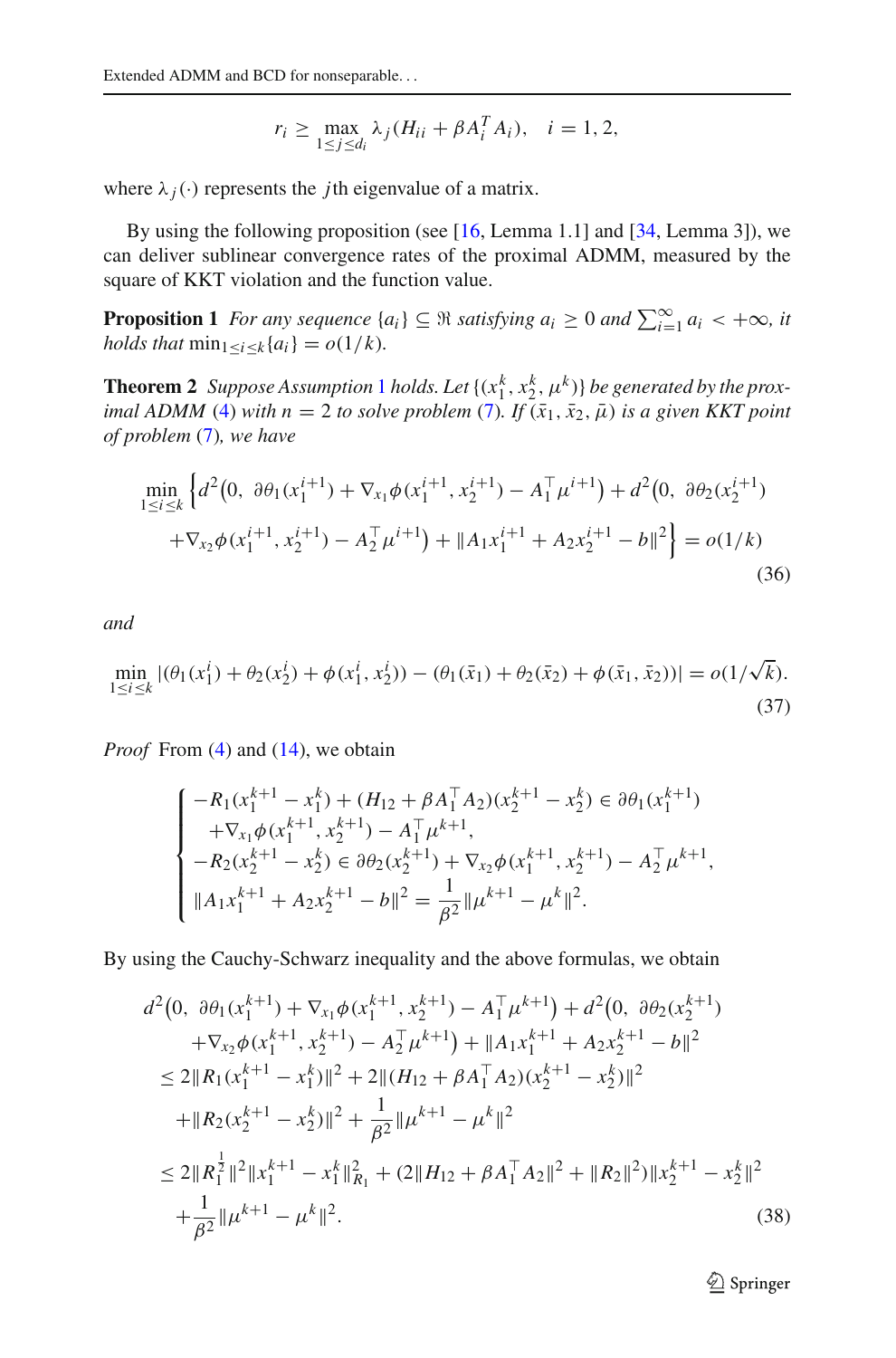It follows from [\(24\)](#page-9-3) that

<span id="page-15-0"></span>
$$
\begin{cases}\n\sum_{k=1}^{\infty} \|x_1^{k+1} - x_1^k\|_{R_1}^2 < \infty, \\
\sum_{k=1}^{\infty} \|x_2^{k+1} - x_2^k\|_{H_{22} + \Sigma_2 + A_2^\top A_2 + R_2}^2 < \infty, \\
\sum_{k=1}^{\infty} \|\mu^{k+1} - \mu^k\|^2 < \infty.\n\end{cases} \tag{39}
$$

Since  $H_{22} + \Sigma_2 + A_2^{\dagger} A_2 + R_2 > 0$ , from [\(39\)](#page-15-0) we have

<span id="page-15-1"></span>
$$
\sum_{k=1}^{\infty} \|x_2^{k+1} - x_2^k\|^2 < \infty. \tag{40}
$$

Combining Proposition [1](#page-14-0) with the relationships  $(39)$  and  $(40)$ , we have

$$
\min_{1 \le i \le k} \left\{ 2\|R_1^{\frac{1}{2}}\|^2 \|x_1^{i+1} - x_1^i\|_{R_1}^2 + (2\|H_{12} + \beta A_1^\top A_2\|^2 + \|R_2\|^2) \|x_2^{i+1} - x_2^i\|^2 + \frac{1}{\beta^2} \|\mu^{i+1} - \mu^i\|^2 \right\} = o(1/k),
$$

which, together with  $(38)$ , implies  $(36)$ .

Since  $(\bar{x}_1, \bar{x}_2, \bar{\mu})$  is a KKT point of problem [\(7\)](#page-5-1), for any  $(x_1, x_2) \in \text{dom}(\theta_1) \times$  $dom(\theta_2)$ , we get

$$
\begin{cases} \theta_1(x_1) - \theta_1(\bar{x}_1) + (x_1 - \bar{x}_1)^\top (\nabla_{x_1} \phi(\bar{x}_1, \bar{x}_2) - A_1^\top \bar{\mu}) \ge 0, \\ \theta_2(x_2) - \theta_2(\bar{x}_2) + (x_2 - \bar{x}_2)^\top (\nabla_{x_2} \phi(\bar{x}_1, \bar{x}_2) - A_2^\top \bar{\mu}) \ge 0. \end{cases}
$$

Since  $\phi$  is convex, we obtain

$$
\phi(x_1, x_2) - \phi(\bar{x}_1, \bar{x}_2) \ge (x_1 - \bar{x}_1)^{\top} \nabla_{x_1} \phi(\bar{x}_1, \bar{x}_2) + (x_2 - \bar{x}_2)^{\top} \nabla_{x_2} \phi(\bar{x}_1, \bar{x}_2).
$$

Adding the above three inequalities, and using  $A_1\bar{x}_1 + A_2\bar{x}_2 = b$ , we get

$$
(\theta_1(x_1) + \theta_2(x_2) + \phi(x_1, x_2)) - (\theta_1(\bar{x}_1) + \theta_2(\bar{x}_2) + \phi(\bar{x}_1, \bar{x}_2)) - \bar{\mu}^{\top}(A_1x_1 + A_2x_2 - b) \ge 0.
$$

Setting  $x_1 = x_1^i$  and  $x_2 = x_2^i$  in the above inequality, we have

<span id="page-15-2"></span>
$$
\left(\theta_1(x_1^i) + \theta_2(x_2^i) + \phi(x_1^i, x_2^i)\right) - \left(\theta_1(\bar{x}_1) + \theta_2(\bar{x}_2) + \phi(\bar{x}_1, \bar{x}_2)\right) \ge \bar{\mu}^\top (A_1 x_1^i + A_2 x_2^i - b). \tag{41}
$$

Note that  $\theta_1$ ,  $\theta_2$  and  $\phi$  are convex functions and the sequence  $\{(x_1^i, x_2^i, \mu^i)\}\$  generated by the proximal ADMM [\(4\)](#page-2-0) is bounded. For any  $u \in \partial \theta_1(x_1^i)$ ,  $v \in \partial \theta_2(x_2^i)$ , using  $A_1\bar{x}_1 + A_2\bar{x}_2 = b$ , we obtain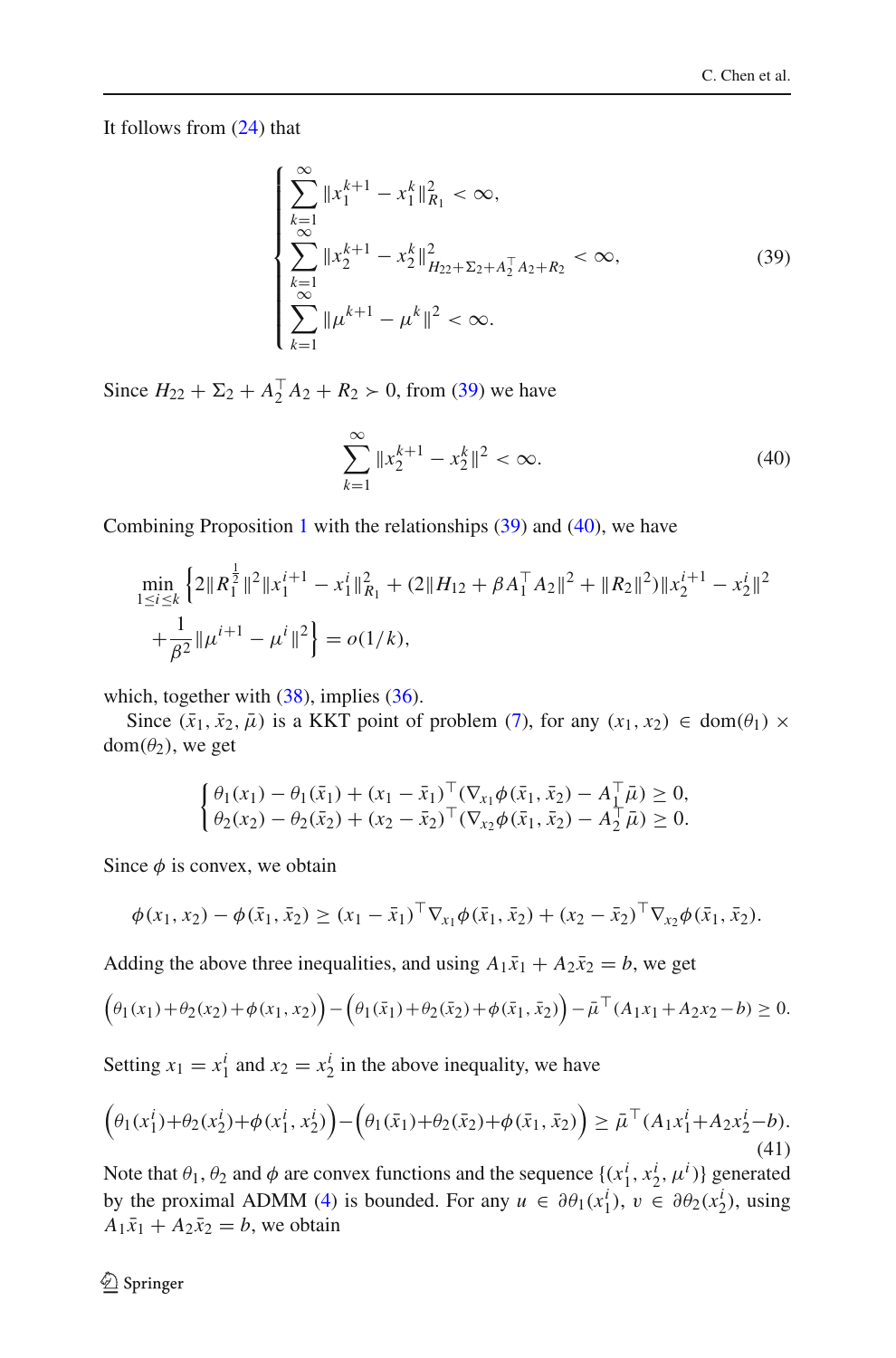$$
\begin{aligned}\n&\left(\theta_{1}(\bar{x}_{1})+\theta_{2}(\bar{x}_{2})+\phi(\bar{x}_{1},\bar{x}_{2})\right)-\left(\theta_{1}(x_{1}^{i})+\theta_{2}(x_{2}^{i})+\phi(x_{1}^{i},x_{2}^{i})\right) \\
&\geq(\bar{x}_{1}-x_{1}^{i})^{\top}(u+\nabla_{x_{1}}\phi(x_{1}^{i},x_{2}^{i}))+(\bar{x}_{2}-x_{2}^{i})^{\top}(v+\nabla_{x_{2}}\phi(x_{1}^{i},x_{2}^{i})) \\
&=(\bar{x}_{1}-x_{1}^{i})^{\top}(u+\nabla_{x_{1}}\phi(x_{1}^{i},x_{2}^{i})-A_{1}^{\top}\mu^{i})+(\bar{x}_{2}-x_{2}^{i})^{\top} \\
&(v+\nabla_{x_{2}}\phi(x_{1}^{i},x_{2}^{i})-A_{2}^{\top}\mu^{i})-(A_{1}x_{1}^{i}+A_{2}x_{2}^{i}-b)^{\top}\mu^{i},\n\end{aligned}
$$

which, together with [\(41\)](#page-15-2) and [\(36\)](#page-14-2), implies [\(37\)](#page-14-3). We complete the proof.  $\Box$ 

We remark that, in some sense, Assumption [1](#page-10-2) actually acts as the weakest condition to guarantee the iterate convergence of the proximal ADMM for solving problem [\(7\)](#page-5-1). Firstly, if Assumption [1](#page-10-2) is violated, the solution sets of subproblems in [\(4\)](#page-2-0) might be empty, in which case the 2-block proximal ADMM scheme is not well defined (see [\[12](#page-38-17)] for an illustration). Secondly, the following corollary shows that Assumption [1](#page-10-2) is not only sufficient, but also necessary for the iterate convergence of the 2-block proximal ADMM for solving the coupled quadratic minimization problem. Thus, the conditions we proposed are already tight.

**Corollary 1** *Assume problem* [\(7\)](#page-5-1) *is a convex quadratic programming problem, that*  $is \theta_1(x_1) \equiv 0$  *and*  $\theta_2(x_2) \equiv 0$ *. Then, any sequence generated by the* 2*-block proximal ADMM is convergent if and only if Assumption* [1](#page-10-2) *holds.*

*Proof* The "if" part follows immediately from Theorem [1.](#page-10-4) For the "only if" part, we prove that if Assumption [1](#page-10-2) fails to hold, there must exist some sequence generated by the 2-block proximal ADMM that is divergent. Indeed, let  $\{(x_1^k, x_2^k, \mu^k)\}$  be a sequence generated by the 2-block proximal ADMM, i.e.,

<span id="page-16-0"></span>
$$
\begin{cases}\nx_1^{k+1} \in \arg\min_{x_1 \in \mathbb{R}^{d_1}} \left\{ \mathcal{L}_{\beta}(x_1, x_2^k; \mu^k) + \frac{1}{2} \|x_1 - x_1^k\|_{R_1}^2 \right\}, \\
x_2^{k+1} \in \arg\min_{x_2 \in \mathbb{R}^{d_2}} \left\{ \mathcal{L}_{\beta}(x_1^{k+1}, x_2; \mu^k) + \frac{1}{2} \|x_2 - x_2^k\|_{R_2}^2 \right\}, \\
\mu^{k+1} = \mu^k - \beta(A_1 x_1^{k+1} + A_2 x_2^{k+1} - b).\n\end{cases} \tag{42}
$$

If the sequence is divergent, then the "only if" part of this corollary holds. Thus we need only consider the case where  $\{(x_1^k, x_2^k, \mu^k)\}$  converges. Because either  $H_{11}$  +  $\beta A_1^{\dagger} A_1 + R_1$  or  $H_{22} + \beta A_2^{\dagger} A_2 + R_2$  is not positive definite, there exists a nonzero vector  $(\bar{v}_1, \bar{v}_2)$  such that

$$
(H_{ii} + \beta A_i^\top A_i + R_i)\bar{y}_i = 0 \quad \forall i = 1, 2,
$$

or equivalently,

<span id="page-16-1"></span> $H_{ii} \bar{y}_i = 0$ ,  $A_i \bar{y}_i = 0$  and  $R_i \bar{y}_i = 0$   $\forall i = 1, 2,$  (43)

since *H* and *R* are positive semidefinite. Using the fact that  $0 \le H \le 2 \begin{bmatrix} H_{11} & 0 \\ 0 & H_{22} \end{bmatrix}$ , we have  $H\bar{y} = 0$ . Hence, it holds that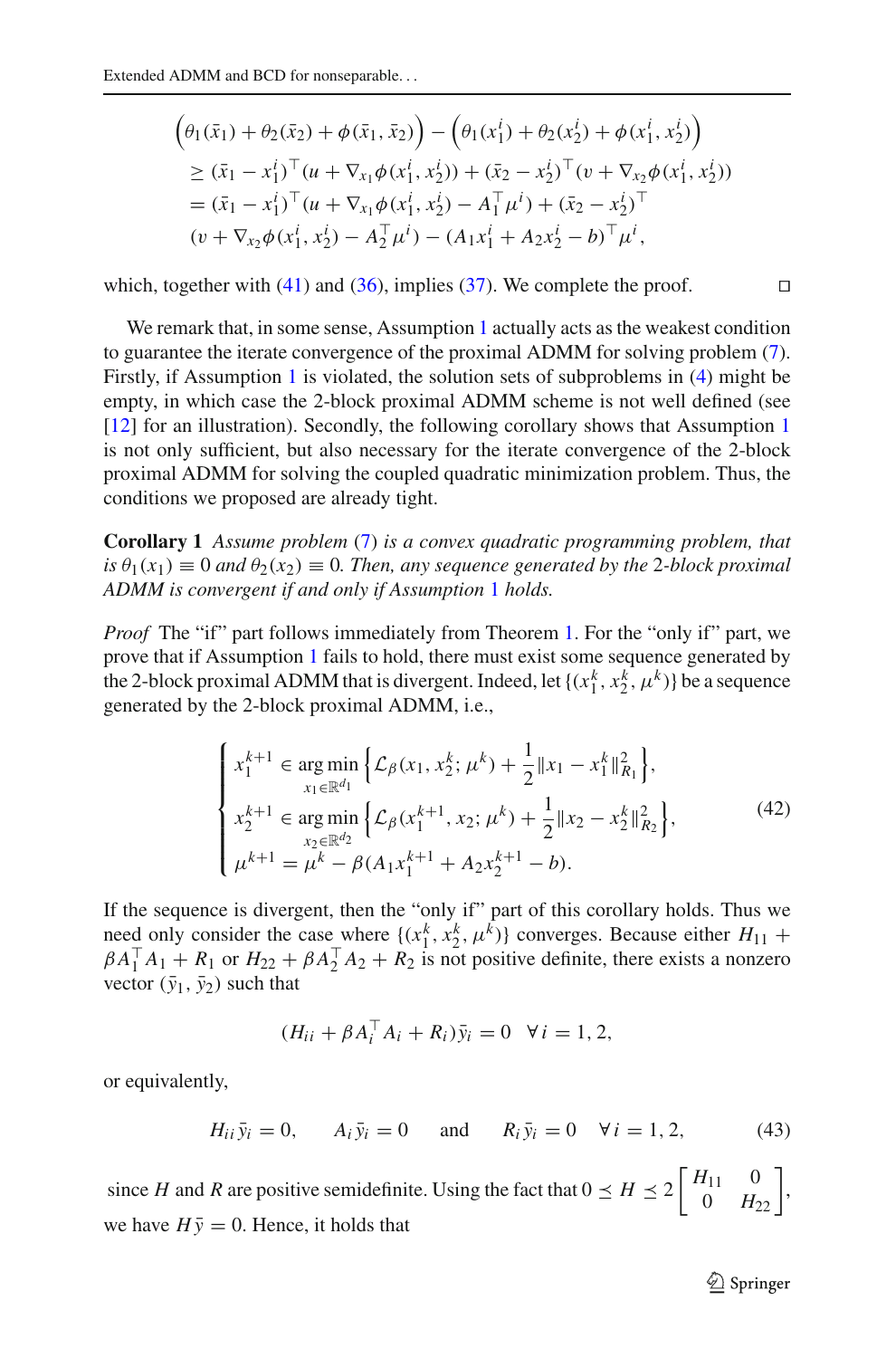<span id="page-17-0"></span>
$$
H_{12}\bar{y}_2 = 0 \quad \text{and} \quad H_{12}^\top \bar{y}_1 = 0. \tag{44}
$$

By [\(42\)](#page-16-0), [\(43\)](#page-16-1) and [\(44\)](#page-17-0), it can easily be seen that, for any  $k \ge 1$ ,

$$
\begin{cases}\nx_1^{2k} + \bar{y}_1 \in \arg\min_{x_1} \left\{ \mathcal{L}_{\beta}(x_1, x_2^{2k-1}; \mu^{2k-1}) + \frac{1}{2} \|x_1 - x_1^{2k-1}\|_{R_1}^2 \right\}, \\
x_2^{2k} + \bar{y}_2 \in \arg\min_{x_2} \left\{ \mathcal{L}_{\beta}(x_1^{2k} + \bar{y}_1, x_2; \mu^{2k-1}) + \frac{1}{2} \|x_2 - x_2^{2k-1}\|_{R_2}^2 \right\}, \\
\mu^{2k} = \mu^{2k-1} - \beta \left( A_1(x_1^{2k} + \bar{y}_1) + A_2(x_2^{2k} + \bar{y}_2) - b \right)\n\end{cases}
$$

and

$$
\begin{cases} x_1^{2k+1} \in \arg\min_{x_1} \left\{ \mathcal{L}_{\beta}(x_1, x_2^{2k} + \bar{y}_2; \mu^{2k}) + \frac{1}{2} ||x_1 - (x_1^{2k} + \bar{y}_1)||_{R_1}^2 \right\}, \\ x_2^{2k+1} \in \arg\min_{x_2} \left\{ \mathcal{L}_{\beta}(x_1^{2k+1}, x_2; \mu^{2k}) + \frac{1}{2} ||x_2 - (x_2^{2k} + \bar{y}_2)||_{R_2}^2 \right\}, \\ \mu^{2k+1} = \mu^{2k} - \beta \left( A_1 x_1^{2k+1} + A_2 x_2^{2k+1} - b \right). \end{cases}
$$

This means that the divergent sequence  $(x_1^1, x_2^1, \mu^1) \rightarrow (x_1^2 + \bar{y}_1, x_2^2 + \bar{y}_2, \mu^2) \rightarrow$  $(x_1^3, x_2^3, \mu^3) \to (x_1^4 + \bar{y}_1, x_2^4 + \bar{y}_2, \mu^4) \to \dots$  could be generated by the 2-block proximal ADMM. Thus, Assumption [1](#page-10-2) is also necessary for the iterate convergence. This completes the proof.

When restricted to the case that  $A_i$  ( $i = 1, 2$ ) and *b* are absent, the 2-block proximal ADMM reduces to the 2-block cyclic proximal BCD method. Our analysis of proximal ADMM provides an iterate convergence result for the 2-block cyclic proximal BCD method without assuming the boundedness of the iterates, but only requiring a condition to ensure the uniqueness of the subproblem solutions. This result is an important supplement to traditional studies on BCD, which have mainly focused on subsequence convergence and the complexity of the function values, and enables a better understanding of the performance of this method.

**Corollary 2** *Assume*  $H_{ii} + \Sigma_i + R_i > 0$ . Let  $\{(x_1^k, x_2^k)\}\$  be generated by the cyclic *proximal BCD* [\(5\)](#page-4-0) *with n* = 2 *to solve the following unconstrained optimization problem:*

<span id="page-17-1"></span>
$$
\min_{x \in \mathbb{R}^d} \theta_1(x_1) + \theta_2(x_2) + \frac{1}{2} x^\top H x + g^\top x.
$$
 (45)

*Then the whole sequence*  $\{(x_1^k, x_2^k)\}$  *converges to an optimal solution of* [\(45\)](#page-17-1)*.* 

*Remark 3* Similar to the proximal ADMM, the proximal BCD includes BCD and its linearized version (also know as BCPG) as special cases. When  $R_1 = 0$  and  $R_2 = 0$ , the proximal BCD reduces to BCD and, according to Theorem [1,](#page-10-4) its convergence can be established under the condition that

$$
\begin{bmatrix} H_{11} & 0 \\ 0 & H_{22} \end{bmatrix} + \begin{bmatrix} \Sigma_1 & 0 \\ 0 & \Sigma_2 \end{bmatrix} \succ 0
$$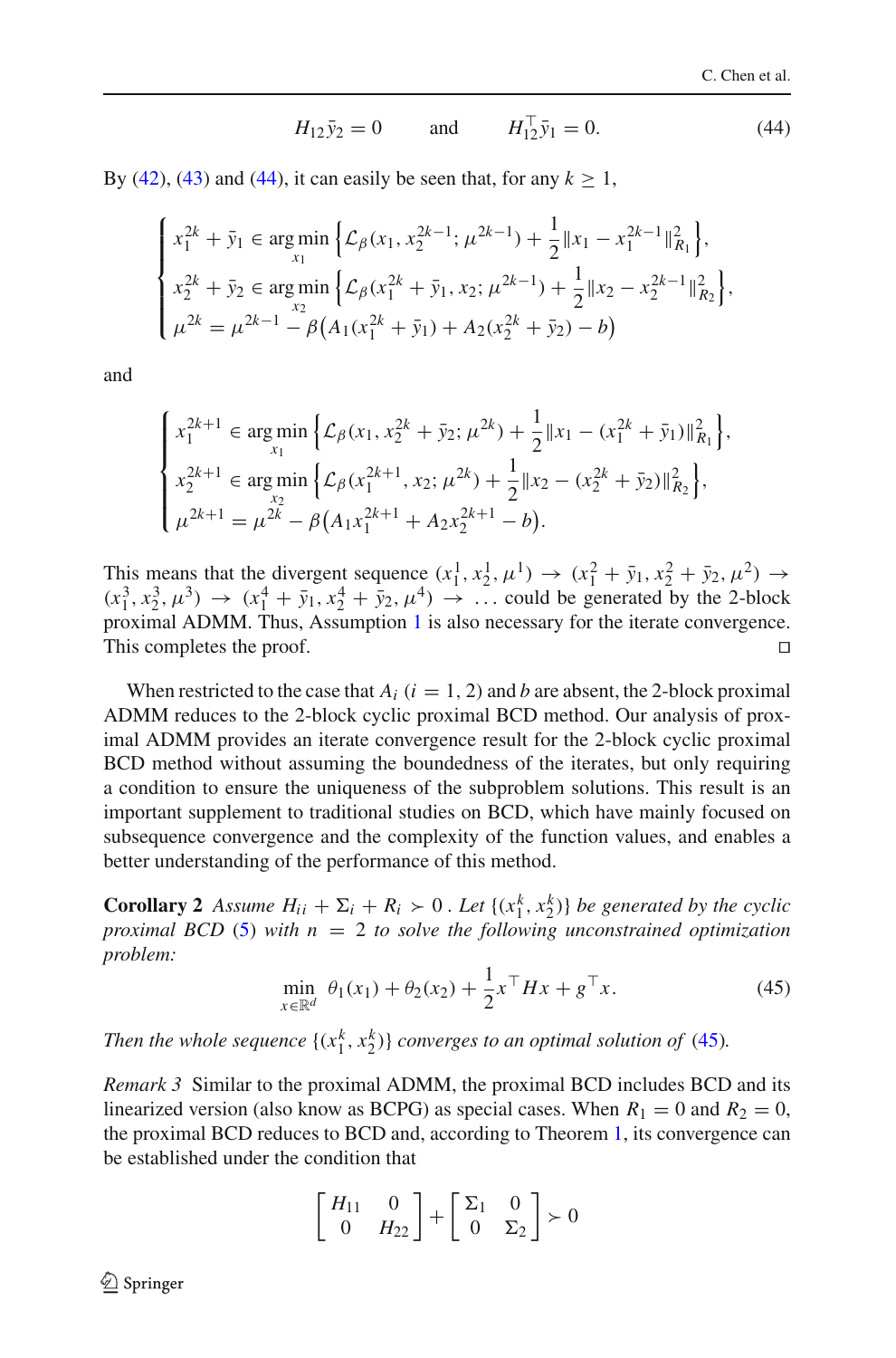The BCPG is a combination of the proximal gradient method and BCD, which can be easily implemented when θ*i* have closed-form proximal operators. Specifically, it takes the form that

$$
\begin{cases}\nx_1^{k+1/2} := \left[ (r_1 I - H_{11}) x_1^k - H_{12} x_2^k - g_1 \right] / r_1, \\
x_1^{k+1} := \underset{x_1 \in \mathbb{R}^{d_1}}{\arg \min} \left\{ \theta_1(x_1) + \frac{r_1}{2} \| x_1 - x_1^{k+1/2} \|^2 \right\}, \\
x_2^{k+1/2} := \left[ (r_2 I - H_{22}) x_2^k - H_{12}^\top x_1^{k+1} - g_2 \right] / r_2, \\
x_2^{k+1} := \underset{x_2 \in \mathbb{R}^{d_2}}{\arg \min} \left\{ \theta_2(x_2) + \frac{r_2}{2} \| x_2 - x_2^{k+1/2} \|^2 \right\},\n\end{cases}
$$

which is equivalent to the proximal BCD with  $R_1 = r_1 I - H_{11}$  and  $R_2 = r_2 I -$ *H*<sub>22</sub>. Thus the iterate convergence of linearized ADMM can be guranteed under the condition that

$$
r_i \geq \max_{1 \leq j \leq d_i} \lambda_j(H_{ii}), \quad i = 1, 2.
$$

## <span id="page-18-0"></span>**3 Convergence of multi-block RPADMM and RPBCD**

As shown in [\[10\]](#page-38-7), the convergence result for 2-block ADMM obtained in the previous section cannot be extended to the multi-block case, i.e.,  $n > 3$ . To remove the possibility of divergence, we use randomly permuted ADMM (RPADMM) to solve the nonseparable optimization problem [\(1\)](#page-1-0). Specifically, RPADMM first picks a permutation  $\sigma$  of  $\{1, \ldots, n\}$  uniformly at random, and then iterates as follows:

<span id="page-18-1"></span>
$$
\begin{cases}\n x_{\sigma(1)}^{k+1} := \underset{x_{\sigma(1)}}{\arg \min} \left\{ \mathcal{L}_{\beta}(x_{\sigma(1)}, x_{\sigma(2)}^k, \dots, x_{\sigma(n)}^k; \mu^k) \right\}, \\
 x_{\sigma(2)}^{k+1} := \underset{x_{\sigma(2)}}{\arg \min} \left\{ \mathcal{L}_{\beta}(x_{\sigma(1)}^{k+1}, x_{\sigma(2)}, x_{\sigma(3)}^k, \dots, x_{\sigma(n)}^k; \mu^k) \right\}, \\
 & \dots \\
 x_{\sigma(n)}^{k+1} := \underset{x_{\sigma(n)}}{\arg \min} \left\{ \mathcal{L}_{\beta}(x_{\sigma(1)}^{k+1}, x_{\sigma(2)}^{k+1}, \dots, x_{\sigma(n-1)}^{k+1}, x_{\sigma(n)}; \mu^k) \right\}, \\
 \mu^{k+1} := \mu^k - \beta \left( \sum_{i=1}^n A_i x_i^{k+1} - b \right),\n \end{cases} \tag{46}
$$

where the permuted augmented Lagrangian function  $\mathcal{L}_{\beta}(x_{\sigma(1)}, x_{\sigma(2)}, \ldots, x_{\sigma(n)}; \mu)$  is defined by

$$
\mathcal{L}_{\beta}(x_{\sigma(1)}, x_{\sigma(2)}, \ldots, x_{\sigma(n)}; \mu) := \mathcal{L}_{\beta}(x_1, x_2, \ldots, x_n; \mu).
$$

It has been shown in [\[48](#page-40-2)] that RPADMM is convergent in expectation for solving the nonsingular square system of linear equations. To extend their result to the nonseparable convex optimization model  $(1)$ , it is natural to first study whether RPADMM is even convergent in expectation for solving the following simpler linearly constrained quadratic minimization problem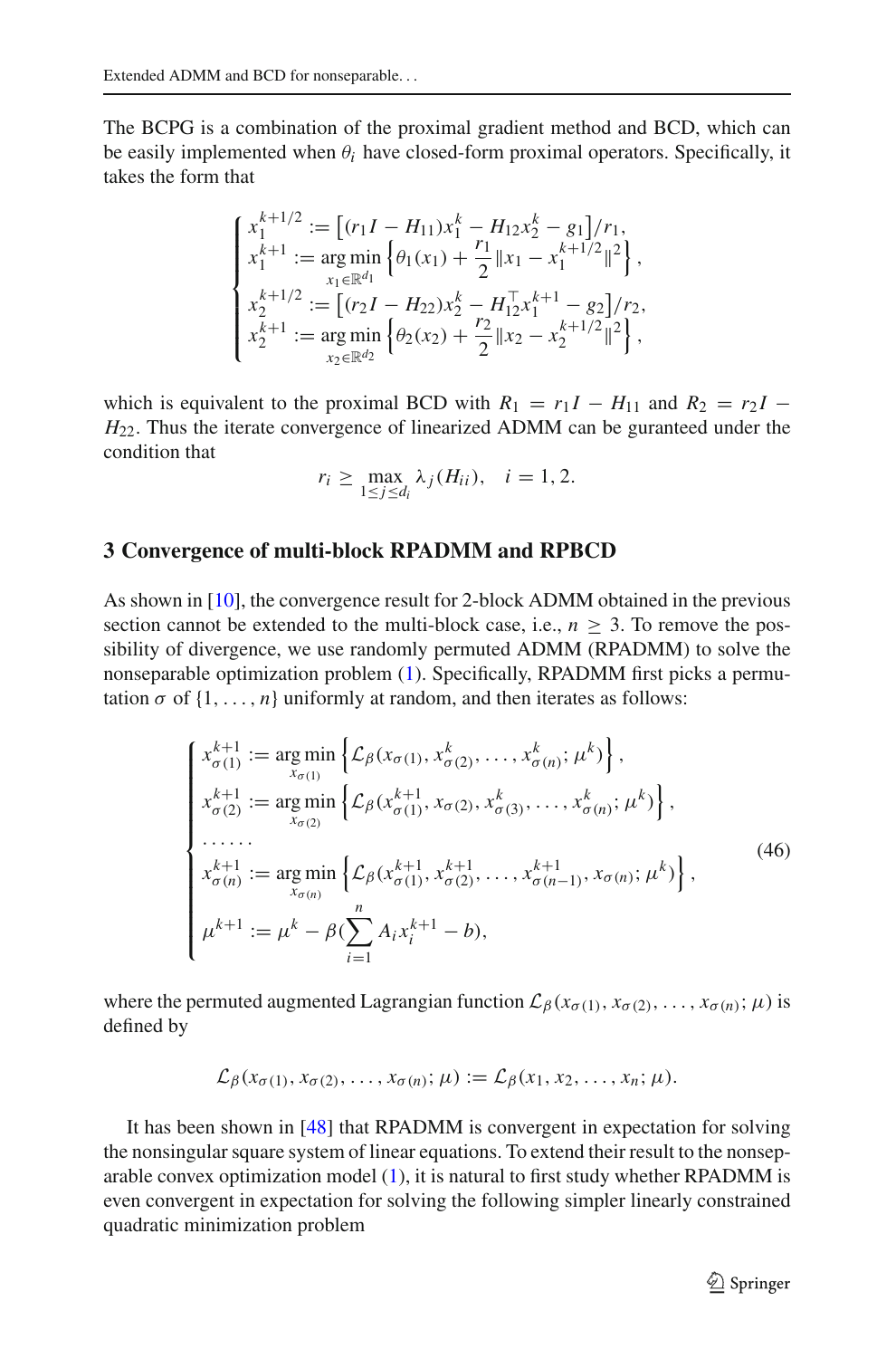<span id="page-19-0"></span>
$$
\min_{x \in \mathbb{R}^d} \theta(x) := \frac{1}{2} x^\top H x + g^\top x
$$
\n
$$
\text{s.t.} \quad \sum_{i=1}^n A_i x_i = b,\tag{47}
$$

where *H* can be partitioned into  $n \times n$  blocks  $H_{ij} \in \mathbb{R}^{d_i \times d_j}$  ( $1 \le i, j \le n$ ) accordingly. In this section, we provide an affirmative answer to the above question under the following assumption.

# **Assumption 2** Assume

<span id="page-19-1"></span>
$$
\begin{bmatrix} H_{11} & 0 & \cdots & 0 \\ 0 & H_{22} & \cdots & 0 \\ \vdots & \vdots & \ddots & \vdots \\ 0 & 0 & \cdots & H_{nn} \end{bmatrix} + \begin{bmatrix} A_1^\top A_1 & 0 & \cdots & 0 \\ 0 & A_2^\top A_2 & \cdots & 0 \\ \vdots & \vdots & \ddots & \vdots \\ 0 & 0 & \cdots & A_n^\top A_n \end{bmatrix} \succ 0.
$$

Although our current result is restricted for nonseparable quadratic minimization, a special case of [\(1\)](#page-1-0), it serves as a good indicator of the expected convergence of RPADMM in more general cases. It is noteworthy that our result is a non-trivial extension of the result in [\[48\]](#page-40-2), because, in our setting, the problem under consideration is more general. For example, the optimal solution set of [\(47\)](#page-19-0) is not necessarily a singleton, in which case the spectral radius of the algorithm mapping may not be strictly less than 1, although this fact played a key role in establishing their result.

#### **3.1 Proof outline and preliminaries**

For convenience, we follow the notation in [\[48\]](#page-40-2), and describe the iterative scheme of RPADMM in a matrix form. Let  $L_{\sigma} \in \mathbb{R}^{d \times d}$  be an  $n \times n$  block matrix defined by

$$
(L_{\sigma})_{\sigma(i),\sigma(j)} := \begin{cases} H_{\sigma(i)\sigma(j)} + \beta A_{\sigma(i)}^{\top} A_{\sigma(j)}, & \text{if } i \geq j, \\ 0, & \text{otherwise,} \end{cases}
$$

and  $R_{\sigma}$  be defined as

<span id="page-19-2"></span>
$$
R_{\sigma} := L_{\sigma} - (H + \beta A^{\top} A) := L_{\sigma} - S. \tag{48}
$$

By setting  $z := (x, \mu)$ , the randomly permuted ADMM can be viewed as a fixed point iteration

<span id="page-19-3"></span>
$$
z^{k+1} := M_{\sigma} z^k + \bar{L}_{\sigma}^{-1} \bar{b},\tag{49}
$$

where

$$
M_{\sigma} := \bar{L}_{\sigma}^{-1} \bar{R}_{\sigma}, \quad \bar{L}_{\sigma} := \begin{bmatrix} L_{\sigma} & 0 \\ \beta A & I \end{bmatrix}, \quad \bar{R}_{\sigma} := \begin{bmatrix} R_{\sigma} & A^{\top} \\ 0 & I \end{bmatrix}, \quad \bar{b} := \begin{bmatrix} -g + \beta A^{\top} b \\ \beta b \end{bmatrix}.
$$

 $\bigcircled{2}$  Springer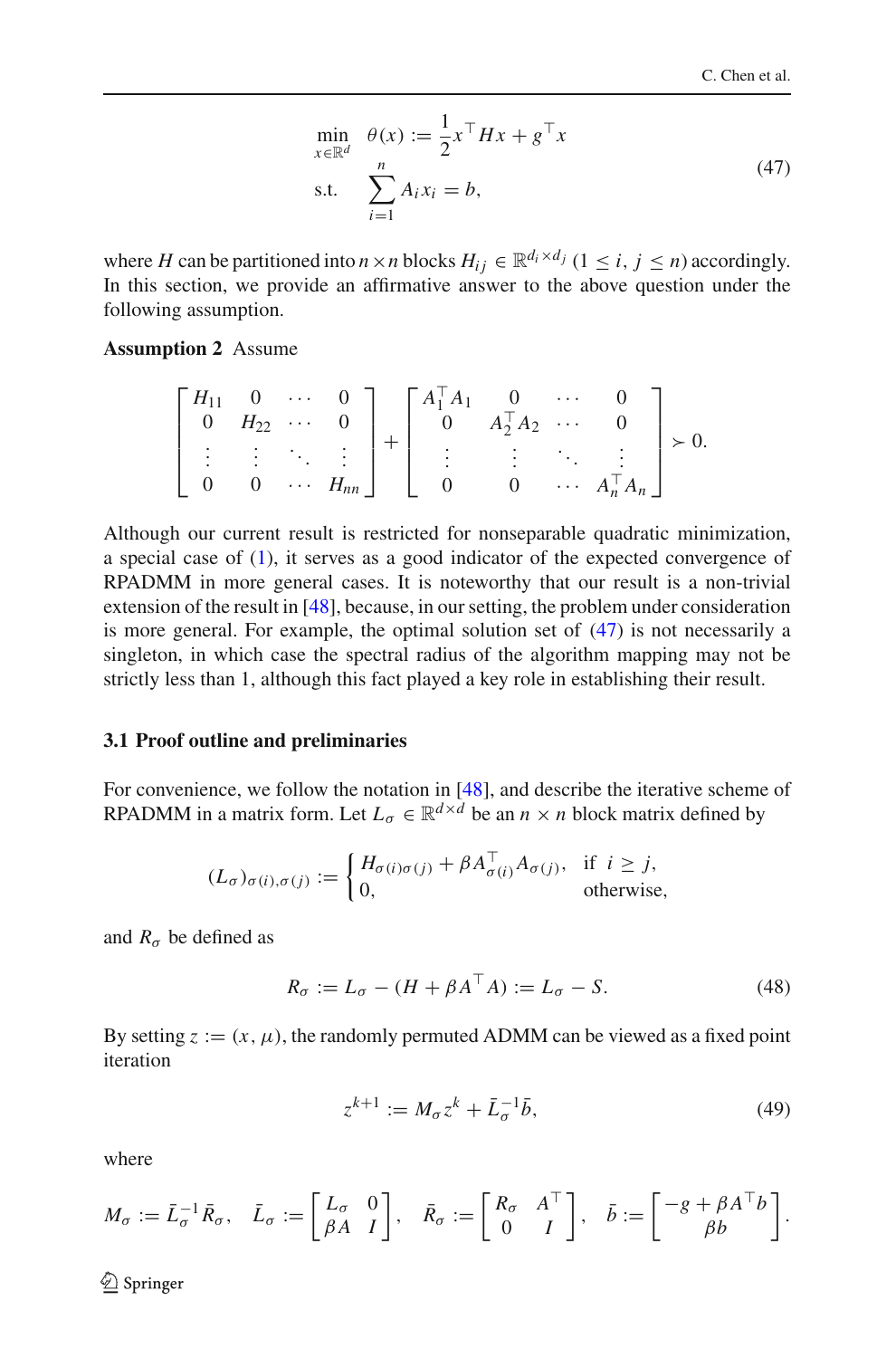Define the matrix *Q* by

<span id="page-20-0"></span>
$$
Q := E_{\sigma}(L_{\sigma}^{-1}) = \frac{1}{n!} \sum_{\sigma \in \Gamma} L_{\sigma}^{-1}
$$
 (50)

and *M* by

$$
M := E_{\sigma}(M_{\sigma}) = \frac{1}{n!} \sum_{\sigma \in \Gamma} M_{\sigma}, \qquad (51)
$$

where  $\Gamma$  is the set of all permutations of  $\{1, 2, ..., n\}$ . By direct computation, we can easily see that

<span id="page-20-2"></span>
$$
M := \begin{bmatrix} I - QS & QA^{\top} \\ -\beta A + \beta A QS & I - \beta AQA^{\top} \end{bmatrix}.
$$
 (52)

To prove the expected convergence of the RPADMM [\(46\)](#page-18-1) for problem [\(47\)](#page-19-0) under Assumption [2,](#page-19-1) we will use a similar, but not identical, structure as that introduced in [\[48](#page-40-2)], which consists of the following main steps:

- (1) eig(*QS*) ⊂ [0,  $\frac{4}{3}$ );
- (2) For any eigenvalue  $\lambda$  of *M*, eig(*QS*)  $\subset$  [0,  $\frac{4}{3}$ ) implies that  $|\lambda|$  < 1 or  $\lambda = 1$ ;
- (3) If 1 is an eigenvalue of *M*, then the eigenvalue 1 has a complete set of eigenvectors;
- (4) Items (2) and (3) imply the convergence in expectation of the RPADMM.

<span id="page-20-1"></span>To prove the above items, we need the following linear algebra lemmas, whose proofs can be found in the Appendix.

**Lemma [2](#page-19-1)** *Suppose that Assumption* 2 *holds,*  $S \in \mathbb{R}^{d \times d}$  *is a symmetric matrix defined by* [\(48\)](#page-19-2) *and Q is defined by* [\(50\)](#page-20-0)*. Then, the matrix Q is positive definite and all the eigenvalues of QS lie in*  $\left[0, \frac{4}{3}\right)$ , *i.e.*,

$$
eig(QS) \subset \left[0, \frac{4}{3}\right). \tag{53}
$$

<span id="page-20-3"></span>**Lemma 3** Let S and T be two symmetric positive semidefinite matrices in  $\mathbb{R}^{d \times d}$ . *Then, there exists a polynomial p*(*x*) *such that*

$$
\det((\lambda - 1)^2 I + (2\lambda - 1)S + (\lambda - 1)T) = (\lambda - 1)^l p(\lambda)
$$

*and*  $p(1) > 0$ *, where*  $det()$  *denotes the determinant of some matrix, l* = 2*d* −  $Rank(S) - Rank(S + T)$  *and*  $Rank(\cdot)$  *denotes the rank of some matrix.* 

<span id="page-20-4"></span>**Lemma 4** *Suppose*  $S \in \mathbb{R}^{d \times d}$  *is a symmetric matrix defined by* [\(48\)](#page-19-2) *and*  $\beta > 0$ *, then* 

$$
Rank\begin{bmatrix} S & -A^{\top} \\ \beta A & 0 \end{bmatrix} = Rank(S) + Rank(\beta A^{\top} A).
$$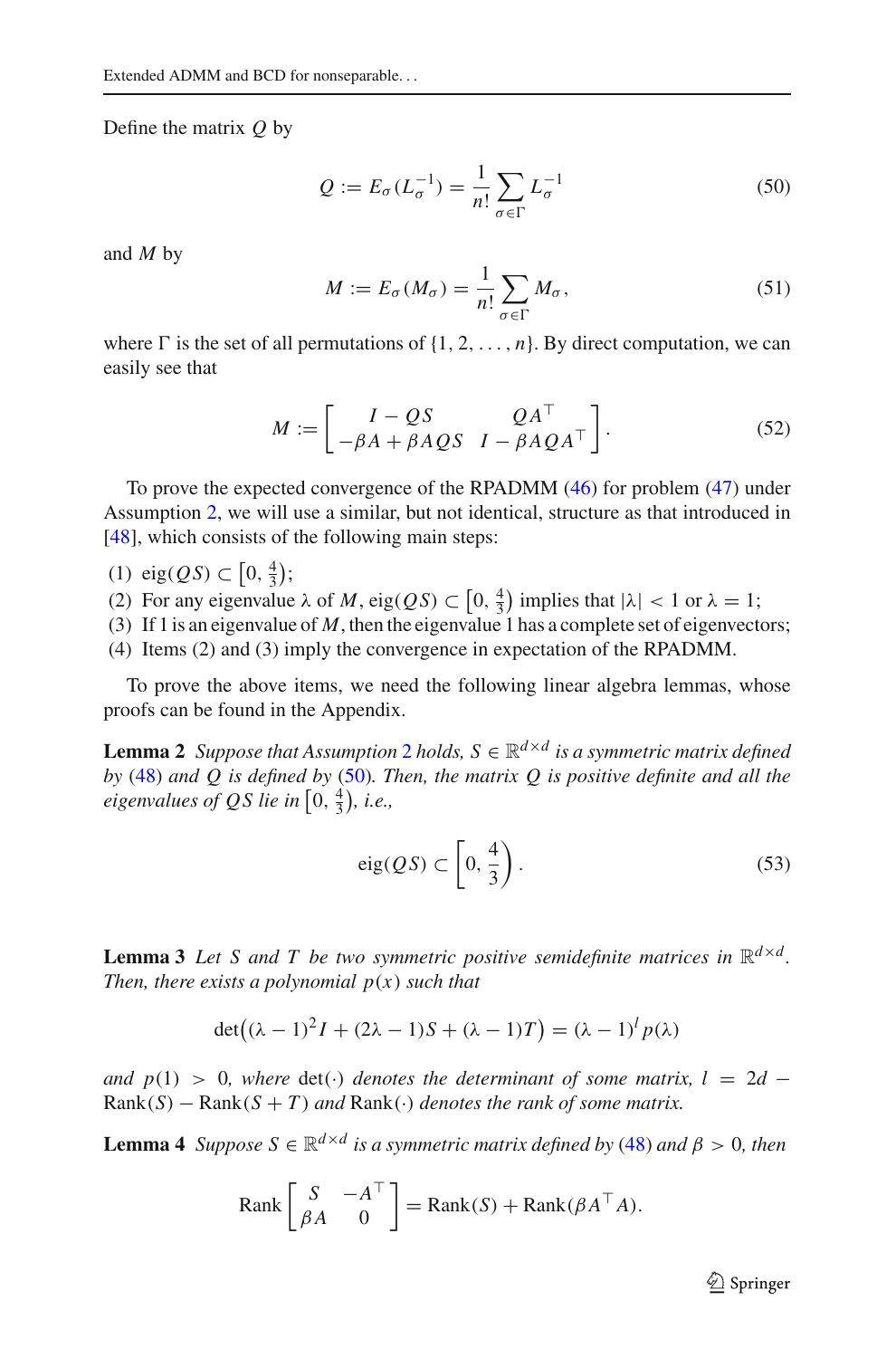Here, Lemma [2,](#page-20-1) Step (1) of the proof structure, is an enhanced version of Lemma 2 in [\[48](#page-40-2)] that is compatible with problem [\(47\)](#page-19-0). The proofs of Steps (2) and (3), which reveal the essential nature of this extension and are hence the key contributions here, will be presented in Sect. [3.2.](#page-21-0) The proof for Step (4) is given in Sect. [3.3.](#page-24-0)

#### <span id="page-21-0"></span>**3.2 Eigenvalues of the expected update matrix**

One of the main differences between the nonsingular linear system case and that of the extended case is reflected in the following lemma, where 1 can be an eigenvalue of the expected update matrix *M*.

<span id="page-21-5"></span>**Lemma 5** *Suppose that Assumption* [2](#page-19-1) *holds and*  $S \in \mathbb{R}^{d \times d}$  *is a symmetric matrix defined by* [\(48\)](#page-19-2)*. Let*  $\lambda$  *be any eigenvalue of M, then we have either*  $|\lambda| < 1$  *or*  $\lambda = 1$ *.* 

*Proof* We introduce the following notation:

<span id="page-21-1"></span>
$$
\gamma(u) = \frac{\beta u^* A^\top A u}{u^* S u} \quad \text{for all } u \in \mathbb{C}^n \text{ such that } S u \neq 0,
$$
 (54)

where  $u^*$  is the complex conjugate of *u*. Recalling that  $S = H + \beta A^\top A$ , we know

<span id="page-21-3"></span>
$$
0 \le \gamma(u) \le 1 \quad \text{for all } u \in \mathbb{C}^n \text{ such that } S u \ne 0. \tag{55}
$$

Similarly, we define

<span id="page-21-2"></span>
$$
\kappa(u) = \frac{u^* Q^{-1} u}{u^* S u} \quad \text{for all } u \in \mathbb{C}^n \text{ such that } S u \neq 0. \tag{56}
$$

Note that eig(*QS*) <  $\frac{4}{3}$  by Lemma [2.](#page-20-1) Thus, we know that  $\frac{4}{3}Q^{-1} - S \ge 0$ , and therefore

<span id="page-21-4"></span>
$$
0 < \kappa(u)^{-1} < \frac{4}{3} \quad \text{for all } u \in \mathbb{C}^n \text{ such that } \quad Su \neq 0. \tag{57}
$$

Note that *M* can be factorized as

$$
M = \begin{bmatrix} I & 0 \\ -\beta A & I \end{bmatrix} \begin{bmatrix} I - QS & QA^{\top} \\ 0 & I \end{bmatrix}.
$$
 (58)

Switching the order of the products, we obtain a new matrix

$$
M' := \begin{bmatrix} I - QS & QA^{\top} \\ 0 & I \end{bmatrix} \begin{bmatrix} I & 0 \\ -\beta A & I \end{bmatrix} = \begin{bmatrix} I - QS - \beta QA^{\top}A & QA^{\top} \\ -\beta A & I \end{bmatrix}.
$$
 (59)

Note that eig( $M$ ) = eig( $M'$ ). Thus, it suffices to show either  $\rho(M') < 1$  or 1 is the eigenvalue of *M* .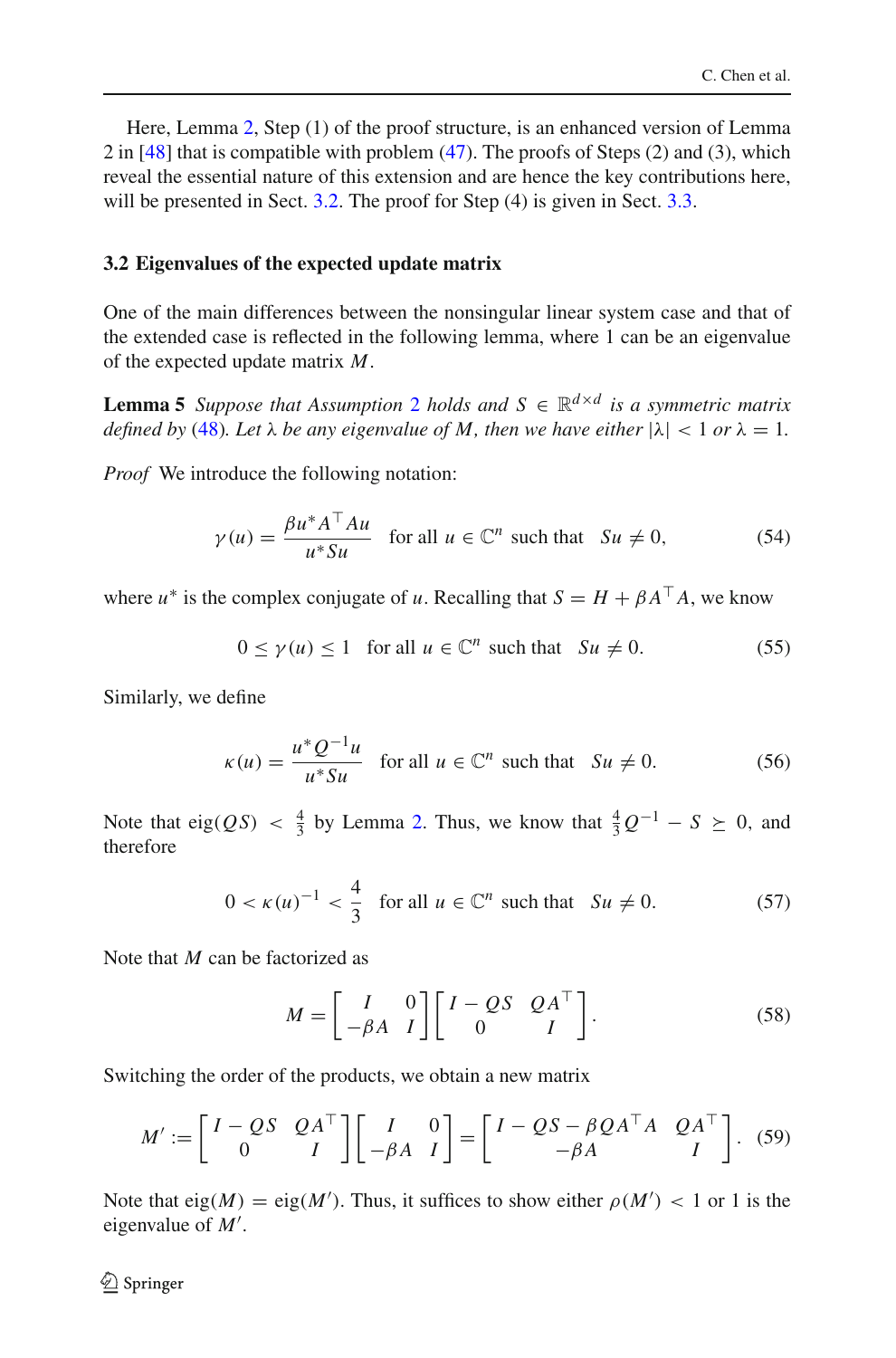Let  $\left(\lambda,\right|\frac{v_1}{v_2}\right)$  $\begin{bmatrix} v_1 \\ v_2 \end{bmatrix}$  be an eigenpair of *M'*, namely,  $\begin{bmatrix} I - QS - \beta QA^{\top}A & QA^{\top} \\ -\beta A & I \end{bmatrix} \begin{bmatrix} v_1 \\ v_2 \end{bmatrix}$  $\Big| = \lambda \Big| \frac{v_1}{v_2}$ 

which implies

<span id="page-22-0"></span>
$$
(I - QS - \beta QA^{\top}A)v_1 + QA^{\top}v_2 = \lambda v_1;
$$
\n(60)

$$
-\beta Av_1 + v_2 = \lambda v_2. \tag{61}
$$

 $v_2$ ,

Equality [\(61\)](#page-22-0) gives

$$
(1 - \lambda)v_2 = \beta Av_1. \tag{62}
$$

Suppose  $\lambda \neq 1$ . Hence, it holds that

$$
v_2 = \frac{\beta}{1 - \lambda} A v_1.
$$

Clearly, this relation implies that  $v_1 \neq 0$ . Substituting the above relation into [\(60\)](#page-22-0), we have

$$
Q S v_1 = (1 - \lambda) v_1 + \frac{\lambda \beta}{1 - \lambda} Q A^{\top} A v_1.
$$

Using the nonsingularity of  $Q$ , the above equality can be written as

$$
Sv_1 = (1 - \lambda)Q^{-1}v_1 + \frac{\lambda\beta}{1 - \lambda}A^{\top}Av_1.
$$

Multiplying both sides of the above equality by  $v_1^*$ , we arrive at

<span id="page-22-1"></span>
$$
v_1^* S v_1 = (1 - \lambda) v_1^* Q^{-1} v_1 + \frac{\lambda \beta}{1 - \lambda} v_1^* A^\top A v_1,\tag{63}
$$

We claim that  $v_1^* S v_1 \neq 0$ . Otherwise,  $v_1^* A^\dagger A v_1 = 0$  and therefore  $\lambda = 1$  from the inequality  $v_1^*Q^{-1}v_1 > 0$  and [\(63\)](#page-22-1). This contradicts our assumption that  $\lambda \neq 1$ . Multiplying both sides of [\(63\)](#page-22-1) by  $(v_1^* S v_1)^{-1}$  and substituting the definitions [\(54\)](#page-21-1) and [\(56\)](#page-21-2) into the above relation, we obtain the following key equality with respect to  $\lambda$ 

$$
1 = (1 - \lambda)\kappa(v_1) + \frac{\lambda}{1 - \lambda}\gamma(v_1),
$$

which can be further reformulated as

$$
\kappa(v_1)\lambda^2 - (2\kappa(v_1) - \gamma(v_1) - 1)\lambda + \kappa(v_1) - 1 = 0.
$$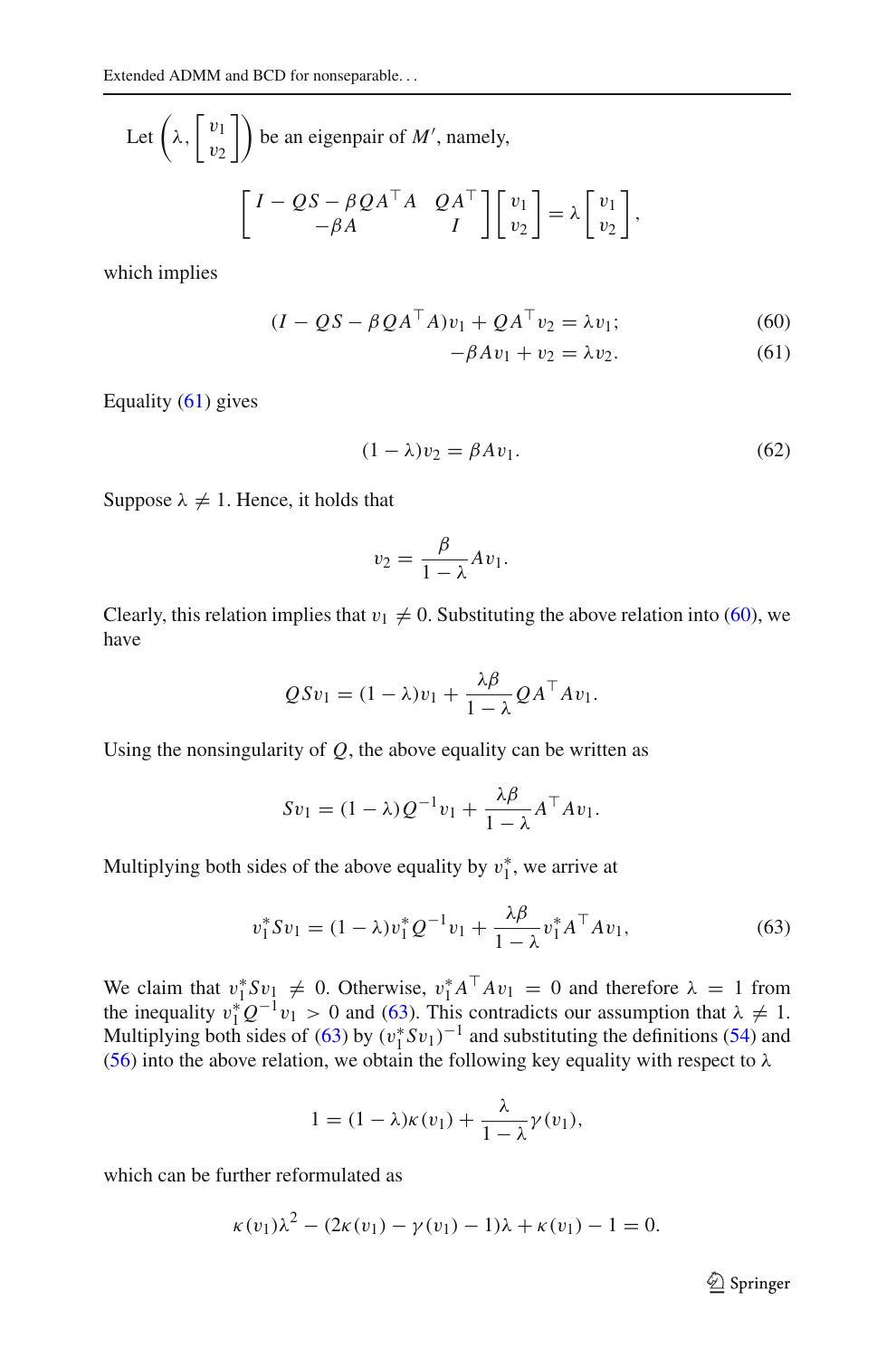Because  $\kappa(v_1)$  is positive, we have

<span id="page-23-0"></span>
$$
\lambda^{2} + \left(\kappa(v_{1})^{-1}(\gamma(v_{1}) + 1) - 2\right)\lambda + \left(1 - \kappa(v_{1})^{-1}\right) = 0.
$$
 (64)

The discriminant of the quadratic equation in [\(64\)](#page-23-0) is

$$
\Delta = \left(\kappa(v_1)^{-1}(\gamma(v_1) + 1) - 2\right)^2 - 4\left(1 - \kappa(v_1)^{-1}\right)
$$
  
=  $\kappa(v_1)^{-1}\left(\kappa(v_1)^{-1}(\gamma(v_1) + 1)^2 - 4\gamma(v_1)\right).$  (65)

Note that

$$
0 \le \frac{4\gamma(v_1)}{(\gamma(v_1) + 1)^2} \le 1
$$

holds as a result of [\(55\)](#page-21-3). Recalling [\(57\)](#page-21-4), we consider the following two cases.

Case 1:  $0 < \kappa (v_1)^{-1} < \frac{4\gamma(v_1)}{(\gamma(v_1)+1)^2}$ . This means the discriminant  $\Delta < 0$ , and the two solutions of  $(64)$  satisfy

$$
|\lambda_{1,2}| = \sqrt{\lambda_1 * \lambda_2} = \sqrt{1 - \kappa(v_1)^{-1}} < 1.
$$

Case 2:  $\frac{4\gamma(v_1)}{(\gamma(v_1)+1)^2} \le \kappa(v_1)^{-1} < \frac{4}{3}$ . This means the discriminant  $\Delta \ge 0$ , and the two solutions are real. Let

$$
f(\lambda) := \lambda^2 + \left(\kappa(v_1)^{-1}(\gamma(v_1) + 1) - 2\right)\lambda + \left(1 - \kappa(v_1)^{-1}\right).
$$

By  $(55)$  and  $(57)$ , we know that

$$
\begin{cases}\nf(1) = \frac{\gamma(v_1)}{\kappa(v_1)} \ge 0, \\
f(-1) = 4 - \frac{\gamma(v_1) + 2}{\kappa(v_1)} > 0, \\
\lambda_1 + \lambda_2 = 2 - \frac{\gamma(v_1) + 1}{\kappa(v_1)} \in (-2, 2),\n\end{cases}
$$

which together with  $\lambda \neq 1$ , establishes that  $|\lambda| < 1$ .

Thus, it can be concluded that either  $\lambda = 1$  or  $|\lambda| < 1$  holds.

<span id="page-23-1"></span>We now consider the case where *M* has an eigenvalue equal to 1 and show that it has a complete set of eigenvectors.

**Lemma 6** *Suppose that Assumption* [2](#page-19-1) *holds, and*  $M \in \mathbb{R}^{(m+d)\times(m+d)}$  *is a matrix defined by* [\(52\)](#page-20-2)*. Suppose that* 1 *is an eigenvalue of M, then the algebraic multiplicity of* 1 *for M equals its geometric multiplicity. Namely, the eigenvalue* 1 *has a complete set of eigenvectors.*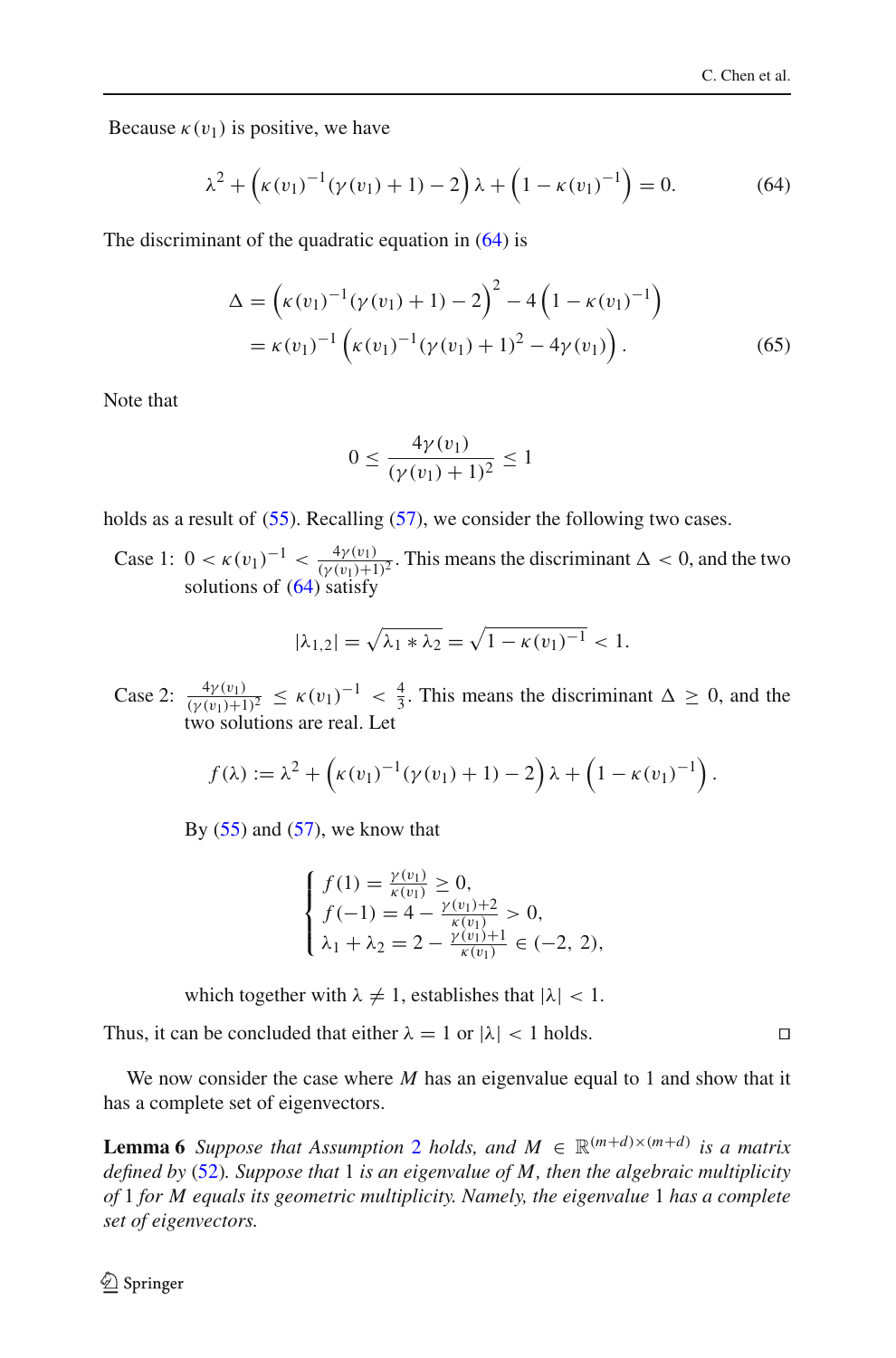*Proof* By direct computation, it holds that

$$
\det(\lambda I - M) = \det \begin{bmatrix} (\lambda - 1)I + QS & -QA^{\top} \\ \beta A - \beta AQS & (\lambda - 1)I + \beta AQA^{\top} \end{bmatrix}
$$
  
= 
$$
\det \begin{bmatrix} (\lambda - 1)I + QS & -QA^{\top} \\ \lambda \beta A & (\lambda - 1)I \end{bmatrix}
$$
  
= 
$$
\det \begin{bmatrix} (\lambda - 1)I + QS + \frac{\lambda \beta}{\lambda - 1}QA^{\top}A & -QA^{\top} \\ 0 & (\lambda - 1)I \end{bmatrix}
$$
  
= 
$$
(\lambda - 1)^{m-d} \det \begin{bmatrix} (\lambda - 1)^{2}I + (2\lambda - 1)\beta QA^{\top}A + (\lambda - 1)QH \end{bmatrix}
$$
  
= 
$$
(\lambda - 1)^{m-d} \det \begin{bmatrix} (\lambda - 1)^{2}I + (2\lambda - 1)\beta Q^{1/2}A^{\top}AQ^{1/2} + (\lambda - 1)Q^{1/2}HQ^{1/2} \end{bmatrix}.
$$

This, together with Lemma [3,](#page-20-3) shows that the algebraic multiplicity of 1 for *M* equals

<span id="page-24-1"></span>
$$
m - d + 2d - \text{Rank}(Q^{1/2}\beta A^{\top}AQ^{1/2}) - \text{Rank}(Q^{1/2}(\beta A^{\top}A + H)Q^{1/2})
$$
  
=  $m + d - \text{Rank}(\beta A^{\top}A) - \text{Rank}(\beta A^{\top}A + H),$  (66)

where the equality follows from  $Q > 0$  by Lemma [2.](#page-20-1) In addition, the geometric multiplicity of 1 for *M* is identical to the following quantity:

<span id="page-24-2"></span>
$$
m + d - \text{Rank}(I - M)
$$
  
=  $m + d - \text{Rank}\left[\begin{array}{cc}QS & -QA^{\top}\\ \beta A - \beta AQS & \beta AQA^{\top}\end{array}\right]$   
=  $m + d - \text{Rank}\left[\begin{array}{cc}QS & -QA^{\top}\\ \beta A & 0\end{array}\right]$   
=  $m + d - \text{Rank}\left[\begin{array}{cc} S & -A^{\top}\\ \beta A & 0\end{array}\right],$  (67)

where the second equality follows from the rank invariant property under elementary transformation, and the final equality holds because  $Q > 0$  by Lemma [2.](#page-20-1) Combining (66), (67), Lemma 4, and the definition of *S*, we derive the desired conclusion. [\(66\)](#page-24-1), [\(67\)](#page-24-2), Lemma [4,](#page-20-4) and the definition of *S*, we derive the desired conclusion.

#### <span id="page-24-0"></span>**3.3 Expected convergence**

<span id="page-24-3"></span>Step (4) can be formulated as the following theorem.

**Theorem 3** *Assume Assumption* [2](#page-19-1) *holds. Suppose RPADMM* [\(46\)](#page-18-1)*is employed to solve the nonseparable quadratic programming [\(47\)](#page-19-0). Then, the expected iterative sequence converges to some KKT point of* [\(47\)](#page-19-0)*.*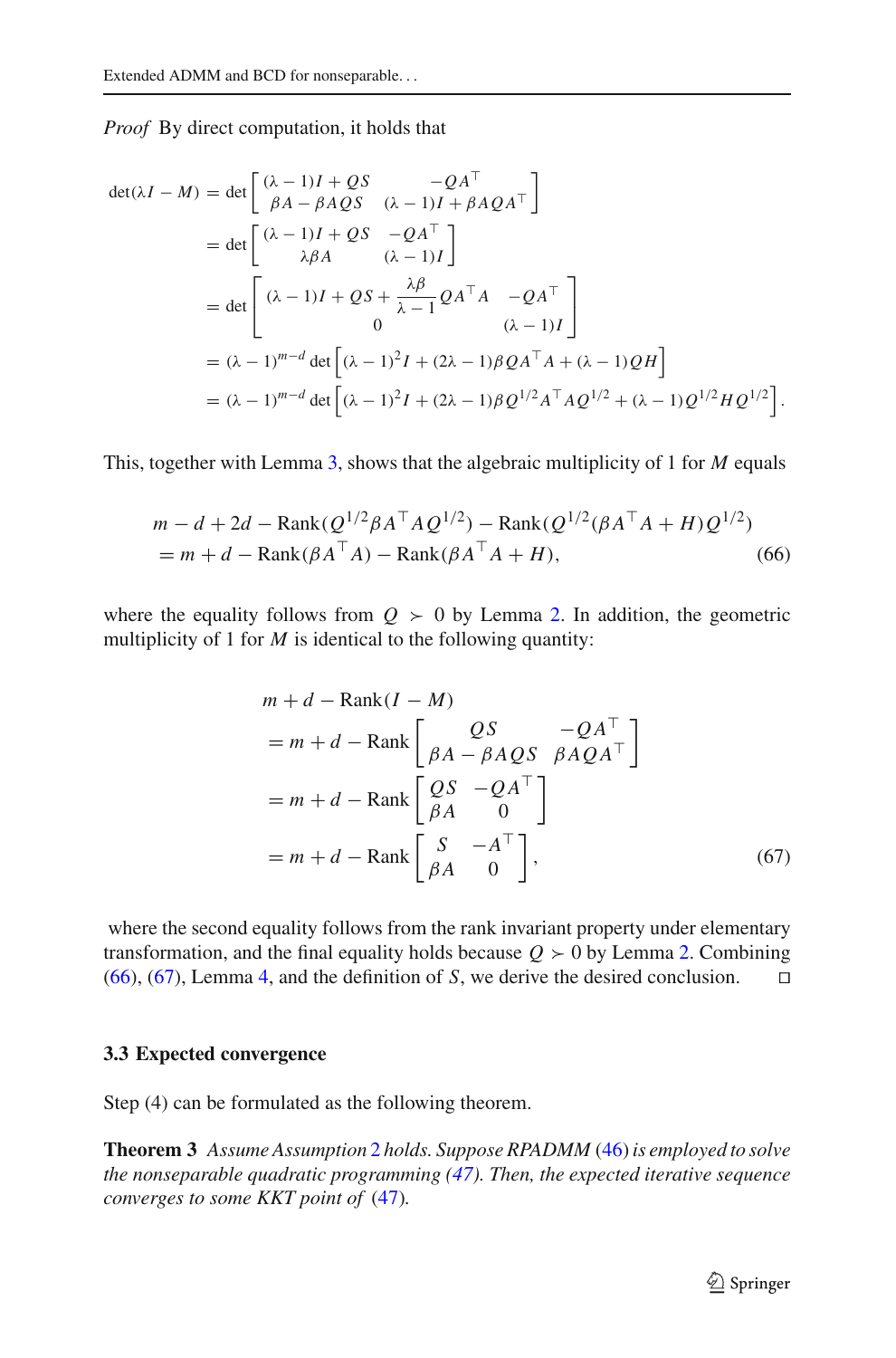*Proof* Let  $(\bar{x}, \bar{\mu})$  be a KKT point of [\(47\)](#page-19-0), i.e.,

<span id="page-25-0"></span>
$$
\begin{bmatrix} H & -A^{\top} \\ \beta A & 0 \end{bmatrix} \begin{bmatrix} \bar{x} \\ \bar{\mu} \end{bmatrix} = \begin{bmatrix} -g \\ \beta b \end{bmatrix}.
$$
 (68)

Denote  $(x^k, \mu^k)$  by the *kth* iterate of the algorithm. It follows from [\(49\)](#page-19-3) and [\(68\)](#page-25-0) that

$$
E_{\sigma}[x^{k+1} - \bar{x}; \mu^{k+1} - \bar{\mu}] = ME_{\sigma}[x^{k} - \bar{x}; \mu^{k} - \bar{\mu}].
$$

By Lemma [5,](#page-21-5) we know that  $\rho(M) \leq 1$ . We proceed with the proof by considering the following two cases.

- Case 1:  $\rho(M) < 1$ . It holds that  $E_{\sigma} x^k \to \bar{x}$  and  $E_{\sigma} \mu^k \to \bar{\mu}$  as  $k \to \infty$ . Theorem [3](#page-24-3) is valid.
- Case 2:  $\rho(M) = 1$ . By Lemmas [5](#page-21-5) and [6,](#page-23-1) we know that all eigenvalues of M with modulus 1 must be 1, which has a complete set of eigenvectors. As a result, *M* admits the following Jordan decomposition:

$$
M = P^{-1} \begin{bmatrix} 1 & & & & \\ & \ddots & & & \\ & & 1 & & \\ & & & \rho_1 & * \\ & & & & \ddots & * \\ & & & & & \rho_t \end{bmatrix} P,
$$

where *P* is a nonsingular matrix and  $|\rho_i|$  < 1 for all  $i = 1, \ldots, t$ . It is easily verified that



as  $k \to \infty$ , and therefore the sequence  $\{E[x^{k+1} - \bar{x}; \mu^{k+1} - \bar{\mu}]\}$  converges to an eigenvector of *M* associated with the eigenvalue 1, say  $[x^0; \mu^0]$ . Then

$$
(I - M)[x^0; \mu^0] = 0,
$$

which, after some manipulation, shows that

$$
\begin{bmatrix} H & -A^{\top} \\ \beta A & 0 \end{bmatrix} \begin{bmatrix} x^0 \\ \mu^0 \end{bmatrix} = 0.
$$
 (69)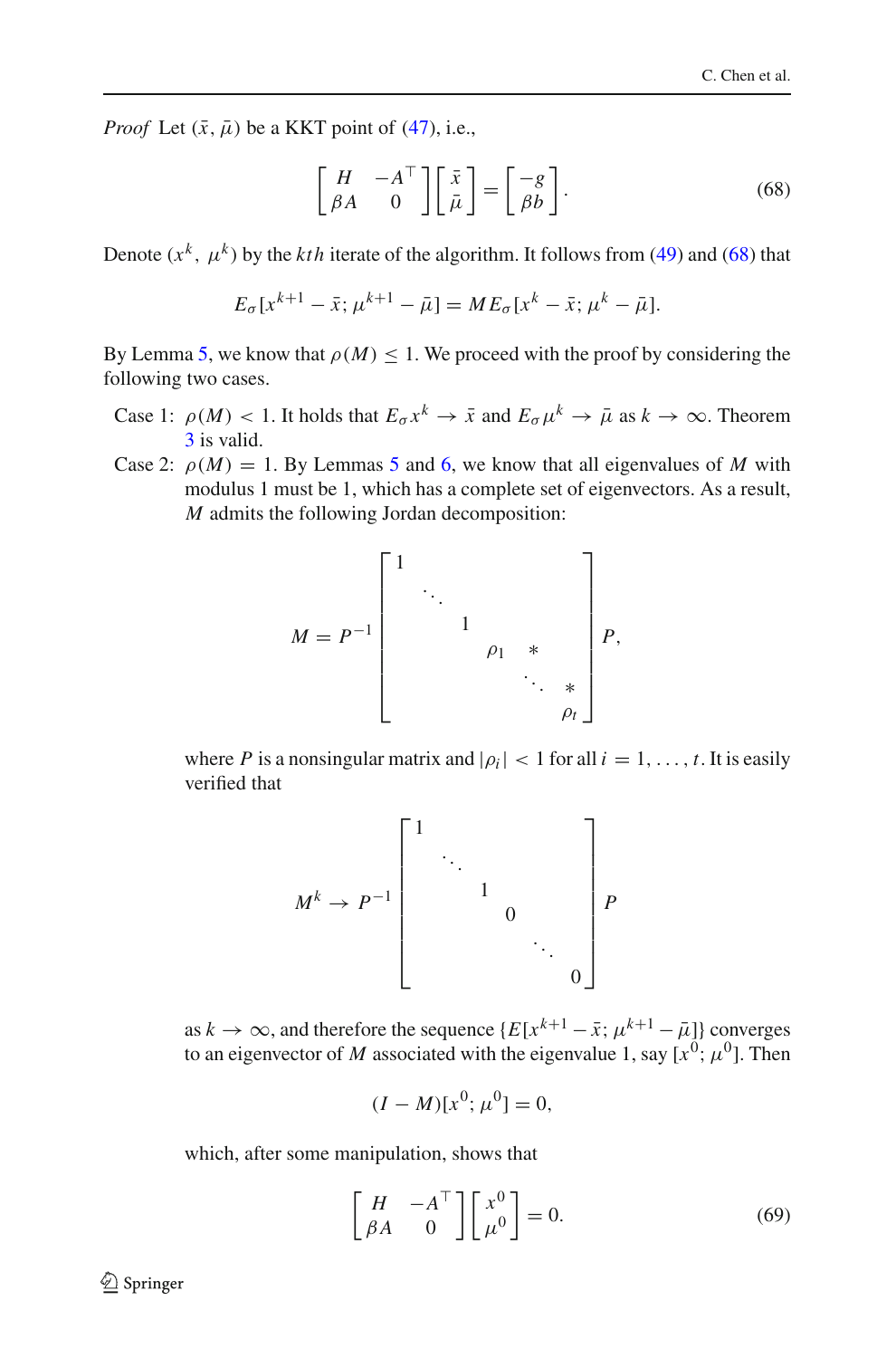Therefore,  $Ex^k \to \bar{x} + x^0$  and  $E\mu^k \to \bar{\mu} + \mu^0$  with

$$
\begin{bmatrix} H & -A^{\top} \\ \beta A & 0 \end{bmatrix} \begin{bmatrix} \bar{x} + x^0 \\ \bar{\mu} + \mu^0 \end{bmatrix} = \begin{bmatrix} -g \\ \beta b \end{bmatrix}.
$$
 (70)

This means that  $(\bar{x} + x^0, \bar{\mu} + \mu^0)$  is a KKT point of [\(47\)](#page-19-0).

This completes the proof.

One byproduct of Theorem [3](#page-24-3) is the expected convergence result for RPBCD when applied to convex quadratic optimization. To the best of our knowledge, this is the first expected iterate convergence result of RPBCD.

**Corollary 3** Assume  $H_{ii} > 0$  for  $i = 1, 2, ..., n$ . If RPBCD is used to solve the *unconstrained quadratic programming problem*

<span id="page-26-0"></span>
$$
\min_{x \in \mathbb{R}^d} \frac{1}{2} x^\top H x + g^\top x, \tag{71}
$$

*then the expected iterative sequence converges to an optimal solution of* [\(71\)](#page-26-0)*.*

#### **3.4 Convergence rate comparison to cyclic BCD**

There is a common perception that RPBCD dominates cyclic BCD in terms of perfor-mance (see [\[51](#page-40-6)], for example). In this subsection, we theoretically show that this is not generally true. Consider the quadratic programming problem [\(71\)](#page-26-0), where *x* is split into two blocks  $(x_1, x_2)$  with  $x_1 \in \mathbb{R}^{d_1}$  and  $x_2 \in \mathbb{R}^{d_2}$ , and  $d = d_1 + d_2$ . Accordingly, we denote

$$
H = \left[ \begin{array}{cc} H_{11} & H_{12} \\ H_{12}^{\top} & H_{22} \end{array} \right].
$$

By applying different minimizaing orders to the variables, the cyclic BCD (Gauss-Seidel method) has the following two iterative schemes:

$$
x^{k+1} = M_1 x^k - \left[ \begin{array}{cc} H_{11} & 0 \\ H_{12}^\top & H_{22} \end{array} \right]^{-1} b
$$

and

$$
x^{k+1} = M_2 x^k - \left[ \begin{array}{cc} H_{11} & H_{12} \\ 0 & H_{22} \end{array} \right]^{-1} b,
$$

 $\mathcal{D}$  Springer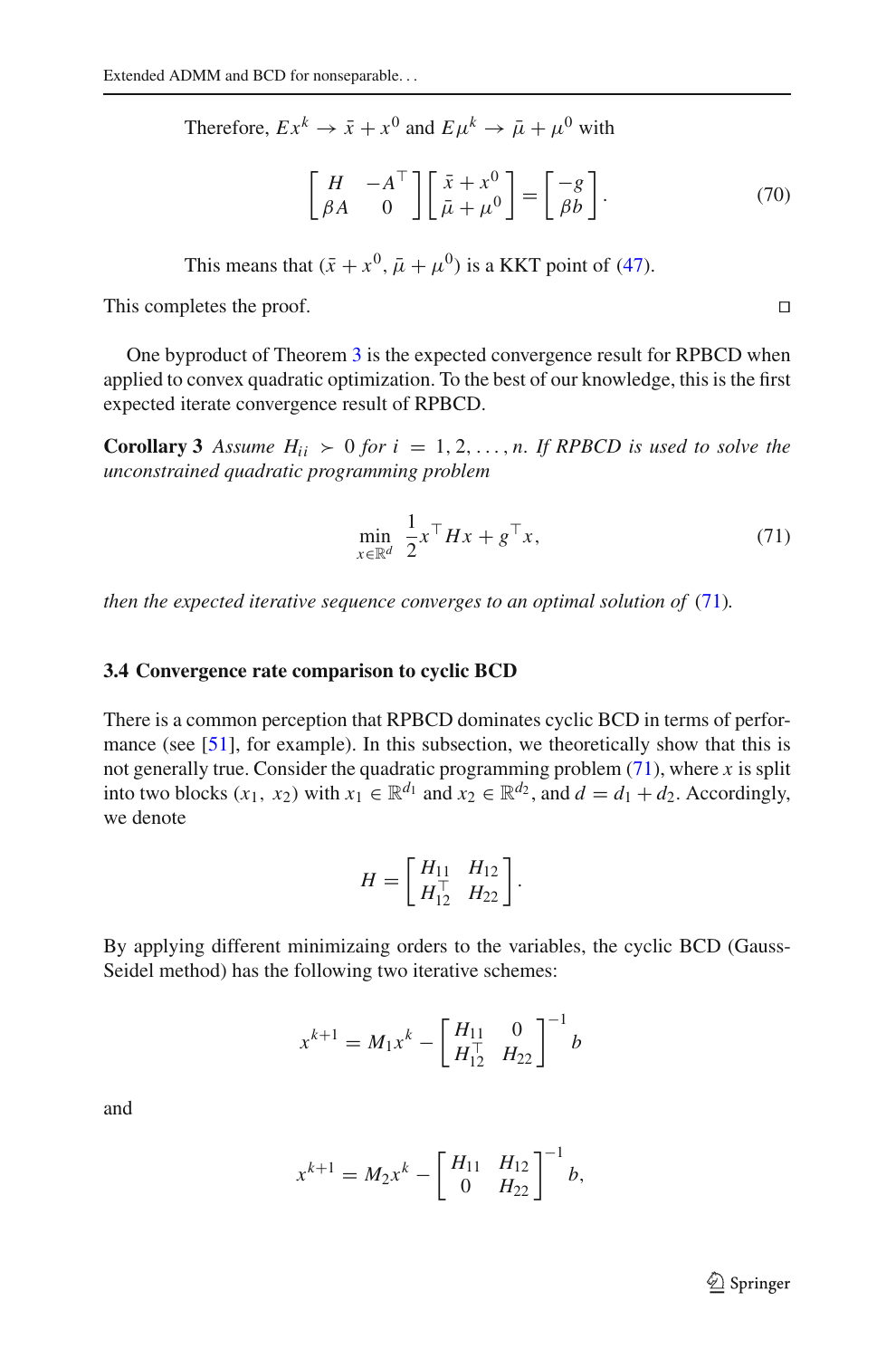where

<span id="page-27-0"></span>
$$
M_1 = \begin{bmatrix} H_{11} & 0 \\ H_{12}^{\top} & H_{22} \end{bmatrix}^{-1} \begin{bmatrix} 0 & -H_{12} \\ 0 & 0 \end{bmatrix} \text{ and } M_2 = \begin{bmatrix} H_{11} & H_{12} \\ 0 & H_{22} \end{bmatrix}^{-1} \begin{bmatrix} 0 & 0 \\ -H_{12}^{\top} & 0 \end{bmatrix}.
$$
\n(72)

The asymptotic convergence rates of these two iterative schemes are  $\rho(M_1)$  and  $\rho(M_2)$ , respectively. In this case, the expected asymptotic convergence rate of RPBCD is  $\rho((M_1 + M_2)/2)$ . The following proposition reveals the relationship between these rates.

**Proposition 2** *Suppose*  $H_{11} > 0$  *and*  $H_{22} > 0$ *. Let*  $M_1$  *and*  $M_2$  *be defined by* [\(72\)](#page-27-0)*, and*  $M_3 = (M_1 + M_2)/2$ *. Then, it holds that* 

$$
\rho(M_1) = \rho(M_2) \leq \rho(M_3).
$$

*Proof* Without loss of generality, we need only consider the situation where  $H_{ii} = I_{di}$ for *i* = 1, 2 and  $d_1 \geq d_2$  because the similarity transformation  $M \mapsto PMP^{-1}$  does

not change the spectrum of  $M$ , where  $P =$  $\sqrt{ }$  $\overline{a}$  $H_1^{\frac{1}{2}}$  0 0  $H_{22}^{\frac{1}{2}}$ ⎤  $\vert$ . In this case, a simple calculation yields

<span id="page-27-1"></span>
$$
M_1 = \begin{bmatrix} 0 & -H_{12} \\ 0 & H_{12}^\top H_{12} \end{bmatrix} \quad \text{and} \quad M_2 = \begin{bmatrix} H_{12} H_{12}^\top & 0 \\ -H_{12}^\top & 0 \end{bmatrix}.
$$
 (73)

Let  $\sigma_1 \ge \sigma_2 \ge \cdots \ge \sigma_{d_2}$  be the eigenvalues of  $H_{12}^{\perp}H_{12}$ . Recall that  $H \ge 0$  and  $H_{ii} = I_{d_i}$  for  $i = 1, 2$ . Then, we have that  $\sigma_i \in [0, 1], \tilde{i} = 1, \ldots, d_2$ , and obtain from [\(73\)](#page-27-1) that

$$
\rho(M_1) = \rho(M_2) = \sigma_1.
$$

Clearly,

$$
M_3 = \frac{1}{2} \begin{bmatrix} H_{12} H_{12}^\top & -H_{12} \\ -H_{12}^\top & H_{12}^\top H_{12} \end{bmatrix}.
$$

By direct computation, it holds that

$$
\begin{split} \det(\lambda I - M_3) &= \left(\frac{1}{2}\right)^d \det\left[\begin{array}{cc} 2\lambda I - H_{12}H_{12}^\top & H_{12} \\ H_{12}^\top & 2\lambda I - H_{12}^\top H_{12} \end{array}\right] \\ &= \left(\frac{1}{2}\right)^d (2\lambda)^{d_1 - d_2} \det\left[4\lambda^2 I - (4\lambda + 1)H_{12}^\top H_{12} + (H_{12}^\top H_{12})^2\right] \\ &= \left(\frac{1}{2}\right)^d (2\lambda)^{d_1 - d_2} \prod_{i=1}^{d_2} (4\lambda^2 - (4\lambda + 1)\sigma_i + \sigma_i^2) \end{split}
$$

 $\circled{2}$  Springer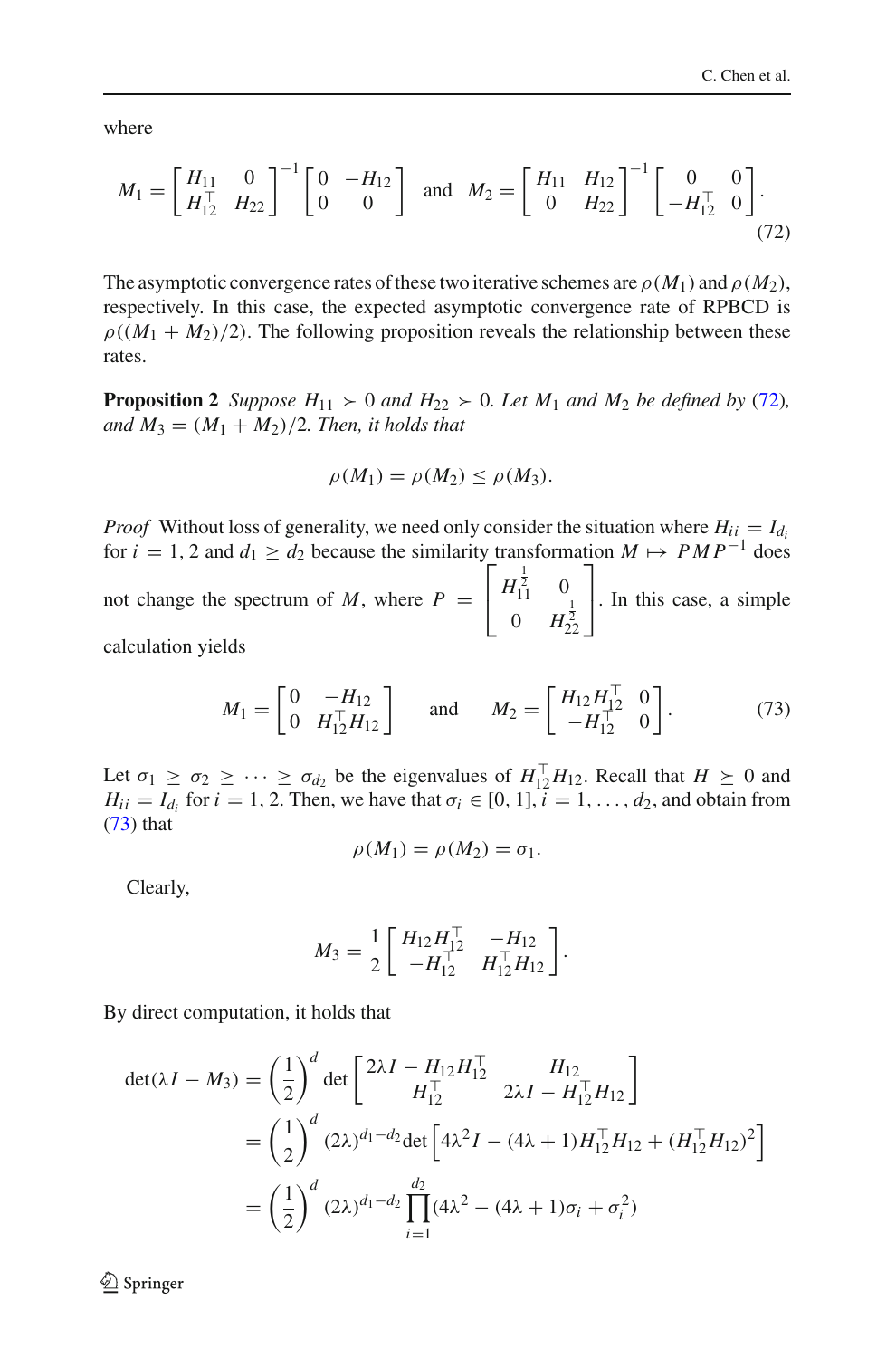and so the eigenvelues of *M*<sub>3</sub> are 0 (multiplicty =  $d_1 - d_2$ ) and  $\frac{\sigma_i \pm \sqrt{\sigma_i}}{2}$  for  $i =$  $1, 2, \ldots, d_2$ . Because  $\sigma_1 \in [0, 1]$ , we have that

$$
\rho(M_3) = \frac{\sigma_1 + \sqrt{\sigma_1}}{2} \ge \sigma_1.
$$

This completes the proof.

Therefore, although random permutation does indeed make multi-block ADMM and BCD more robust, especially for "bad" or diverging problems, cyclic ADMM or BCD may still perform well, or even better, for solving "nice" problems with a few blocks.

## <span id="page-28-0"></span>**4 Concluding remarks**

In this paper, we have demonstrated the point-wise or iterate convergence of the classical 2-block ADMM for solving convex optimization problems with coupled quadratic objective functions under a mild assumption. This assumption becomes necessary and sufficient for the global convergence of the ADMM when the objective is a quadratic function. This result partially answers, in the affirmative, the open question arising in [\[31\]](#page-39-18) on the convergence of ADMM for nonseparable optimization problems. We also derived the expected convergence of RPADMM in solving linearly constrained coupled quadratic optimization problems. This is a non-trivial extension of the convergence analysis given in [\[48\]](#page-40-2), which is only applicable to nonsingular linear systems. When the linear constraint is absent, the proximal ADMM and RPADMM reduce to the cyclic proximal BCD and RPBCD. Thus, this study has provided new convergence results for BCD-type methods. In particular, we have established the first iterate convergence result for 2-block cyclic proximal BCD without assuming the boundedness of the iterates and the expected iterate convergence of RPBCD for multi-block convex quadratic optimization. We also theoretically demonstrated that RPBCD does not necessarily dominate cyclic BCD. Although the results for RPADMM and RPBCD are restricted to quadratic minimization models, they provide some interesting insights on the use of these methods: 1) random permutation makes multi-block ADMM and BCD more robust for multi-block convex minimization problems; 2) cyclic BCD may outperform RPBCD for "nice" problems, and therefore RPBCD should be applied with caution when solving general convex optimization problems especially with a few blocks.

Two challenging open questions concern the extension of our convergence results for RPADMM and RPBCD to more general convex optimization problems, and an exploration of the global convergence rate of RPADMM and RPBCD. In particular, it would be interesting to know which problems are better suited to RPADMM or RPBCD.

**Acknowledgements** Caihua Chen was supported by the National Natural Science Foundation of China [Grant No. 11401300, 71732003, 71673130]. Min Li was supported by the National Natural Science Foundation of China [Grant No.11771078, 71390335, 71661147004]. Xin Liu was supported by the National Natural Science Foundation of China [Grant No. 11622112, 11471325, 91530204, 11331012, 11461161005,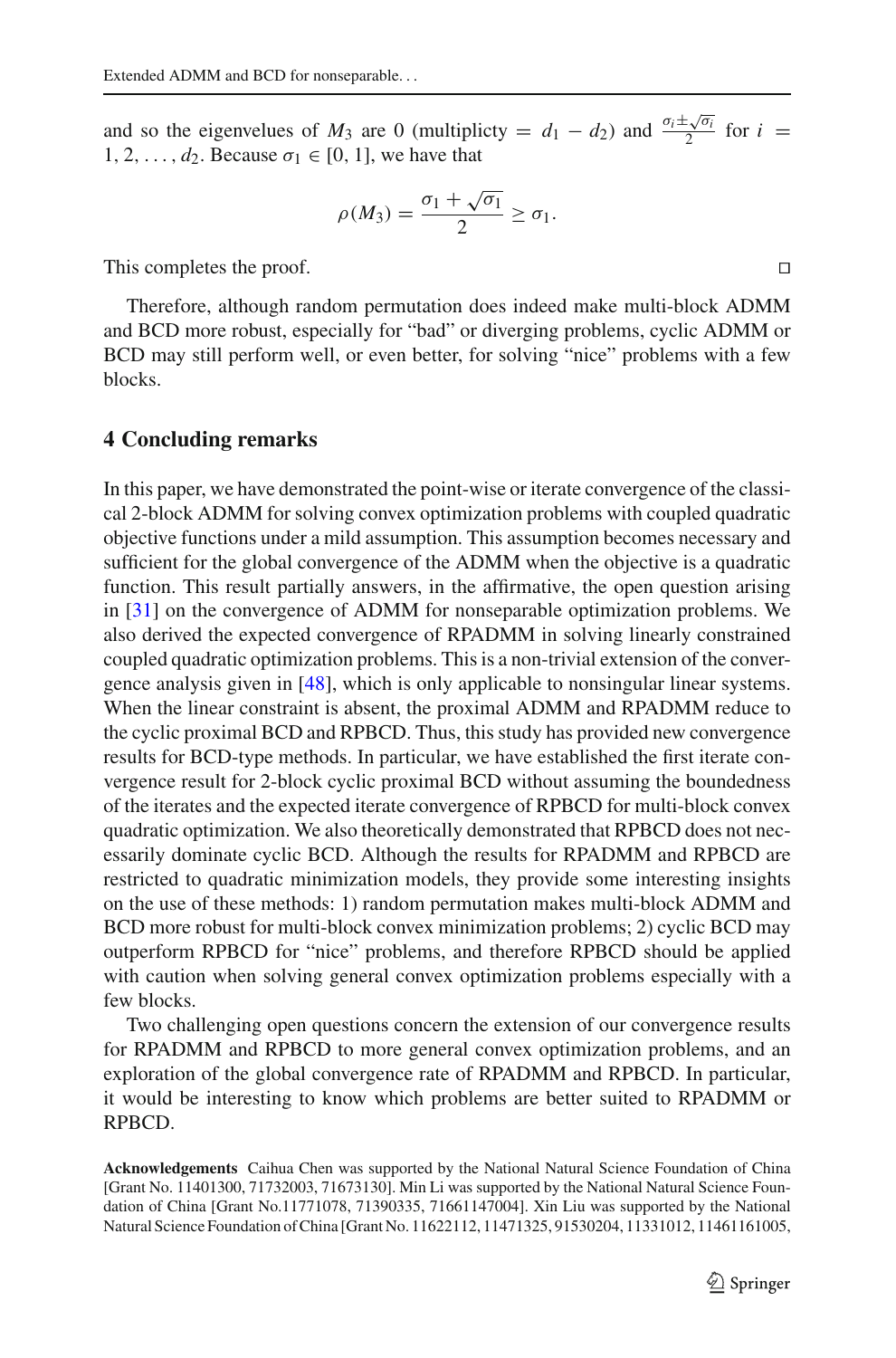11688101], the National Center for Mathematics and Interdisciplinary Sciences, CAS, the Youth Innovation Promotion Association, CAS, and Key Research Program of Frontier Sciences, CAS. Yinyu Ye was supported by the AFOSR Grant [Grant No. FA9550-12-1-0396]. The authors would like to thank Dr. Ji Liu from University of Rochester and Dr. Ruoyu Sun from Stanford University for the helpful discussions on the block coordinate descent method. The authors would also like to thank the associate editor and two anonymous referees for their detailed and valuable comments and suggestions.

# **Appendix A.**

The proof of Lemma [2](#page-20-1) is similar to, but not exactly the same as, that of [\[48](#page-40-2), Lemma 2]. Since *S* is allowed to be singular here, we need also show the positive definiteness of *Q* by mathematical induction. For completeness, we will provide a concise proof here. Interested readers are referred to [\[48\]](#page-40-2) for the motivation and other details of this proof.

Lemma [2](#page-20-1) actually reveals a linear algebra property, and is essentially not related with *H*, *A* and  $\beta$  if we define  $L_{\sigma}$  directly by *S*. For brevity, we restate the main assertion to be proved as following:

<span id="page-29-2"></span>
$$
eig(QS) \subset \left[0, \frac{4}{3}\right),\tag{74}
$$

where  $S \in \mathbb{R}^{d \times d}$  is positive semidefinite,  $S_{ii} \in \mathbb{R}^{d_i \times d_i}$   $(i = 1, \ldots, n)$  is positive definite,

<span id="page-29-1"></span>
$$
(L_{\sigma})_{\sigma(i),\sigma(j)} := \begin{cases} S_{\sigma(i)\sigma(j)}, & \text{if } 1 \le j \le i \le n, \\ 0, & \text{otherwise,} \end{cases} \qquad Q := \frac{1}{n!} \sum_{\sigma \in \Gamma} L_{\sigma}^{-1}, \quad (75)
$$

and  $\Gamma$  is a set consisting of all permutations of  $(1,\ldots,n)$ .

For the brevity of notation, we define the block permutation matrix  $P_k$  as following:

<span id="page-29-0"></span>
$$
(P_k)_{ij} := \begin{cases} I_{d_i}, & \text{if } 1 \le i = j \le k - 1; \\ I_{d_i}, & \text{if } k + 1 \le i = j + 1 \le n; \\ I_{d_i}, & \text{if } i = k, j = n; \\ 0_{d_i \times d_j}, & \text{if } 1 \le j \le k - 1, i \ne j; \\ 0_{d_i \times d_{j+1}}, & \text{if } k \le j \le n - 1, i \ne j + 1; \\ 0_{d_i \times d_k}, & \text{otherwise.} \end{cases} \tag{76}
$$

It can be easily verified that  $P_k^\top = P_k^{-1}$ , and  $P_n = I_d$ . For  $k \in \{1, ..., n\}$ , we define  $\Gamma_k := \{\sigma' \mid \sigma' \text{ is a permutation of } \{1, \ldots, k-1, k+1, \ldots, n\} \}$ . For any  $\sigma' \in \Gamma_k$ , we define  $L_{\sigma'} \in \mathbb{R}^{(d - d_k) \times (d - d_k)}$  as the following

$$
(L_{\sigma'})_{\sigma'(i),\sigma'(j)} := \begin{cases} S_{\sigma'(i)\sigma'(j)}, & \text{if } 1 \le j \le i \le n-1, \\ 0, & \text{otherwise.} \end{cases}
$$
(77)

 $\circled{2}$  Springer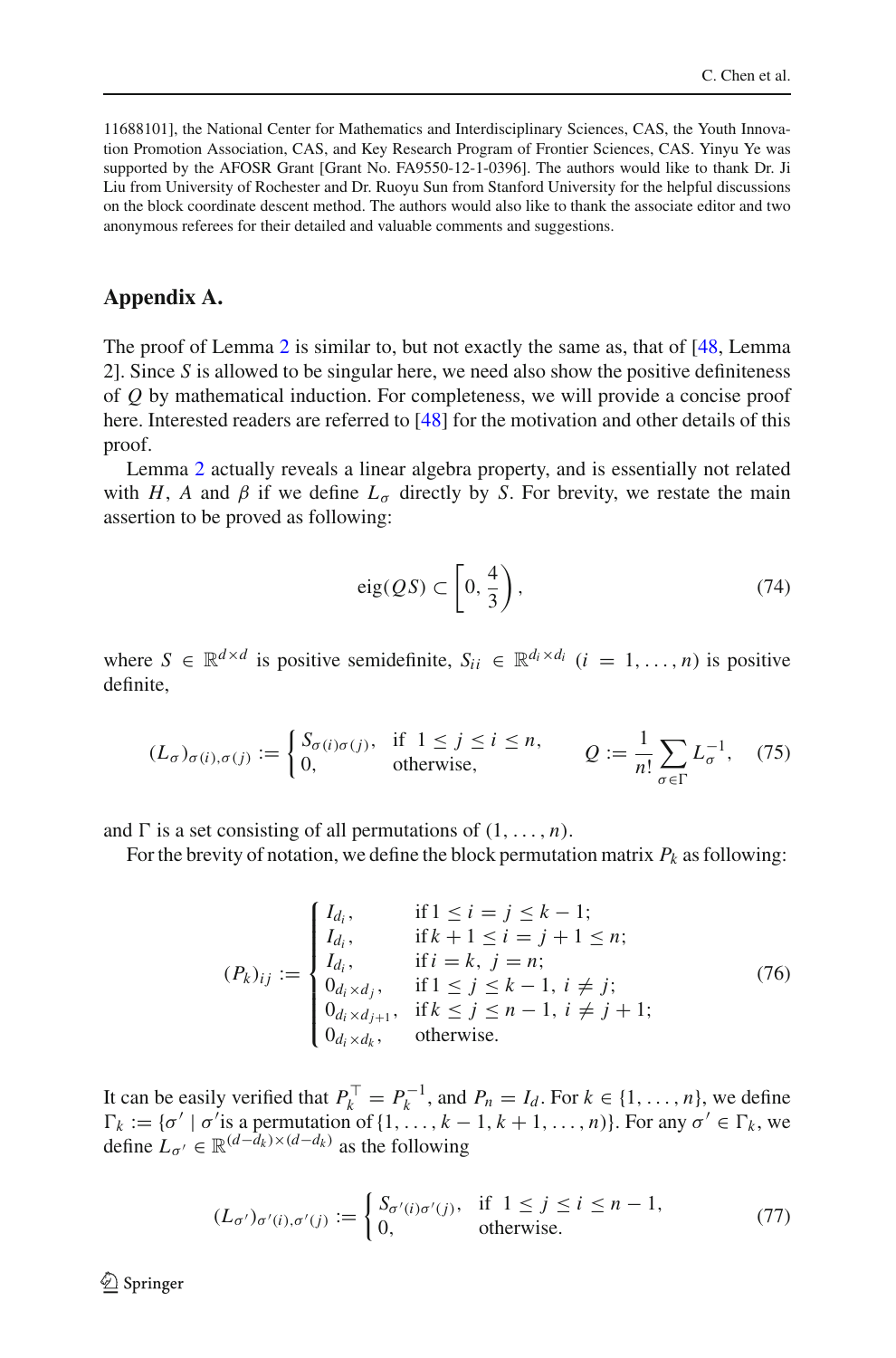We define  $\hat{O}_k \in \mathbb{R}^{(n-d_k)\times(n-d_k)}$  by

<span id="page-30-0"></span>
$$
\hat{Q}_k := \frac{1}{|\Gamma_k|} \sum_{\sigma' \in \Gamma_k} L_{\sigma'}^{-1}, \qquad k = 1, \dots, n,
$$
\n(78)

and  $W_k$  as the *k*-th block-column of *S* excluding the block  $S_{kk}$ , i.e.

<span id="page-30-5"></span>
$$
W_k = [S_{k1}, \dots, S_{kn}]^\top. \tag{79}
$$

Due to the positive semi-definiteness of *S*, and by a slight abuse of the notation *A*, there exists  $A \in \mathbb{R}^{d \times d}$  satisfying

<span id="page-30-3"></span>
$$
S = A^{\top} A. \tag{80}
$$

Let  $A_i \in \mathbb{R}^{d \times d_i}$   $(i = 1, ..., n)$  be the column blocks of *A*, and it is clear that  $S_{ij} = A_i^{\dagger} A_j$  for all  $1 \le i, j \le n$ . For convenience, we define

<span id="page-30-4"></span>
$$
A_k := [A_1, \dots, A_{k-1}, A_{k+1}, \dots, A_n],
$$
\n(81)

we have  $AP_k = [\hat{A}_k, A_k]$ .

<span id="page-30-6"></span>For the clearness of the proof structure, we introduce the following two lemmas.

**Lemma 7** *Let*  $S \in \mathbb{R}^{d \times d}$  *be a positive semidefinite matrix*  $L_{\sigma}$ ,  $Q$ ,  $\hat{Q}^k$  *and*  $P_k$  *be defined by* [\(48\)](#page-19-2)*,* [\(50\)](#page-20-0)*,* [\(78\)](#page-30-0) *and* [\(76\)](#page-29-0)*. It holds that*

<span id="page-30-1"></span>
$$
Q = \frac{1}{n} \sum_{k=1}^{n} P_k Q_k P_k^{\top},
$$
\n(82)

*where*

<span id="page-30-2"></span>
$$
Q_k := \begin{bmatrix} \hat{Q}_k & -\frac{1}{2} \hat{Q}_k W_k \\ -\frac{1}{2} W_k^\top \hat{Q}_k & I_{d_k} \end{bmatrix} . \tag{83}
$$

*Proof* Let  $\sigma' \in \Gamma_k$ , we can partition  $L_{\sigma'}$  as following

$$
L_{\sigma'} = \begin{bmatrix} Z_{11} & Z_{12} \\ Z_{21} & Z_{22} \end{bmatrix}.
$$
 (84)

Here the sizes of  $Z_{11}$  and  $Z_{22}$  are  $(d_1 + \cdots + d_{k-1}) \times (d_1 + \cdots + d_{k-1})$  and  $(d_{k+1} +$  $\cdots + d_n) \times (d_{k+1} + \cdots + d_n)$ , respectively. The sizes of  $Z_{12}$  and  $Z_{21}$  can be determined accordingly. We denote

$$
U_k = (A_1, \ldots, A_{k-1}), \qquad V_k = (A_{k+1}, \ldots, A_n),
$$

which implies

$$
W_k = [U_k, V_k]^\top A_k = \begin{bmatrix} U_k^\top A_k \\ V_k^\top A_k \end{bmatrix}.
$$
 (85)

 $\mathcal{D}$  Springer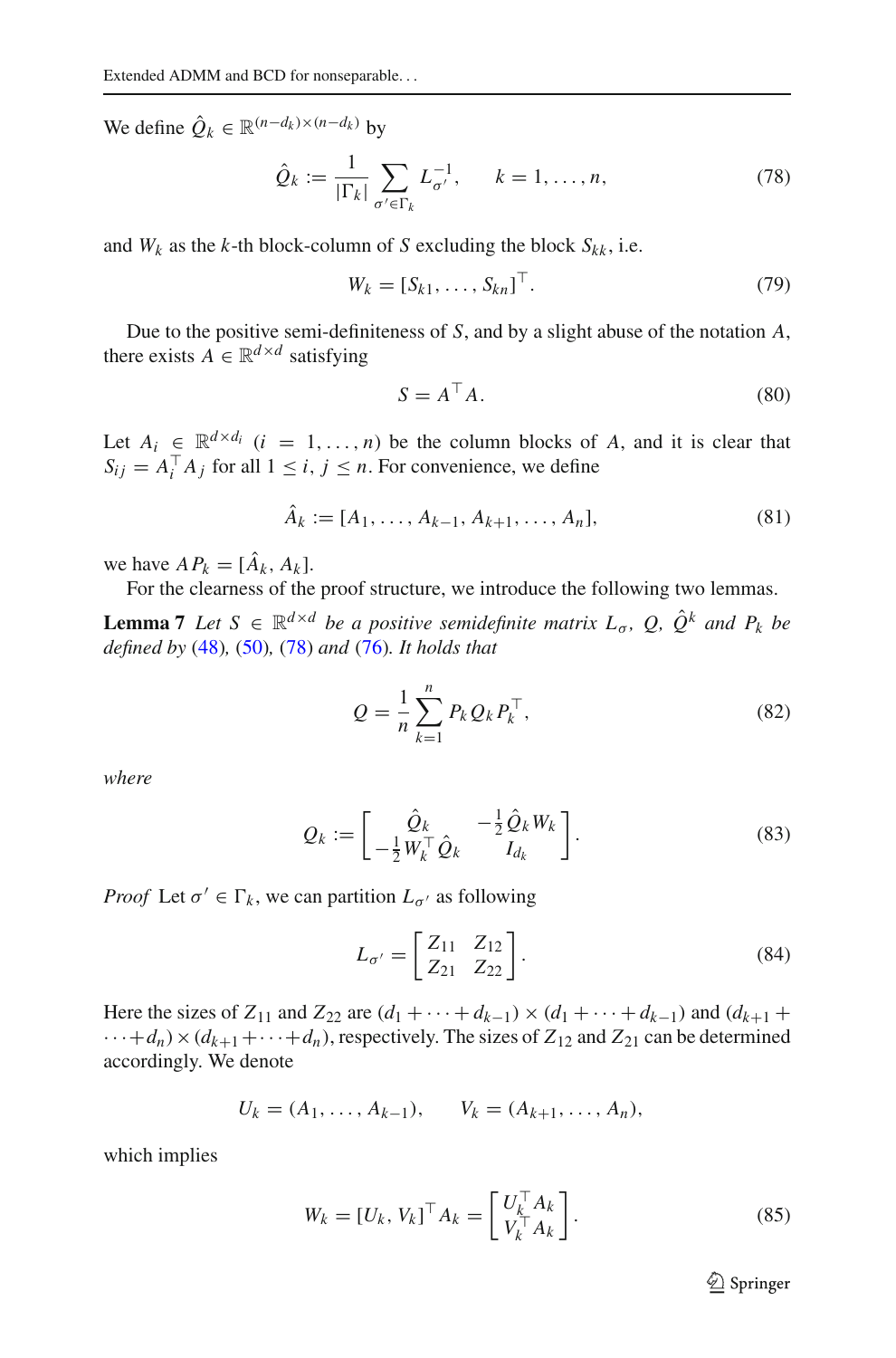It is then easy to verify that

$$
L_{(\sigma',k)} = \begin{bmatrix} Z_{11} & U_k^{\top} A_k & Z_{12} \\ 0 & I_{d_k} & 0 \\ Z_{21} & V_k^{\top} A_k & Z_{22} \end{bmatrix}.
$$

Left and right multiplying both sides of the above relationship by  $P_k^{\perp}$  and  $P_k$ , respectively, we obtain

<span id="page-31-0"></span>
$$
P_k^{\top} L_{(\sigma',k)} P_k = P_k^{\top} \begin{bmatrix} Z_{11} & Z_{12} & U_k^{\top} A_k \\ 0 & 0 & I_{d_k} \\ Z_{21} & Z_{22} & V_k^{\top} A_k \end{bmatrix} = \begin{bmatrix} Z_{11} & Z_{12} & U_k^{\top} A_k \\ Z_{21} & Z_{22} & V_k^{\top} A_k \\ 0 & 0 & I_{d_k} \end{bmatrix} = \begin{bmatrix} L_{\sigma'} & W_k \\ 0 & I_{d_k} \end{bmatrix}.
$$
\n(86)

Taking the inverse of both sides of [\(86\)](#page-31-0), we obtain

<span id="page-31-1"></span>
$$
P_k^\top L^{-1}_{(\sigma',k)} P_k = \begin{bmatrix} L^{-1}_{\sigma'} & -L^{-1}_{\sigma'} W_k \\ 0 & I_{d_k} \end{bmatrix} . \tag{87}
$$

Summing up [\(87\)](#page-31-1) for all  $\sigma' \in \Gamma_k$  and dividing by  $|\Gamma_k|$ , we get

<span id="page-31-2"></span>
$$
\frac{1}{|\Gamma_k|} \sum_{\sigma' \in \Gamma_k} P_k^{\top} L_{(\sigma',k)}^{-1} P_k = \begin{bmatrix} \frac{1}{|\Gamma_k|} \sum_{\sigma' \in \Gamma_k} L_{(\sigma')}^{-1} - \frac{1}{|\Gamma_k|} \sum_{\sigma' \in \Gamma_k} L_{(\sigma')}^{-1} W_k \\ 0 & I_{d_k} \end{bmatrix}
$$

$$
= \begin{bmatrix} \hat{Q}_k - \hat{Q}_k W_k \\ 0 & I_{d_k} \end{bmatrix}.
$$
(88)

Here, the last equality follows from [\(78\)](#page-30-0). By the definition of  $L_{\sigma}$ , it is easy to verify that  $L_{\sigma}^{\perp} = L_{\bar{\sigma}}$ , where  $\bar{\sigma}$  is a "reverse permutation" of  $\sigma$  that satisfies  $\bar{\sigma}(i) = \sigma(n + 1 - i)$  $(i = 1, \ldots, n)$ . Thus we have  $L_{(\sigma', k)} = L_{(k, \bar{\sigma}')}^{\perp}$ , where  $\bar{\sigma}'$  is a reverse permutation of  $\sigma'$ . Summing over all  $\sigma'$ , we get

$$
\sum_{\sigma' \in \Gamma_k} L^{-1}_{(\sigma',k)} = \sum_{\sigma' \in \Gamma_k} L^{-\top}_{(k,\bar{\sigma}')} = \sum_{\sigma' \in \Gamma_k} L^{-\top}_{(k,\sigma')},
$$

where the last equality follows from the fact that the summing over  $\bar{\sigma}'$  is the same as summing over  $\sigma'$ . Thus, we have

$$
\frac{1}{|\Gamma_k|} \sum_{\sigma' \in \Gamma_k} P_k^{\top} L_{(k,\sigma')}^{-1} P_k = \left( \frac{1}{|\Gamma_k|} \sum_{\sigma' \in \Gamma_k} P_k^{\top} L_{(\sigma',k)}^{-1} P_k \right)^{\top} = \begin{bmatrix} \hat{Q}_k & 0 \\ -W_k^{\top} \hat{Q}_k & I_{d_k} \end{bmatrix}.
$$

Here, the last equality uses the symmetry of  $\hat{Q}_k$ . Combining the above relation, [\(88\)](#page-31-2) and the definition of  $Q_k$ , we have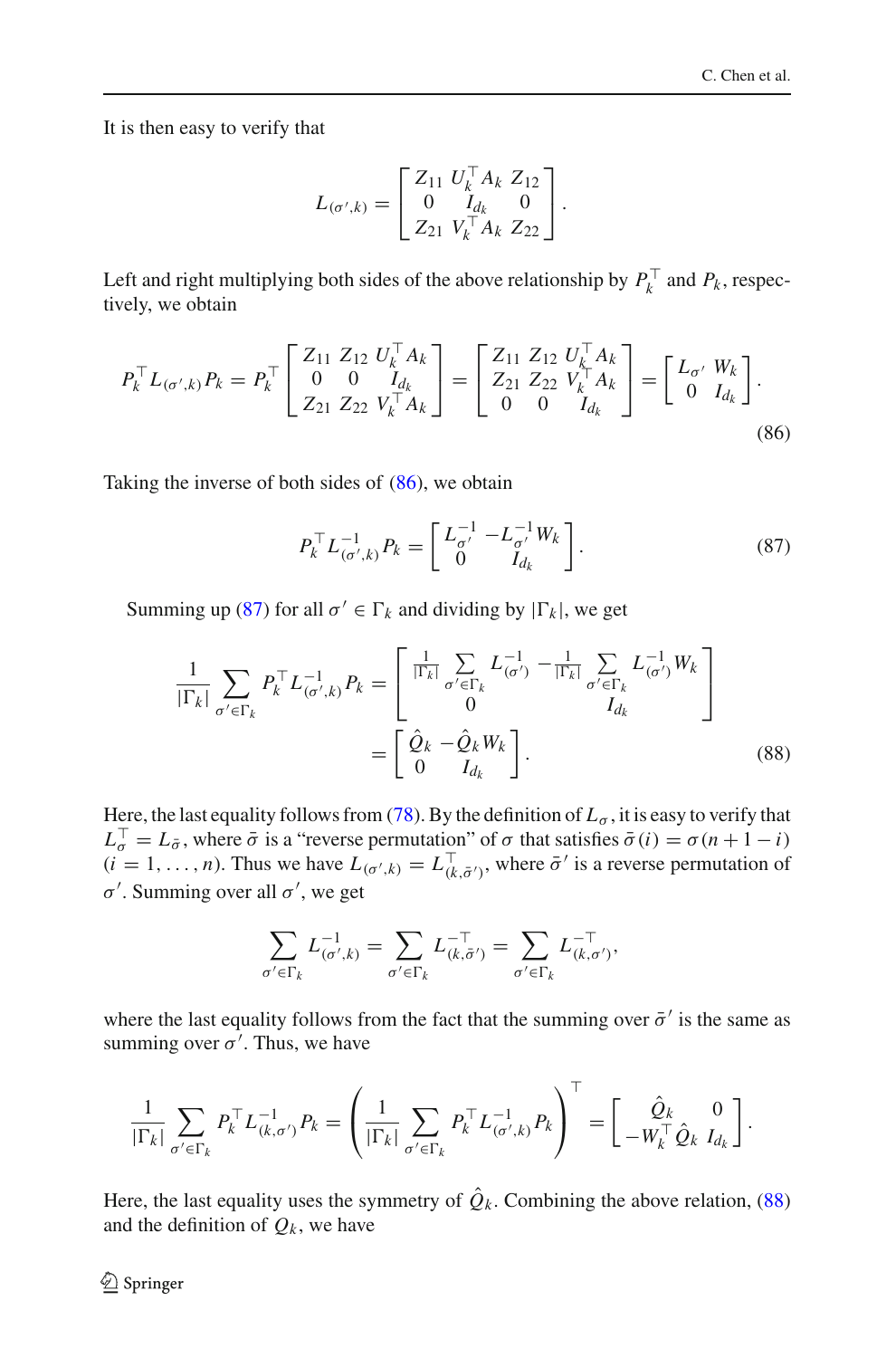<span id="page-32-0"></span>
$$
\frac{1}{2|\Gamma_k|} P_k^\top \sum_{\sigma' \in \Gamma_k} \left( L_{(k,\sigma')}^{-1} + L_{(\sigma',k)}^{-1} \right) P_k = \begin{bmatrix} \hat{Q}_k & -\frac{1}{2} \hat{Q}_k W_k \\ -\frac{1}{2} W_k^\top \hat{Q}_k & I_{d_k} \end{bmatrix} = Q_k. \tag{89}
$$

Using the definition of  $P_k$  and the fact that  $|\Gamma_k| = (n-1)!$ , we can rewrite [\(89\)](#page-32-0) as

$$
S_k Q_k S_k^{\top} = \frac{1}{2(n-1)!} \sum_{\sigma' \in \Gamma_k} \left( L_{(k,\sigma')}^{-1} + L_{(\sigma',k)}^{-1} \right).
$$

Summing up the above relation for  $k = 1, ..., n$  and then dividing by *n*, we immediately arrive at (82). ately arrive at [\(82\)](#page-30-1).

<span id="page-32-4"></span>**Lemma 8** *Let Q,*  $\hat{Q}_k$ *, Q<sub>k</sub>, A,*  $\hat{A}_n$  *and*  $W_n$  *be defined by [\(50\)](#page-20-0), [\(78\)](#page-30-0), [\(83\)](#page-30-2), [\(80\)](#page-30-3), [\(81\)](#page-30-4) <i>and* [\(79\)](#page-30-5)*. Suppose*  $\hat{Q}_n > 0$  *and* 

<span id="page-32-1"></span>
$$
\text{eig}(\hat{Q}_n \hat{A}_n^\top \hat{A}_n) \subset \left[0, \frac{4}{3}\right). \tag{90}
$$

*It holds that*

<span id="page-32-2"></span>
$$
eig(AQ_nA^\top) \subset \left[0, \frac{4}{3}\right). \tag{91}
$$

*Proof* For simplicity, we use *W*,  $\hat{Q}$  and  $\hat{A}$  to take the place  $W_n$ ,  $\hat{Q}_n$  and  $\hat{A}_n$ , respectively.

It is implied by assumptions  $\tilde{Q} \succ 0$  and [\(90\)](#page-32-1) that  $\Theta := W^{\top} \hat{Q} W \succeq 0$ . Recall that  $S_{nn} = A_n^{\dagger} A_n = I_{d_n}$ , we have

$$
\rho(\Theta) = \max_{v \in \mathbb{R}^{d_n}, ||v||=1} v^\top A_n^\top \hat{A}^\top \hat{Q} \hat{A} A_n v
$$
  
\n
$$
\leq \rho(\hat{A}\hat{Q}\hat{A}) \max_{v \in \mathbb{R}^{d_n}, ||v||=1} ||A_n v||_2^2 < \frac{4}{3} ||A_n||_{\text{F}}^2 = \frac{4}{3}.
$$
 (92)

Hence, we obtain

<span id="page-32-3"></span>
$$
0 \leq \Theta \prec \frac{4}{3} I_{d_n}.\tag{93}
$$

Recall the definition [\(83\)](#page-30-2), we have

$$
Q_n = \begin{bmatrix} I_{d-d_n} & 0 \\ -\frac{1}{2}W^\top & I_{d_n} \end{bmatrix} \begin{bmatrix} \hat{Q} & 0 \\ 0 & I_{d_n} - \frac{1}{4}W^\top \hat{Q}W \end{bmatrix} \begin{bmatrix} I & -\frac{1}{2}W \\ 0 & I_{d_n} \end{bmatrix} = J \begin{bmatrix} \hat{Q} & 0 \\ 0 & C \end{bmatrix} J^\top, (94)
$$

where  $J := \begin{bmatrix} I_{d-d_n} & 0 \\ -\frac{1}{2} W^\top & I_{d_n} \end{bmatrix}$ and  $C := I_{d_n} - \frac{1}{4} W^\top \hat{Q} W$ . Apparently, we have  $C > 0$ . Together with  $\hat{Q} > 0$ , it implies  $Q_n > 0$ . Thus, we directly obtain eig( $AQ_nA^{\top}$ ) ⊂  $[0, \infty)$ . It remains to show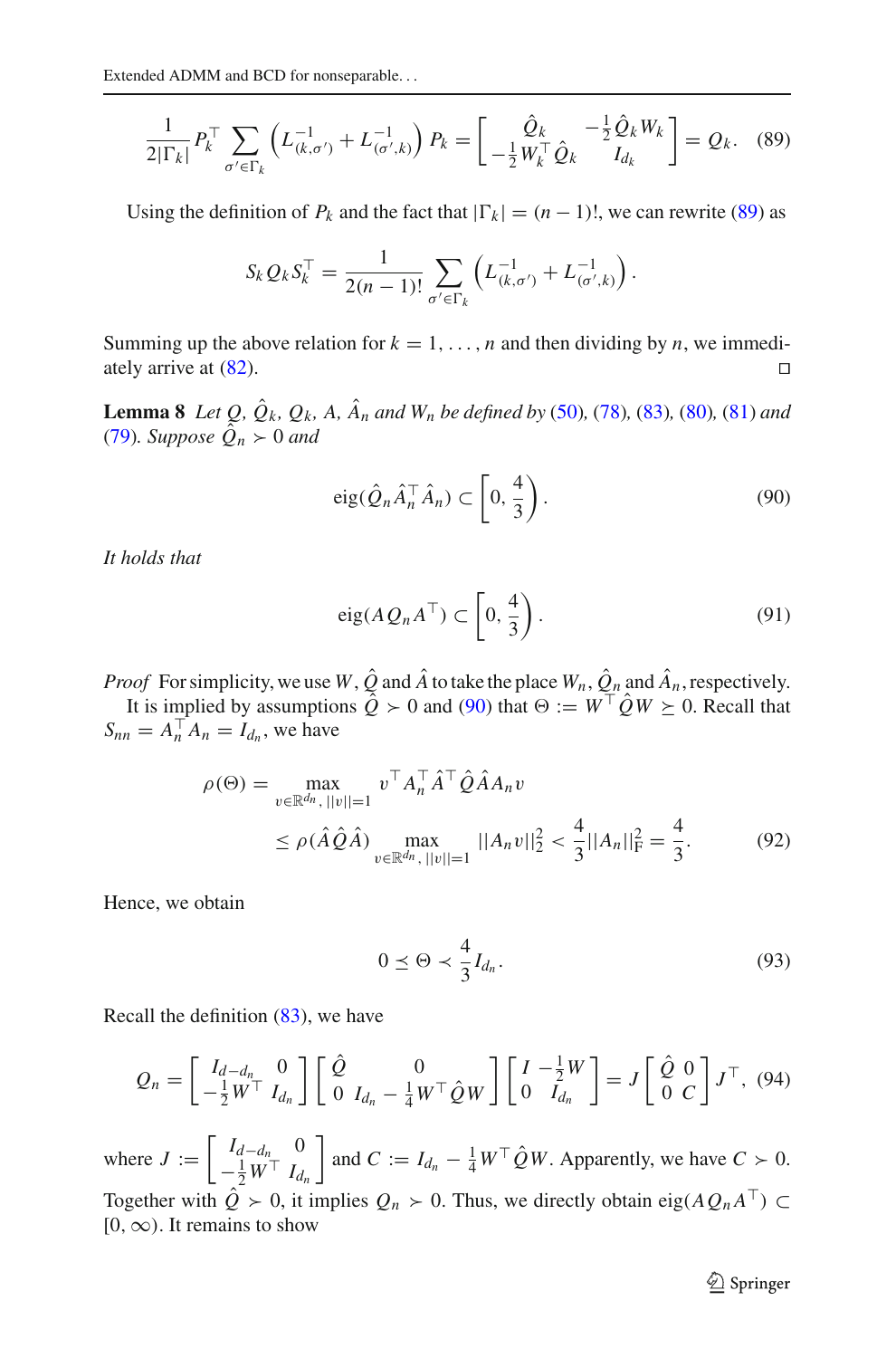<span id="page-33-1"></span>
$$
\rho(AQ_nA^\top) < \frac{4}{3}.\tag{95}
$$

Denote  $\hat{B} := \hat{A}^\top \hat{A}$ , then we can write *S* as

$$
S = A^{\top} A = \left[ \begin{array}{cc} \hat{B} & W \\ W^{\top} & I_{d_n} \end{array} \right].
$$

We can reformulate  $\rho(AQ_nA^\top)$  as follows:

<span id="page-33-0"></span>
$$
\rho(AQ_nA^\top) = \rho\left(AJ\begin{bmatrix} \hat{Q} & 0\\ 0 & C \end{bmatrix} J^\top A^\top\right) = \rho\left(\begin{bmatrix} \hat{Q} & 0\\ 0 & C \end{bmatrix} J^\top A^\top AJ\right). \tag{96}
$$

It is easy to verify that

$$
J^{\top} A^{\top} A J = \begin{bmatrix} I_{d-d_n} - \frac{1}{2} W \\ 0 & I_{d_n} \end{bmatrix} \begin{bmatrix} \hat{B} & W \\ W^{\top} & I \end{bmatrix} \begin{bmatrix} I_{d-d_n} & 0 \\ -\frac{1}{2} W^{\top} & I_{d_n} \end{bmatrix} = \begin{bmatrix} \hat{B} - \frac{3}{4} W W^{\top} & \frac{1}{2} W \\ \frac{1}{2} W^{\top} & I_{d_n} \end{bmatrix}.
$$

Thus,

$$
Z := \left[ \begin{array}{c} \hat{Q} & 0 \\ 0 & C \end{array} \right] J^\top A^\top A J = \left[ \begin{array}{c} \hat{Q}\hat{B} - \frac{3}{4}\hat{Q}WW^\top \frac{1}{2}\hat{Q}W \\ \frac{1}{2}CW^\top \end{array} \right].
$$
 (97)

According to [\(96\)](#page-33-0), it suffices to prove  $\rho(Z) < \frac{4}{3}$ . Suppose  $\lambda$  is an arbitrary eigenvalue of *Z*, and  $v \in \mathbb{R}^d$  is one of its associate eigenvector. In the rest, we only need to show

<span id="page-33-2"></span>
$$
\lambda < \frac{4}{3} \tag{98}
$$

holds. Then, using its arbitrariness, we have  $\rho(Z) < \frac{4}{3}$  which implies [\(95\)](#page-33-1), and then [\(91\)](#page-32-2) holds.

Partition v into  $v = \begin{bmatrix} v_1 \\ v_0 \end{bmatrix}$  $v_0$ , where  $v_1 \in \mathbb{R}^{d-d_n}$ ,  $v_0 \in \mathbb{R}^{d_n}$ . Then,  $Zv = \lambda v$  implies that

<span id="page-33-3"></span>
$$
\left(\hat{Q}\hat{B} - \frac{3}{4}\hat{Q}WW^{\top}\right)v_1 + \frac{1}{2}\hat{Q}Wv_0 = \lambda v_1,
$$
\n(99)

$$
\frac{1}{2}CW^{\top}v_1 + Cv_0 = \lambda v_0.
$$
 (100)

If  $\lambda I_{d_{n_2}} - C$  is singular, i.e.  $\lambda$  is an eigenvalue of *C*. By the definition of *C* and [\(93\)](#page-32-3), we have  $\frac{2}{3}I_{d_n} < C = I_{d_n} - \frac{1}{4}\Theta \leq I_{d_n}$ , which implies that  $\lambda \leq 1$ , thus inequality [\(98\)](#page-33-2) holds. In the following, we assume  $\lambda I_{d_n}$ −*C* is nonsingular. An immediate consequence is  $v_1 \neq 0$ .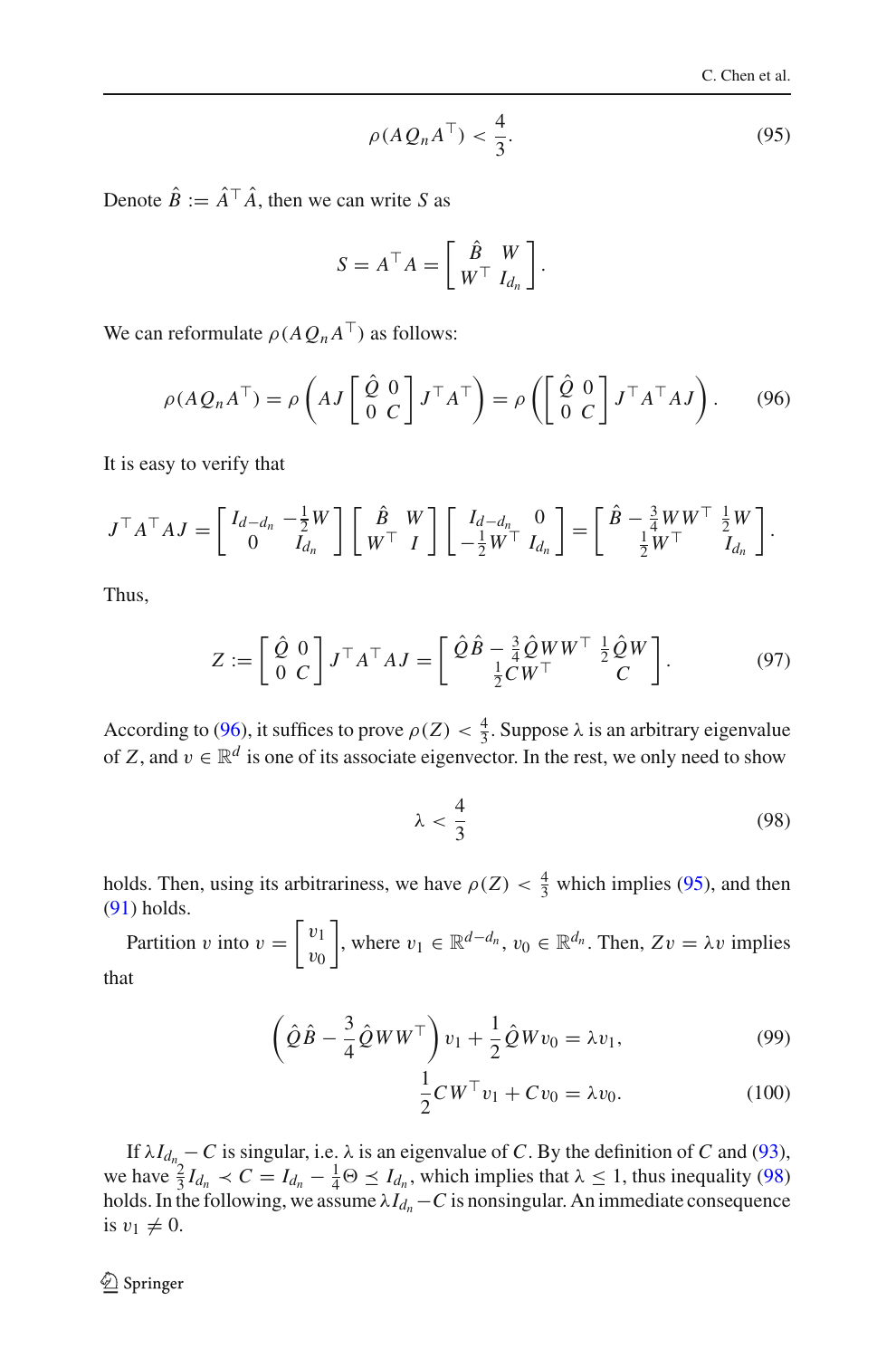By [\(100\)](#page-33-3), we obtain  $v_0 = \frac{1}{2} (\lambda I_{d_n} - C)^{-1} C W^{\top} v_1$ . Substituting this explicit formula into [\(99\)](#page-33-3), we obtain

<span id="page-34-0"></span>
$$
\lambda v_1 = \left( \hat{Q} \hat{B} - \frac{3}{4} \hat{Q} W W^{\top} \right) v_1 + \frac{1}{4} \hat{Q} W (\lambda I_{d_n} - C)^{-1} C W^{\top} v_1
$$
  
=  $( \hat{Q} \hat{B} + \hat{Q} W \Phi W^{\top}) v_1,$  (101)

where  $\Phi := -I_{d_n} + \lambda [(4\lambda - 4)I_{d_n} + \Theta]^{-1}$ . Since  $\Theta$  is a symmetric matrix,  $\Phi$  is also symmetric.

Suppose  $\lambda_{\text{max}}(\Phi) > 0$ , the definition of  $\Phi$  gives us

$$
\theta \in eig(\Theta) \Leftrightarrow -1 + \frac{\lambda}{(4\lambda - 4) + \theta} \in eig(\Phi).
$$

Together with  $\lambda_{\max}(\Phi) > 0$ , there exists  $\theta \in eig(\Theta)$  such that  $-1 + \frac{\lambda}{(4\lambda - 4) + \theta}$ . If  $\lambda \le 1$ , [\(98\)](#page-33-2) already holds. Otherwise,  $\lambda > 1$ , which implies  $1 < \frac{\lambda}{(4\lambda - 4) + \theta} \le \frac{\lambda}{4\lambda - 4}$ , and then [\(98\)](#page-33-2) holds.

Now we assume  $\lambda_{\text{max}}(\Phi) \leq 0$ , i.e.  $\Phi \leq 0$ . By the induction, we have  $\hat{\lambda} :=$  $\rho(\hat{Q}\hat{B}) = \rho(\hat{Q}\hat{A}^\top\hat{A}) \subset [0, \frac{4}{3})$ . Due to the positive definiteness of  $\hat{Q}$ , there exists nonsingular  $U \in \mathbb{R}^{(d-d_n)\times(d-d_n)}$  such that  $\hat{Q} = U^\top U$ . Let  $Y := U W \Phi W^\top U^\top \in$  $\mathbb{E}(d-d_n) \times (d-d_n)$ .

We have  $v'Yv = v'U W \Phi W' U'v = (W'U'v)' \Phi(W'U'v) \leq 0$  holds for all  $v \in \mathbb{R}^{d-d_n}$ , where the last inequality follows from  $\Phi \leq 0$ . Thus,  $Y \leq 0$ . Pick up arbitrary *g* satisfying  $g > \rho(Y)$ . Then, it holds that

<span id="page-34-1"></span>
$$
\rho(gI_{d-d_n} + Y) \le g. \tag{102}
$$

From [\(101\)](#page-34-0), we can conclude that  $(g + \lambda)v_1 = (\hat{O}\hat{B} + \hat{O}W\Phi W^{\top} + gI_{d-d_n})v_1$ . Consequently,

$$
g + \lambda \in \text{eig}(\hat{Q}\hat{B} + \hat{Q}W\Phi W^{\top} + gI_{d-d_n}) = \text{eig}(U\hat{B}U^{\top} + UW\Phi W^{\top}U^{\top} + gI_{d-d_n}),
$$

which implies

<span id="page-34-2"></span>
$$
g + \lambda \le \rho (U \hat{B} U^{\top} + Y + gI) \le \rho (U \hat{B} U^{\top}) + \rho (Y + gI)
$$
  
=  $\hat{\lambda} + \rho (Y + gI) \le \hat{\lambda} + g,$  (103)

where the last inequality follows from  $(102)$ . The relation  $(103)$  directly gives us that  $\lambda \leq \hat{\lambda} < \frac{4}{3}$ . Namely, [\(98\)](#page-33-2) also holds in this case.

We have completed the proof.  $\Box$ 

Now we are ready to present the main proof of Lemma [2.](#page-20-1)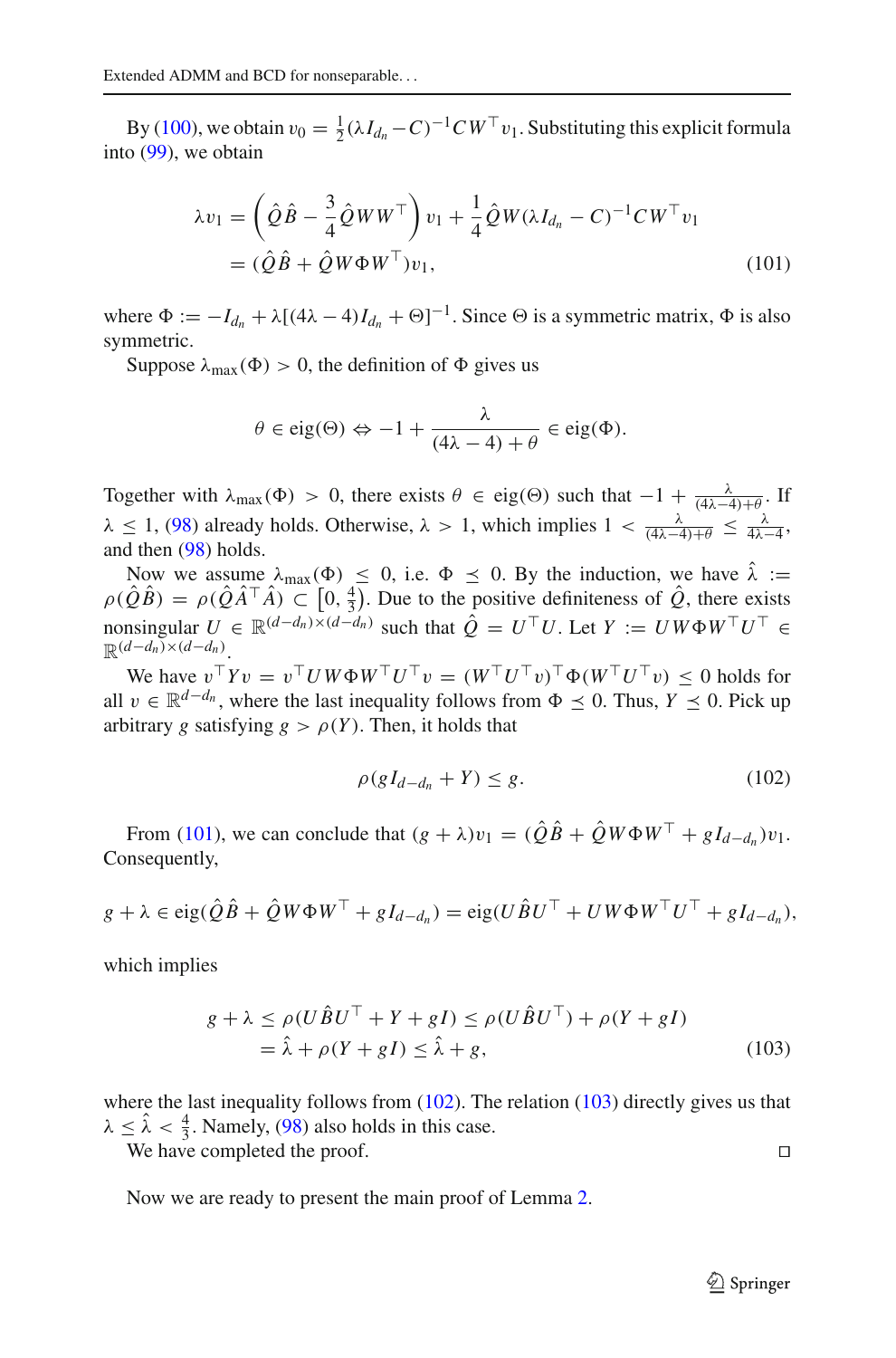*Proof of Lemma* [2](#page-20-1) Without loss of generality, we assume  $S_{ii} = I_{d_i}$  ( $i = 1, \ldots, n$ ). Otherwise, we denote

$$
D := \mathrm{Diag}\left(S_{11}^{-\frac{1}{2}}, \ldots, S_{nn}^{-\frac{1}{2}}\right).
$$

It is easy to verify that  $\tilde{Q} = D^{-1}QD^{-1}$ , if  $\tilde{S} = DSD$ , and  $\tilde{L}_{\sigma}$  and  $\tilde{Q}$  are defined by  $(75)$  with  $\tilde{S}$ . It holds that

$$
eig(\tilde{Q}\tilde{S}) = eig(D^{-1}QD^{-1}DSD) = eig(D^{-1}QSD) = eig(QS),
$$

and  $S_{ii} = I_{d_i}$   $(i = 1, ..., n)$ .

It follows from the definition of A, [\(80\)](#page-30-3), that eig( $OS$ ) = eig( $AOA^{\top}$ ). Now we use mathematical induction to prove this lemma. Firstly, the assertion  $(74)$  and  $Q > 0$ hold when  $n = 1$ , as  $QS = I$  in this case. Next, we will prove the lemma for any *n*  $\geq$  2 given that the assertion [\(74\)](#page-29-2) and  $Q \geq 0$  hold for *n* − 1.

By using Lemma [7,](#page-30-6) it directly follows from [\(82\)](#page-30-1) that  $AQA^{\top} = \frac{1}{n} \sum_{i=1}^{n}$ *k*=1  $AP_kQ_kP_k^{\perp}A^{\perp}$ .

Consequently,

<span id="page-35-1"></span>
$$
\frac{1}{n}\sum_{k=1}^{n}\lambda_{\min}(AP_kQ_kP_k^{\top}A^{\top}) \leq \lambda_{\min}(AQA^{\top}) \leq \lambda_{\max}(AQA^{\top})
$$
\n
$$
\leq \frac{1}{n}\sum_{k=1}^{n}\lambda_{\max}(AP_kQ_kP_k^{\top}A^{\top}).
$$
\n(104)

By the induction assumptions and Lemma [8,](#page-32-4) we obtain the relationship [\(91\)](#page-32-2). Together with the similarity among the blocks, the relationship [\(91\)](#page-32-2) implies

<span id="page-35-0"></span>
$$
\text{eig}(AP_k Q_k P_k^\top A^\top) \subset \left[0, \frac{4}{3}\right), \quad \text{for all } k = 1, \dots, n. \tag{105}
$$

Substituting  $(105)$  into  $(104)$ , we prove the assertion  $(74)$  for *n*, and hence complete the proof of Lemma [2.](#page-20-1)

## **Appendix B**

*Proof of Lemma [3](#page-20-3)* For convenience, we use the notation

$$
g(\lambda; S, T) := \det[(\lambda - 1)^2 I + (2\lambda - 1)S + (\lambda - 1)T].
$$

We prove this lemma by mathematical induction on the dimension *d*. When  $d = 1$ , it is easily seen that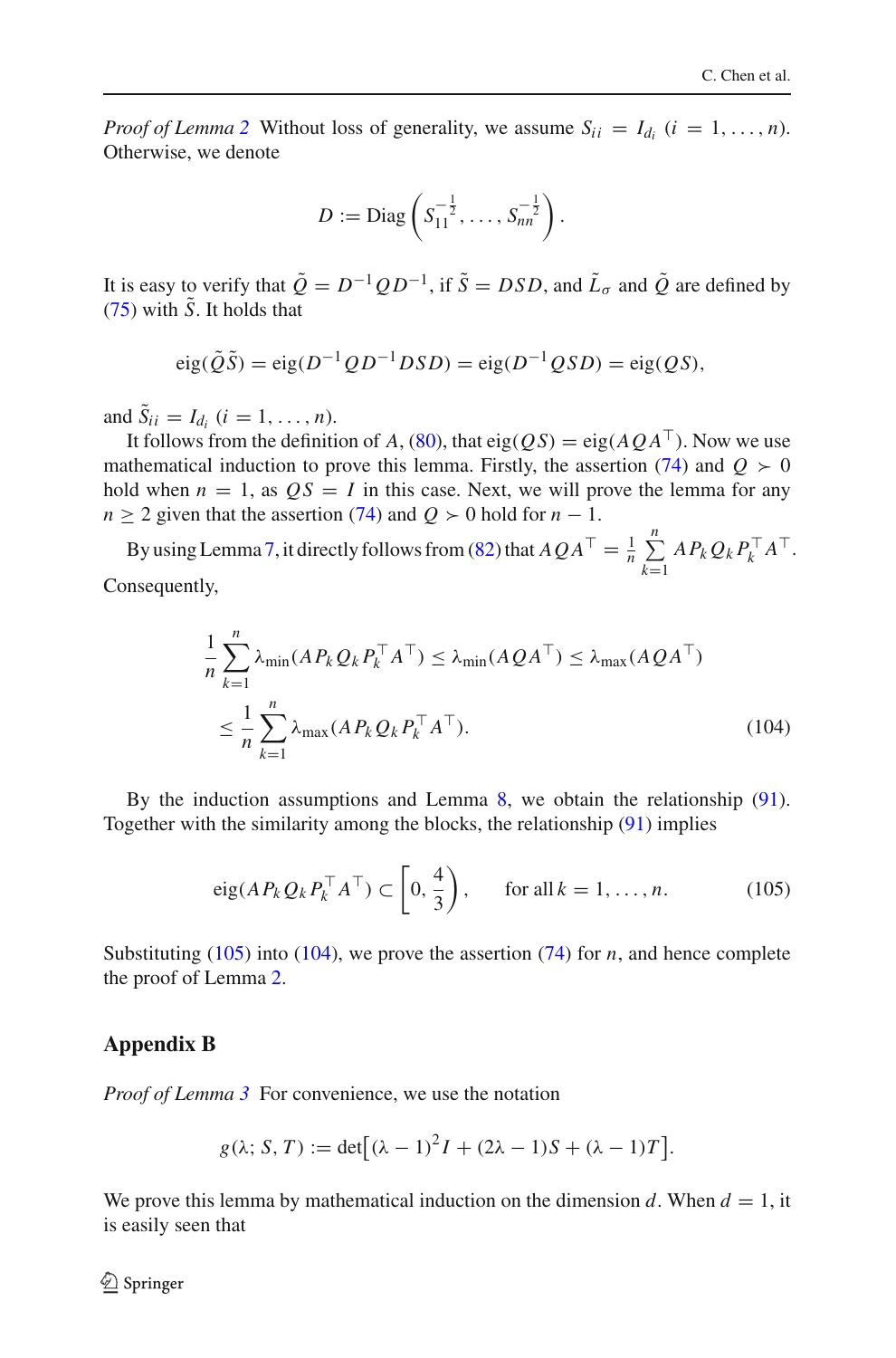$$
g(\lambda; S, T) = \begin{cases} (\lambda - 1)^0 [(\lambda - 1)^2 + (2\lambda - 1)S + (\lambda - 1)T] & \text{if } S \neq 0, \\ (\lambda - 1)^1 (\lambda - 1 + T) & \text{if } S = 0, T \neq 0, \\ (\lambda - 1)^2 \cdot 1 & \text{if } S = 0, T = 0, \end{cases}
$$

which means that Lemma [3](#page-20-3) holds in this case. Suppose this lemma is valid for  $d \leq k-1$ . Consider the case where  $d = k$ .

Case 1:  $S > 0$ . In this case, Rank(S) = Rank(S+T) = k and then  $l = 0$ . Because

$$
g(\lambda; S, T) = (\lambda - 1)^{l} g(\lambda; S, T)
$$
 and  $g(1; S, T) = det(S) > 0$ ,

Lemma [3](#page-20-3) holds in this case.

Case 2:  $S \geq 0$  but not positive definite. Let S admit the following eigenvalue decomposition

$$
P^{\top}SP = \begin{bmatrix} 0 & & & \\ & \ddots & & \\ & & 0 & \\ & & & s_1 & \\ & & & & \ddots \\ & & & & & s_t \end{bmatrix} := D,
$$

where *P* is a orthogonal matrix and  $s_i > 0$ . If we let  $W = P<sup>T</sup> T P > 0$ , then

$$
g(\lambda; S, T) = g(\lambda; D, W).
$$

The proof proceeds by considering the following two subcases.

Case 2.1:  $W_{11} = 0$ . Since *W* is positive semidefinite, then  $W_{1i} = W_{i1} = 0$  for  $i = 1, 2, \ldots, k$ . Note that

$$
g(\lambda; D, W) = (\lambda - 1)^2 g(\lambda; D', W')
$$

where  $D'$  and  $W'$  are the submatrices of  $D$  and  $W$  obtained by deleting the first row and column. As we have assumed that Lemma [3](#page-20-3) holds for  $d = k - 1$ , there exists a polynomial  $p(x)$  such that

$$
g(\lambda; D, W) = (\lambda - 1)^2 (\lambda - 1)^{2k - 2 - \mathrm{Rank} D' - \mathrm{Rank}(D' + W')} p(\lambda).
$$

Note that  $Rank(D') = Rank(D) = Rank(S)$  and  $Rank(D' + W') =$  $Rank(D+W) = Rank(S+T)$ . Thus, we have

$$
g(\lambda; S, T) = (\lambda - 1)^{2k - \text{Rank}(S) - \text{Rank}(S + T)},
$$

which implies that Lemma [3](#page-20-3) is true for  $d = k$  in this subcase.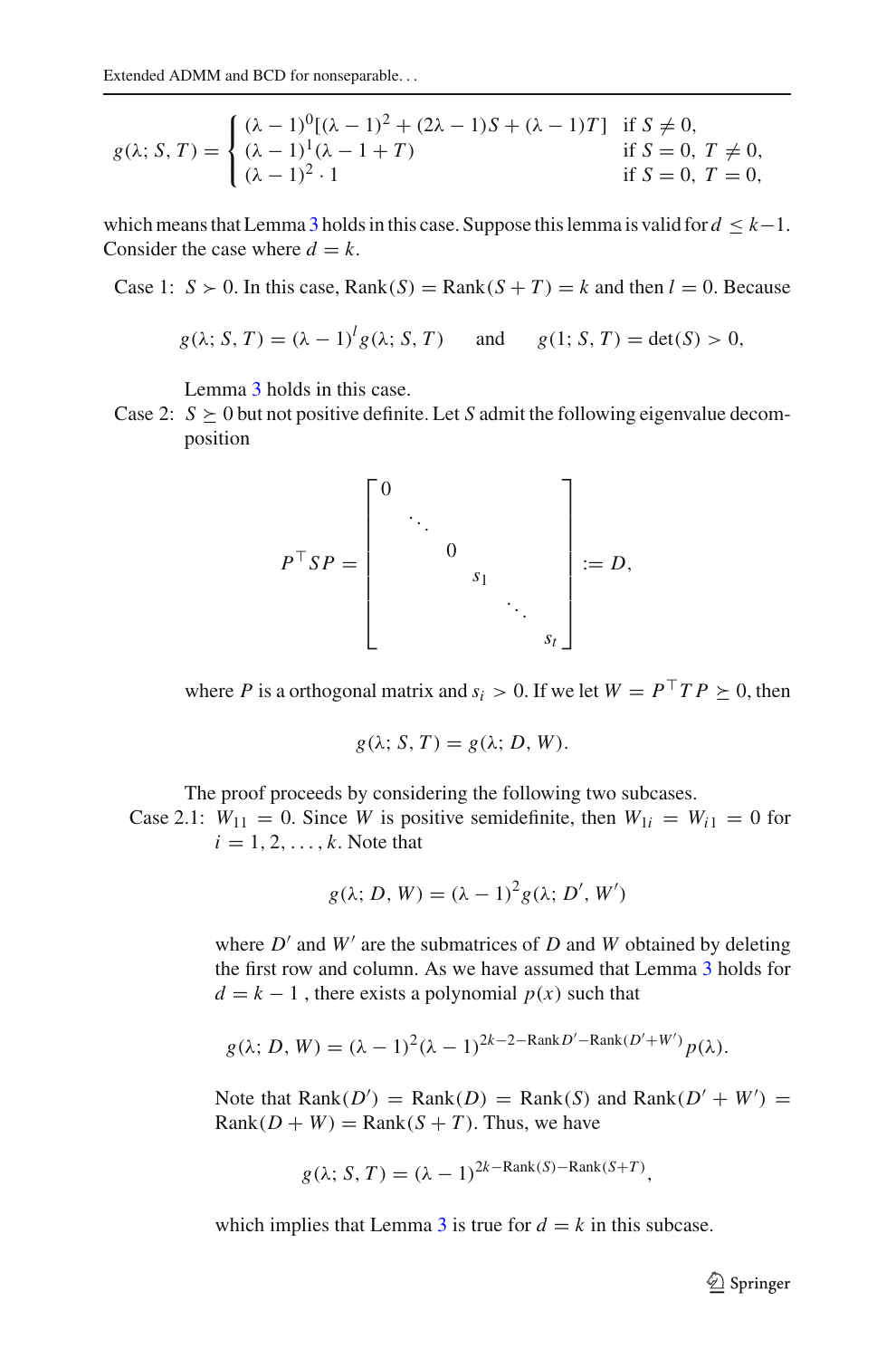Case 2.2:  $W_{11} \neq 0$ . Without loss of generality, assume  $W_{11} = 1$ . Let  $w^{\top} =$  $[W_{12}, \ldots, W_{1k}]$ . By direct calculation, we obtain

$$
g(\lambda; D, W) = (\lambda - 1)^2 g(\lambda; D', W') + (\lambda - 1)g(\lambda; D', W' - ww\top).
$$

Since Rank $(D' + W') \leq$  Rank $(D + W) =$  Rank $(S + T)$ , there exists a polynomial  $p_1(x)$  such that

$$
g(\lambda; D', W') = (\lambda - 1)^{2k - 2 - \text{Rank}(S) - \text{Rank}(S+T)} p_1(\lambda),
$$

where  $p_1(1) \ge 0$ . On the other hand, since Rank $(D' + W' - ww^{\top}) =$ Rank(*D* + *W*) − 1 = Rank(*S* + *T*) − 1, there exists a polynomial  $p_2(x)$ such that

$$
g(\lambda; D', W' - ww^{\top}) = (\lambda - 1)^{2k - 1 - \text{Rank}(S) - \text{Rank}(S + T)} p_2(\lambda),
$$

where  $p_2(1) > 0$ . Therefore,

$$
g(\lambda; S, T) = (\lambda - 1)^{2k - \text{Rank}(S) - \text{Rank}(S + T)} (p_1(\lambda) + p_2(\lambda))
$$

and then Lemma [3](#page-20-3) holds for this subcase.

This completes the proof.

## **Appendix C**

*Proof of Lemma [4](#page-20-4)* It is easily seen that

$$
Rank(S) + Rank(\beta A^{\top} A) = Rank\begin{bmatrix} S & 0 \\ 0 & \beta A A^{\top} \end{bmatrix},
$$

and therefore we need only prove that

<span id="page-37-1"></span>
$$
Rank\begin{bmatrix} S & -A^{\top} \\ \beta A & 0 \end{bmatrix} = Rank\begin{bmatrix} S & 0 \\ 0 & \beta AA^{\top} \end{bmatrix}.
$$
 (106)

Indeed, consider the following linear system

<span id="page-37-0"></span>
$$
\begin{bmatrix} S & -A^{\top} \\ \beta A & 0 \end{bmatrix} \begin{bmatrix} x \\ \mu \end{bmatrix} = 0, \qquad (107)
$$

which is equivalent to

$$
\begin{cases} Sx - A^\top \mu = 0, \\ Ax = 0. \end{cases}
$$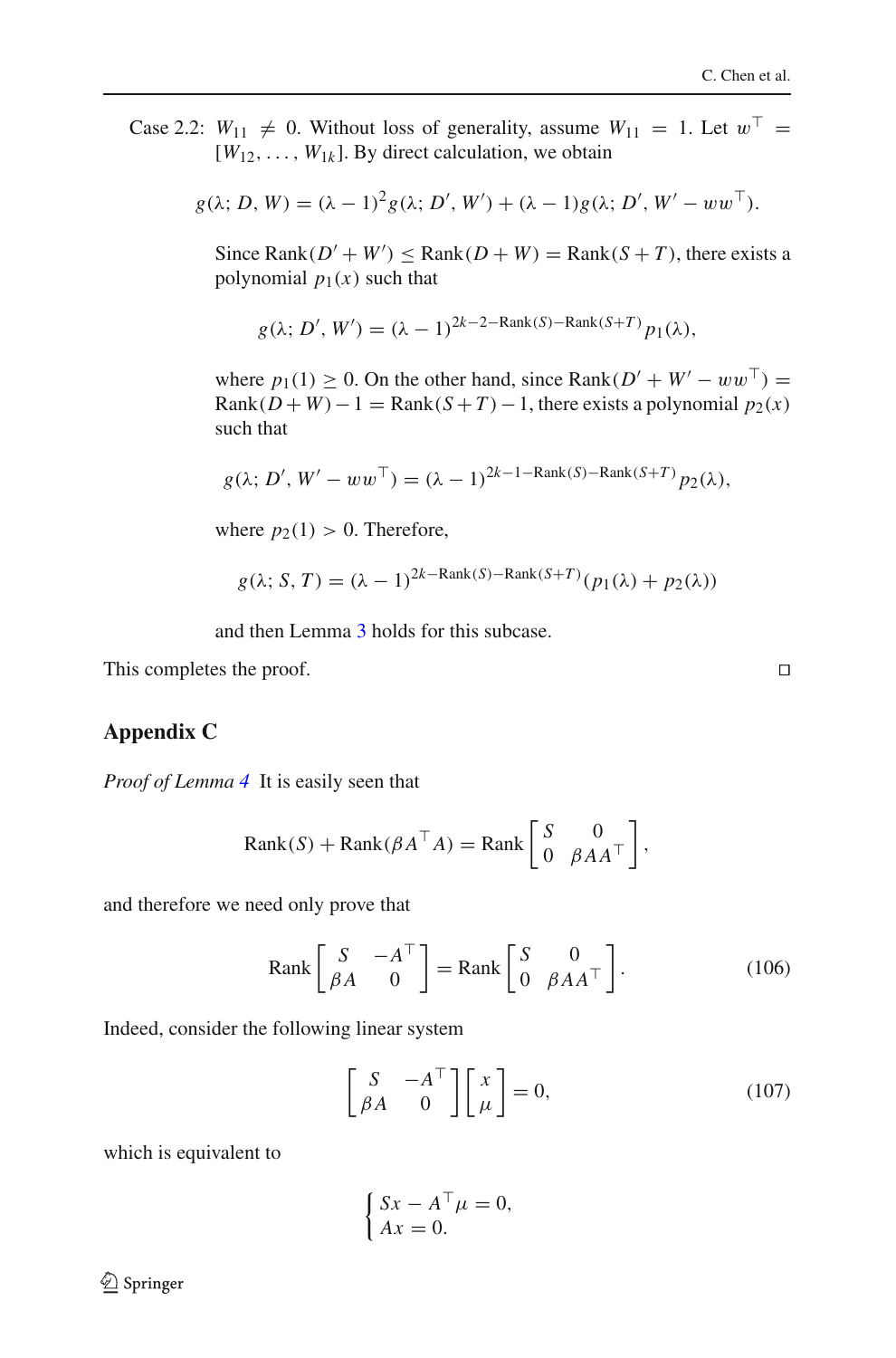It then holds that

$$
x^{\top} S x = x^{\top} A^{\top} \mu = (Ax)^{\top} \mu = 0,
$$

and therefore  $Sx = 0$  and  $A^{\top} \mu = 0$ , because  $S = H + \beta A^{\top} A$  is positive semidefinite. This means that

<span id="page-38-18"></span>
$$
\begin{bmatrix} S & 0 \\ 0 & \beta A A^{\top} \end{bmatrix} \begin{bmatrix} x \\ \mu \end{bmatrix} = 0.
$$
 (108)

On the other hand, it is not difficult to verify that any solution of  $(108)$  is the solution of  $(107)$ , in other words, linear systems  $(107)$  and  $(108)$  are equivalent. As a result, the rank equality  $(106)$  holds, which completes the proof.

## **References**

- <span id="page-38-0"></span>1. Agarwal, A., Negahban, S., Wainwright, M.J.: Noisy matrix decomposition via convex relaxation: optimal rates in high dimensions. Ann. Stat. **40**(2), 1171–1197 (1997)
- <span id="page-38-14"></span>2. Attouch, H., Bolte, J., Redont, P., Soubeyran, A.: Proximal alternating minimization and projection methods for nonconvex problems: an approach based on the Kurdyka-Łojasiewicz inequality. Math. Oper. Res. **35**, 438–457 (2010)
- <span id="page-38-11"></span>3. Beck, A.: On the convergence of alternating minimization for convex programming with applications to iteratively reweighted least squares and decomposition schemes. SIAM J. Optim. **25**(1), 185–209 (2015)
- <span id="page-38-15"></span>4. Beck, A., Tetruashvili, L.: On the convergence of block coordinate descent type methods. SIAM J. Optim. **23**(2), 2037–2060 (2013)
- <span id="page-38-12"></span>5. Bertsekas, D.P.: Nonlinear Programming, 2nd edn. Athena-Scientific, Belmont (1999)
- <span id="page-38-2"></span>6. Bertsekas, D.P., Tsitsiklis, J.N.: A dual algorithm for the solution of nonlinear variational problems via finite element approximation. In: Parallel and Distributed Computation: Numerical Methods, 2nd ed. Athena Scientific, Belmont, MA (1997)
- <span id="page-38-13"></span>7. Bolte, J., Sabach, S.Y., Teboulle, M.: Proximal alternating linearized minimization nonconvex and nonsmooth problems. Math. Program. **146**, 459–494 (2014)
- <span id="page-38-6"></span>8. Boyd, S., Parikh, N., Chu, E., Peleato, B., Eckstein, J.: Distributed optimization and statistical learning via the alternating direction method of multipliers. Found. Trends Mach. Learn. **3**(1), 1–122 (2011)
- <span id="page-38-8"></span>9. Cai, X., Han, D., Yuan, X.: On the convergence of the direct extension of ADMM for three-block separable convex minimization models with one strongly convex function. Comput. Optim. Appl. **66**(1), 39–73 (2017)
- <span id="page-38-7"></span>10. Chen, C., He, B., Ye, Y., Yuan, X.: The direct extension of ADMM for multi-block convex minimization problems is not necessarily convergent. Math. Program. **155**(1), 57–79 (2016)
- <span id="page-38-9"></span>11. Chen, C., Shen, Y., You, Y.: On the convergence analysis of the alternating direction method of multipliers with three blocks. *Abstract and Applied Analysis*, 2013, Article ID 183961, 7 pages
- <span id="page-38-17"></span>12. Chen, L., Sun, D., Toh, K.-C.: A note on the convergence of ADMM for linearly constrained convex optimization problems. Comput. Optim. Appl. **66**(2), 327–343 (2017)
- <span id="page-38-10"></span>13. Chen, L., Sun, D., Toh, K.-C.: An efficient inexact symmetric Gauss-Seidel based majorized ADMM for high-dimensional convex composite conic programming. Math. Program. **161**(1), 237–270 (2017)
- <span id="page-38-1"></span>14. Cui, Y., Li, X., Sun, D., Toh, K.-C.: On the convergence properties of a majorized alternating direction method of multipliers for linearly constrained convex optimization problems with coupled objective functions. J. Optim. Theory Appl. **169**(3), 1013–1041 (2016)
- <span id="page-38-3"></span>15. Davis, D., Yin, W.: Convergence rate analysis of several splitting schemes. *UCLA CAM Report*, 14–51 (2014)
- <span id="page-38-16"></span>16. Deng, W., Lai, M., Peng, Z., Yin, W.: Parallel multi-block ADMM with *o*(1/*k*) convergence. J. Sci. Comput. **71**(2), 712–736 (2017)
- <span id="page-38-4"></span>17. Deng, W., Yin, W.: On the global and linear convergence of the generalized alternating direction method of multipliers. J. Sci. Comput. **66**(3), 889–916 (2016)
- <span id="page-38-5"></span>18. Eckstein, J., Bertsekas, D.P.: On the Douglas-Rachford splitting method and the proximal point algorithm for maximal monotone operators. Math. Program. **55**(1), 293–318 (1992)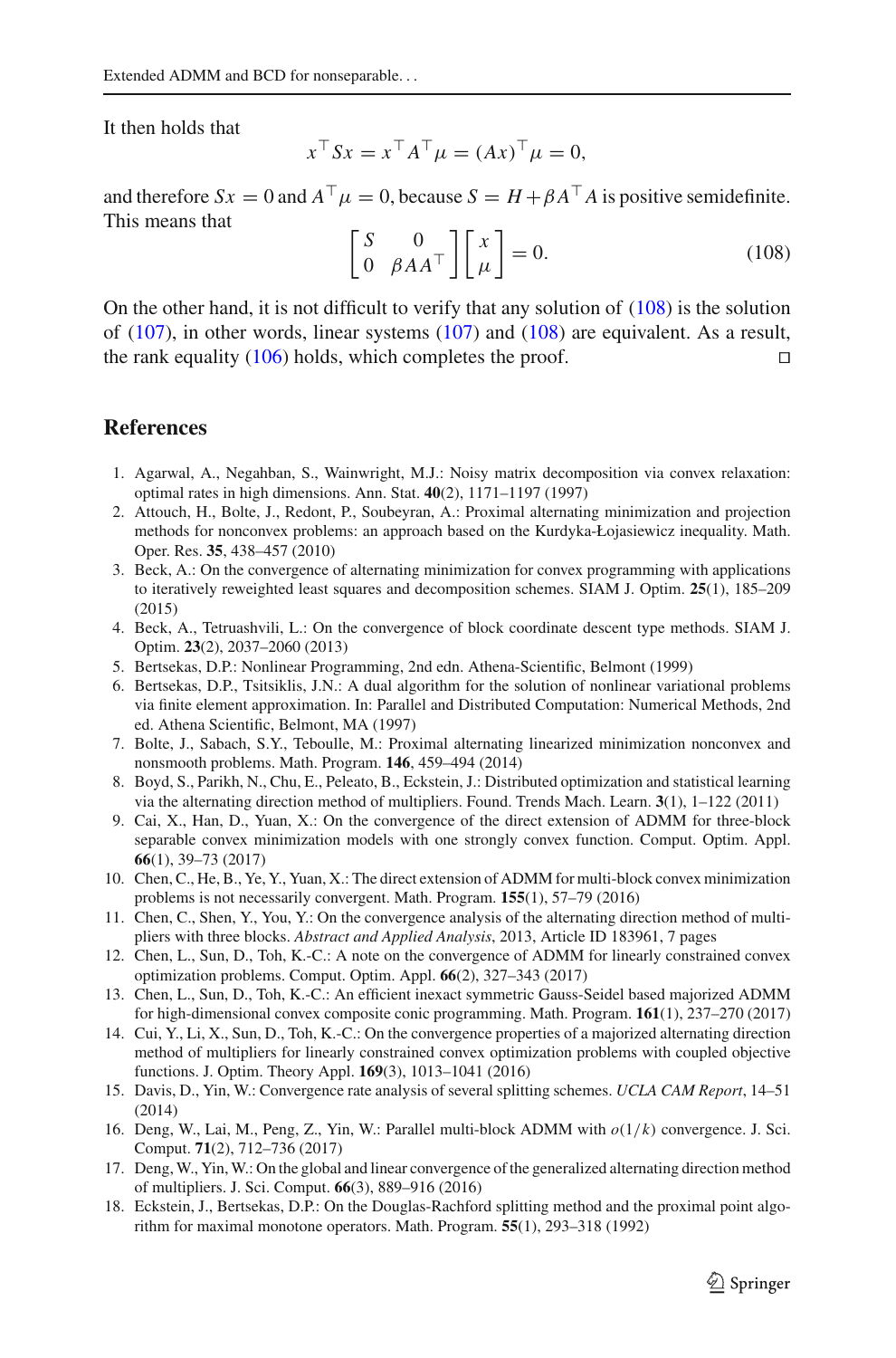- <span id="page-39-0"></span>19. Feng, C., Xu, H., Li, B.C.: An alternating direction method approach to cloud traffic management. IEEE Trans. Parallel Distrib. Syst. **28**(8), 2145–2158 (2017)
- <span id="page-39-4"></span>20. Gabay, D., Mercier, B.: A dual algorithm for the solution of nonlinear variational problems via finite element approximation. Comput. Math. Appl. **2**, 17–40 (1976)
- <span id="page-39-19"></span>21. Gao, X., Zhang, S.: First-order algorithms for convex optimization with nonseparable objective and coupled constraints. J. Oper. Res. Soc. China **5**(2), 131–159 (2017)
- <span id="page-39-6"></span>22. Glowinski, R.: Numerical Methods for Nonlinear Variational Problems. Springer, New York (1984)
- <span id="page-39-5"></span>23. Glowinski, R., Marroco, A.: Sur l'approximation, par elements finis d'ordre un, et la resolution, par penalisation-dualite, d'une classe de problemes de dirichlet non lineares. Revue Franqaise d'Automatique, Informatique et Recherche Opirationelle **9**, 41–76 (1975)
- <span id="page-39-11"></span>24. Han, D., Yuan, X.: A note on the alternating direction method of multipliers. J. Optim. Theory Appl. **155**(1), 227–238 (2012)
- <span id="page-39-9"></span>25. Han, D., Yuan, X., Zhang, W., Cai, X.: An ADM-based splitting method for separable convex programming. Comput. Optim. Appl. **54**, 343–369 (2013)
- 26. He, B., Tao, M., Yuan, X.: A splitting method for separable convex programming. IMA J. Numer. Anal. **35**, 394–426 (2015)
- <span id="page-39-10"></span>27. He, B., Tao, M., Yuan, X.: Alternating direction method with Gaussian back substitution for separable convex programming. SIAM J. Optim. **22**, 313–340 (2012)
- <span id="page-39-7"></span>28. He, B., Yuan, X.: On the O(1/*n*) convergence rate of the Douglas-Rachford alternating direction method. SIAM J. Numer. Anal. **50**(2), 700–709 (2012)
- <span id="page-39-1"></span>29. Hong, M., Chang, T., Wang, X., Razaviyayn, M., Ma, S., Luo, Z.: A block successive upper bound minimization method of multipliers for linearly constrained convex optimization. [arXiv:1401.7079](http://arxiv.org/abs/1401.7079) (2014)
- <span id="page-39-14"></span>30. Hong, M., Luo, Z.: On the linear convergence of the alternating direction method of multipliers. Math. Program. **162**, 165–199 (2017)
- <span id="page-39-18"></span>31. Hong, M., Luo, Z., Razaviyayn, M.: Convergence analysis of alternating direction method of multipliers for a family of nonconvex problems. SIAM J. Optim. **26**(1), 337–364 (2016)
- <span id="page-39-24"></span>32. Hong, M., Wang, X., Razaviyayn, M., Luo, Z.: Iteration complexity analysis of block coordinate descent methods. [arXiv:1310.6957v2](http://arxiv.org/abs/1310.6957v2) (2014)
- <span id="page-39-12"></span>33. Li, M., Sun, D., Toh, K.-C.: A convergent 3-block semi-proximal ADMM for convex minimization problems with one strongly convex block. Asia Pac. J Oper. Res. **32**, 1550024 (2015)
- <span id="page-39-25"></span>34. Li, M., Sun, D., Toh, K.-C.: A majorized ADMM with indefinite proximal terms for linearly constrained convex composite optimization. SIAM J. Optim. **26**(2), 922–950 (2016)
- <span id="page-39-17"></span>35. Li, X., Sun, D., Toh, K.-C.: A Schur complement based semi-proximal ADMM for convex quadratic conic programming and extensions. Math. Program. **155**(1), 333–373 (2016)
- <span id="page-39-15"></span>36. Lin, T., Ma, S., Zhang, S.: Iteration complexity analysis of multi-block ADMM for a family of convex minimization without strong convexity. J. Sci. Comput. **69**(1), 52–81 (2016)
- <span id="page-39-16"></span>37. Lin, T., Ma, S., Zhang, S.: On the global linear convergence of the ADMM with multi-block variables. SIAM J. Optim. **25**, 1478–1497 (2015)
- <span id="page-39-13"></span>38. Lin, T., Ma, S., Zhang, S.: On the sublinear convergence rate of multi-block ADMM. J. Oper. Res. Soc. China **3**(3), 251–274 (2015)
- <span id="page-39-20"></span>39. Lu, Z., Xiao, L.: On the complexity analysis of randomized block-coordinate descent methods. Math. Program. **152**, 615–642 (2015)
- <span id="page-39-8"></span>40. Monteiro, R., Svaiter, B.: Iteration-complexity of block-decomposition algorithms and the alternating direction method of multipliers. SIAM J. Optim. **23**(1), 475–507 (2013)
- <span id="page-39-2"></span>41. Mota, J.F.C., Xavier, J.M.F., Aguiar, P.M.F., Puschel, M.: Distributed optimization with local domains: Applications in MPC and network flows. IEEE Trans. Autom. Control **60**(7), 2004–2009 (2015)
- <span id="page-39-3"></span>42. Peng, Y.G., Ganesh, A., Wright, J., Xu, W.L., Ma, Y.: Robust alignment by sparse and low-rank decomposition for linearly correlated images. IEEE Trans. Pattern Anal. Mach. Intell. **34**, 2233–2246 (2012)
- <span id="page-39-21"></span>43. Razaviyayn, M., Hong, M., Luo, Z.: A unified convergence analysis of block successive minimization methods for nonsmooth optimization. SIAM J. Optim. **23**(2), 1126–1153 (2013)
- <span id="page-39-23"></span>44. Richtárik, P., Taká˘c, M.: Iteration complexity of randomized block-coordinate descent methods for minimizing a composite function. Math. Program. **144**(2), 1–38 (2014)
- <span id="page-39-22"></span>45. Shalev-Shwartz, S., Zhang, T.: Stochastic dual coordinate ascent methods for regularized loss. J. Mach. Learn. Res. **14**, 567–599 (2013)